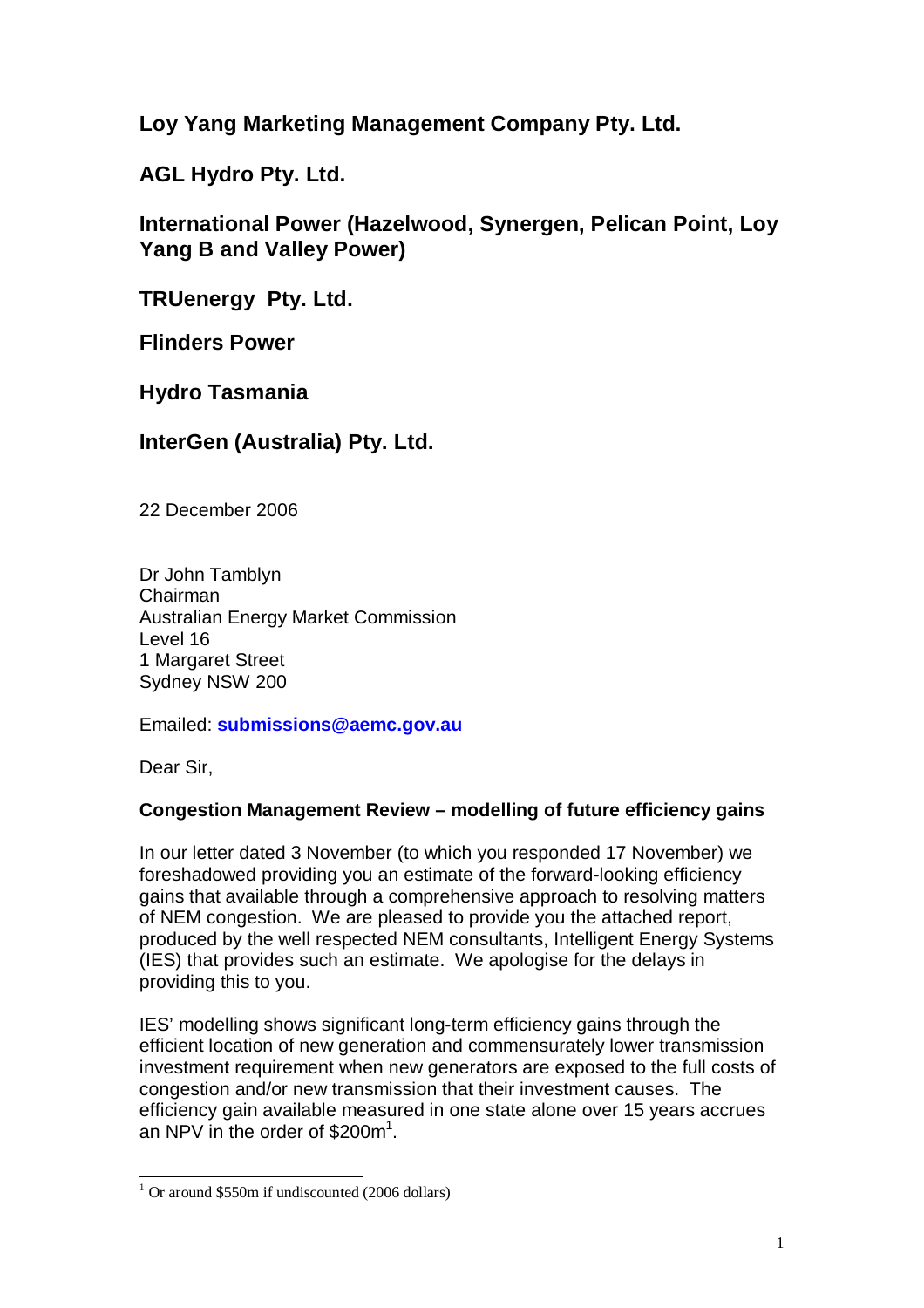# **Background**

As discussed in our letter, we are aware that the Commission is uncertain of the materiality of the transmission congestion issue and whether there would be significant efficiency gains to be had through congestion management. We agree that historical reviews of dispatch outcomes show small to moderate costs of congestion. Our contention is that the most likely gains are in the area of dynamic efficiency, largely through the locational decisions of future generators.

This view has been espoused by many commentators, including the Energy Reform Implementation Group, which stated "ERIG considers that it is crucial that signals are put in place for the efficient location of generation investment"<sup>2</sup> investment<sup>3</sup> however there is little quantitative evidence available supporting the position. This work is intended to fill that gap.

# **Scope** Scope

This activity has been undertaken to demonstrate the level of net efficiency gain that is potentially available, compared to status quo, through <sup>a</sup> comprehensive solution implemented out of the Congestion Management Review. It does not propose nor critique any specific proposals. The consultants were tasked to presume an idealised solution that would accurately expose new entrant generators to the full cost of their locational decision. Because no specific solution is being proposed the report addresses neither related implementation complexity nor costs including effects on existing participants.

The contributors are not proposing <sup>a</sup> specific solution that would deliver these gains. Indeed, the undersigned have supported <sup>a</sup> number of different proposals in their previous submissions to the review. The reader should be cautious to avoid over-interpreting the modelling and its labelling as implying our support to any particular solution. It is our expectation that the Commission, having been made aware of the potential gains on offer, will now move to analyse several solutions to identify which of these can capture the most efficiency gain, net of cost. The contributors will be pleased to discuss potential solutions with the Commission, jointly and severally.

# **Approach**

Modelling the sub-regional locational decisions of generators and the resultant impact on transmission spending is very challenging requiring <sup>a</sup> broad range of skills. IES was chosen as our consultant due to their experience in modelling both the new entry points of generation and the complexity of intraregional networks. Their intra-regional network model and transmission knowledge was however developed robustly only for the Queensland region, for which they identified 11 nodes. In the interest of time, we have asked IES to apply the theoretical solution only to new generators in Queensland, and NEM-wide materiality can be assumed by extrapolation. Despite this

<sup>&</sup>lt;sup>2</sup> ERIG Discussion Papers, Pg 144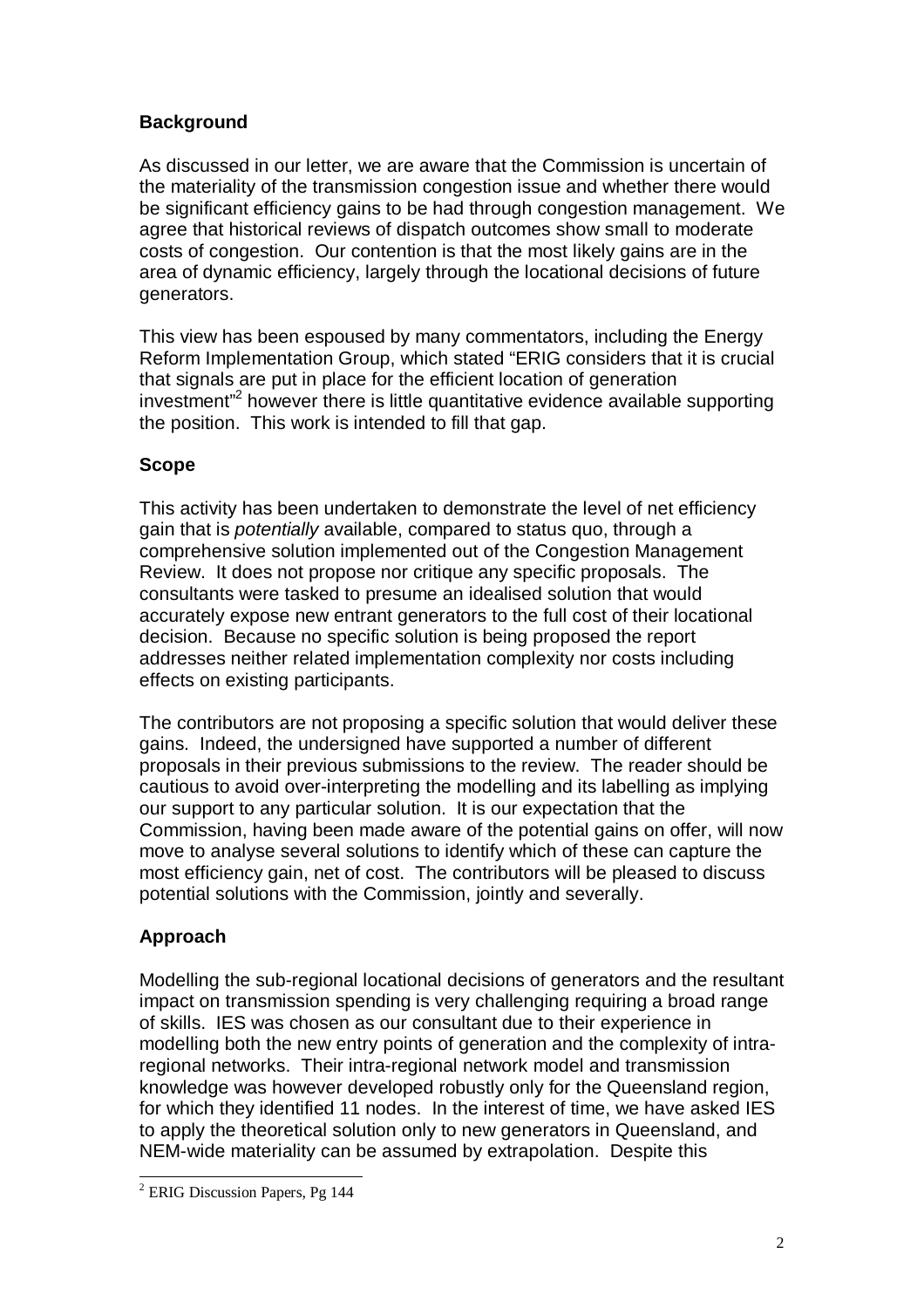limitation, Queensland represents an excellent case study as it comprises roughly half of the load and generation growth of the NEM, it is geographically large and these 11 nodes encompass <sup>a</sup> very wide range of new entrant costs, from the cheapest to the most expensive in the NEM.

The approach, in summary, was to model scenarios:

- A **base case** where generators receive income as expected by generators in the NEM under the current rules from 2006/7 through to 2020/21. New entrant generators are developed ideally, that is in response only to regional market prices and loss factors<sup>3</sup>, using the new-entrant costs used by NEMMCO in its ANTS modelling. Queensland transmission begins with existing and committed $^4$  projects, however as demand grows and where generation is remote from that demand, new transmission is built as per the current Queensland transmission reliability criteria.
	- • **Scenario 1** models **locational pricing for new generators** where new entrants receive <sup>a</sup> locational marginal price where they have entered <sup>a</sup> congested area. This results in <sup>a</sup> sharper congestion incentive effect than the existing "bidding war" arrangements. To mathematically develop the correct new-entrant signal, IES has used their "nodal pricing" model for the 11 nodes. This should not be inferred to imply that nodal pricing is necessary to create this signal<sup>5</sup>.
	- $\bullet$  **Scenario 2** models **locational pricing and transmission causer pays for new generators** where new entrant generators would be required to fund any transmission augmentation directly or indirectly caused by their location. This requires the modeller to estimate the resultant transmission costs that would be incurred were large amounts of generation to locate at each of the nodes, and then amortise those costs into <sup>a</sup> operating charge upon new entrants at that node, effectively raising their marginal  $\mathsf{cost}^6$ .

IES' model is NEM-wide, however as noted above the changed arrangements for scenarios (1) and (2) were only applied to Queensland. So that they were not counteracted by <sup>a</sup> response from the unchanged other regions, new entry (generation and transmission) in the other regions was fixed as per the base case run.

The total industry supply cost, being an aggregate of:

•dispatch costs,

 $\frac{5}{3}$  Other arrangements, such as widespread use of CSC/CSP, or a cross-generator compensation arrangemen<sup>t</sup> can be used to have <sup>a</sup> very similar economic effect to this nodal pricing model.

<sup>6</sup> See also the relevant comment in "Important Limitations" below

 $3$  The modelling does not factor in the effects of other drivers on the type, timing and size of new plant which would change the modelled locational price outcomes in Queensland's sub-regions. Also as per the current arrangements, congestion is resolved via <sup>a</sup> "bidding war" i.e. is equallyshared between new entrants and incumbents.

<sup>&</sup>lt;sup>4</sup> Being those planned to be develop in the upcoming 5 year period, although some of these are yet to pass the regulatory test.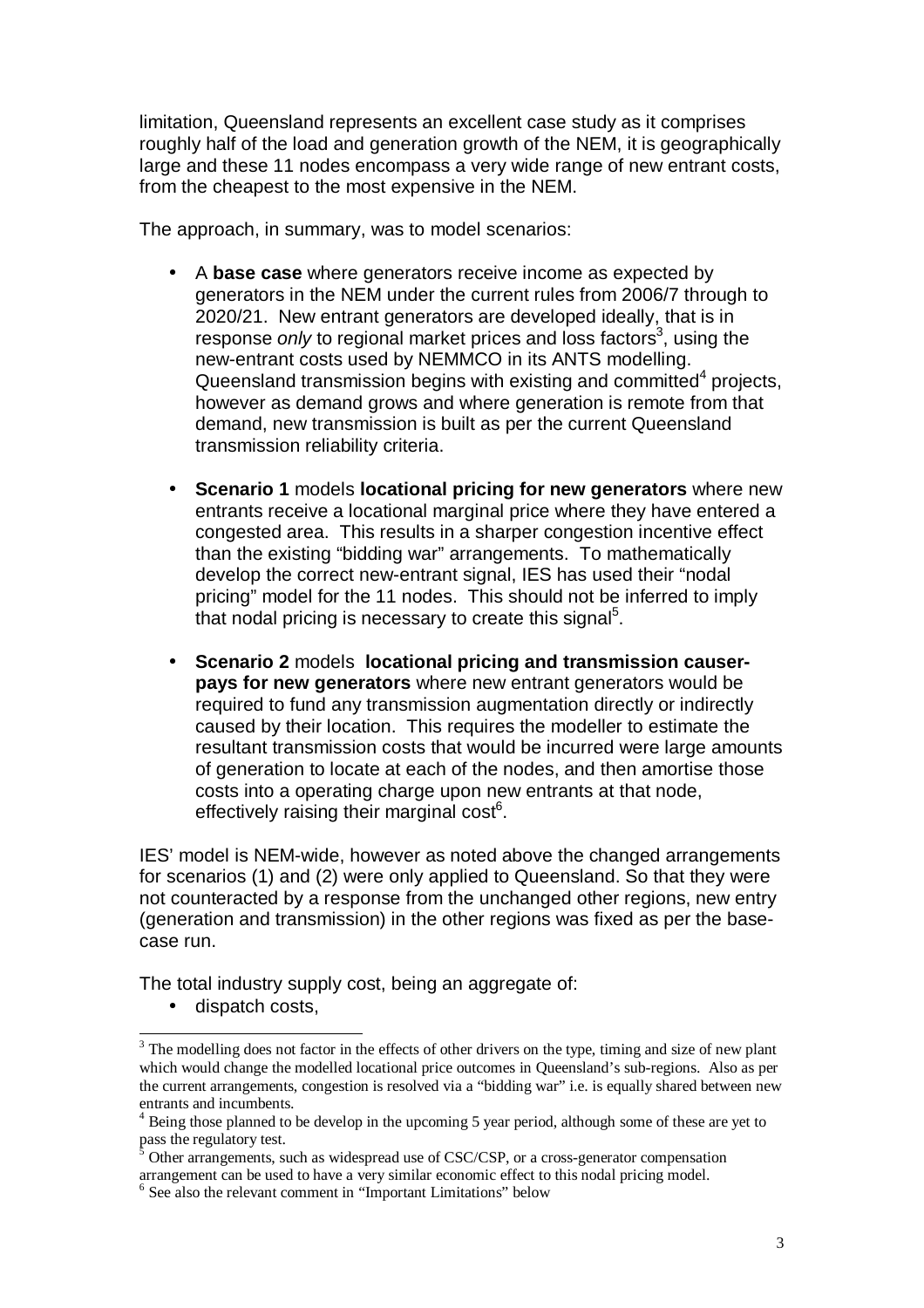- capital cost in new generation,
- capital cost in new transmission, and
	- unserved load (if any) unserved load (if any)

was compared between the scenarios. Any change is considered <sup>a</sup> change in net welfare and has been calculated as an NPV (discounted at 9%) to the current year.

# **Outcomes**

Differences were marginal for the early years, 2006/7 to 2013/14. This is largely explained through the large level of transmission projects considered as committed 7 as committed<sup>7</sup>, which provide unconstrained transport capacity in the shortterm. The scenarios then show considerable divergence in the investment regime compared to the base case. The results lead to:

- $\bullet$  In the scenarios, new entrant generation being located in more loadrich locations. As <sup>a</sup> result of differences in locational fuel availability, generation is of <sup>a</sup> different type and tends to be slightly deferred compared to the base case, without materially affecting reliability.
- Uncommitted transmission projects, which are required from 2017 in the base case being deferred in the scenarios.
	- • Dispatch costs increasing in the scenarios as the new plant mix has higher short-run marginal costs than the base. This is outweighed by their capital cost savings.

Despite the considerably delayed and discounted benefits, they remain material in 2006/7 with <sup>a</sup> present value at \$195m and \$222m for the respective scenarios 1 and 2 compared to base case. Without discounting, the total nominal benefit is \$540m and \$580m respectively in 2006 dollars.

# **Important Limitations**

As noted above, the regime has been applied only to Queensland, and <sup>a</sup> NEM-wide effect must be extrapolated.

An area particularly difficult to model in the timeframe is that of estimating idealised "causer-pays" transmission costs to apply to new generators in scenario 2. This is because each transmission augmentation will be highly dependent upon the exact circumstances, size and type of generation investment that the model outputs, as well as the methodology of allocation. IES have estimated the cost of such augmentations on <sup>a</sup> simple geographical distance from the primary load centre to node basis, which is then amortised into <sup>a</sup> simple \$/MWh transmission levy upon each new generator at that node. It is quite possible, depending on the incidence of load growth, that some generation could enter at these nodes without requiring augmentations.

IES has used only <sup>a</sup> "traditional" new entrant generation set, including coal fired plant, open and combined cycle gas turbines and liquid fuelled gas

 $<sup>7</sup>$  Note these include planned projects that have not yet passed the regulatory test. Were congestion</sup> managemen<sup>t</sup> techniques to be implemented very quickly, it is possible that some of these could be deferred.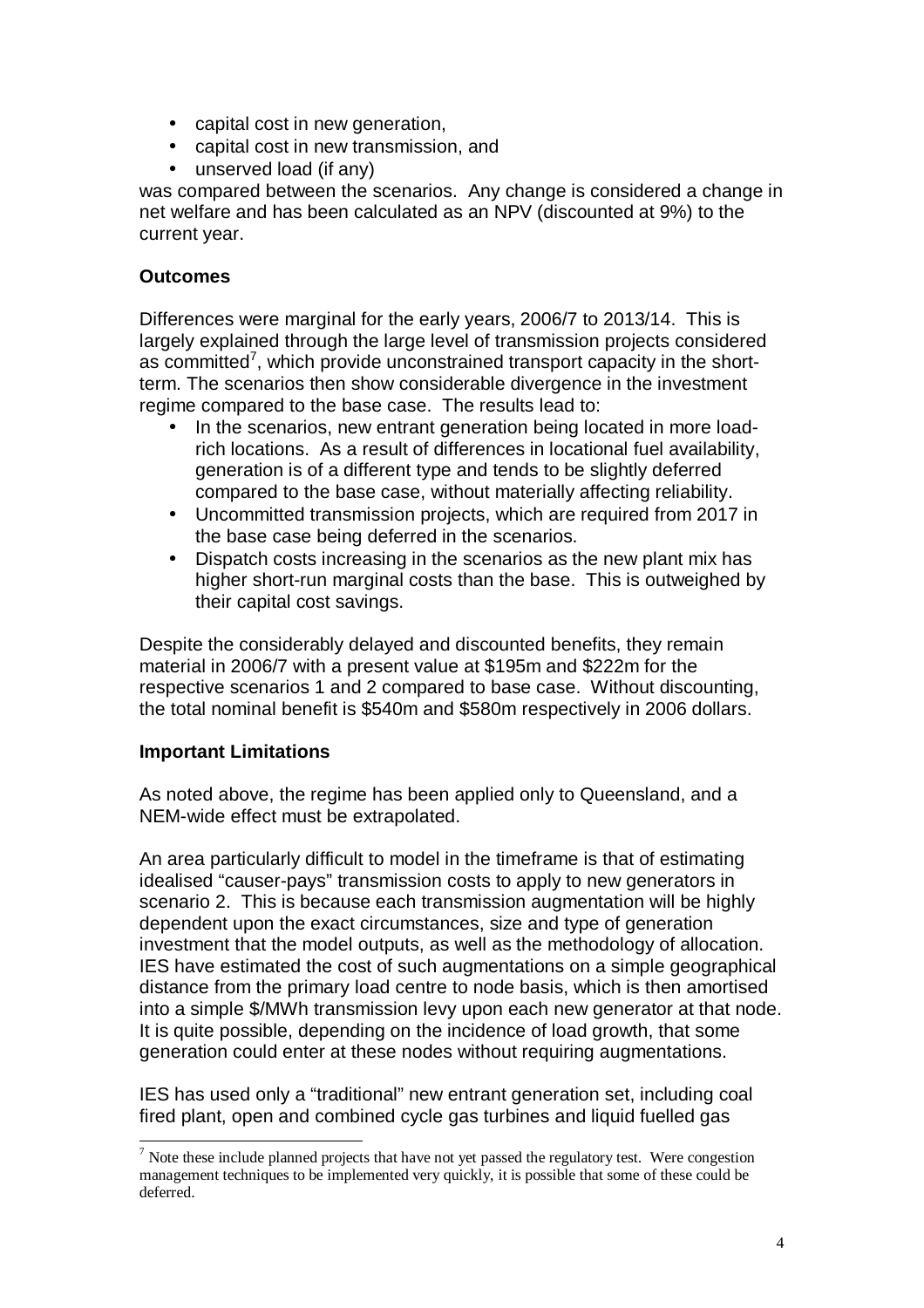turbines. IES has advised that where liquid fuel plant is promoted, demand side participation may be <sup>a</sup> cheaper and simpler substitute. Wind is not considered <sup>a</sup> realistic new-entrant in Queensland and was excluded from the modelling, however the same locational incentive logic would apply to wind generation. Some of our earlier submissions have drawn specific attention to poorly located wind generation that can cause congestion that is unlikely to be built out for reliability reasons.

### **Conclusion**

We commend this report to the Commission and hope that it will provoke further investigation into solutions for providing <sup>a</sup> robust congestion management regime with <sup>a</sup> clear locational signal to new investors.

Further tabulated information and explanation can be provided on request. Please contact Roger Oakley (03) 9612 2211.

Yours faithfully,

………………………………………

**Ken Thompson** General Manager Loy Yang Marketing Management AGL Southern Hydro Pty. Ltd. **Example 19 Thompson**<br> **Company Pty. Ltd.** Company Pty. Ltd. Company Pty. Ltd. **Alex Cruickshank** Manager NEM Development

……………………………………… **Ben Skinner** Regulatory Manager Wholesale Markets, **Examples Ben Skinner Stephen Orr<br>
Regulatory Manager Commercial Director<br>
Wholesale Markets, Truenergy Pty. Ltd. Stephen Orr** Regulatory Manager **Commercial Director** Wholesale Markets, The Markets and Muslim and Power

……………………………………… **David Bowker**

Manager Regulatory Affairs Hydro Tasmania **Development** 

# **Reza Evans**

manimum manusika manager Regulatory Affairs<br>
Hydro Tasmania **Exal Exans**<br>
Hydro Tasmania **Exal Development** Manager Regulation & Market Flinders Power

## **Don Woodrow**

………………………………………

Manager Public Policy and Regulation Intergen (Australia) Pty. Ltd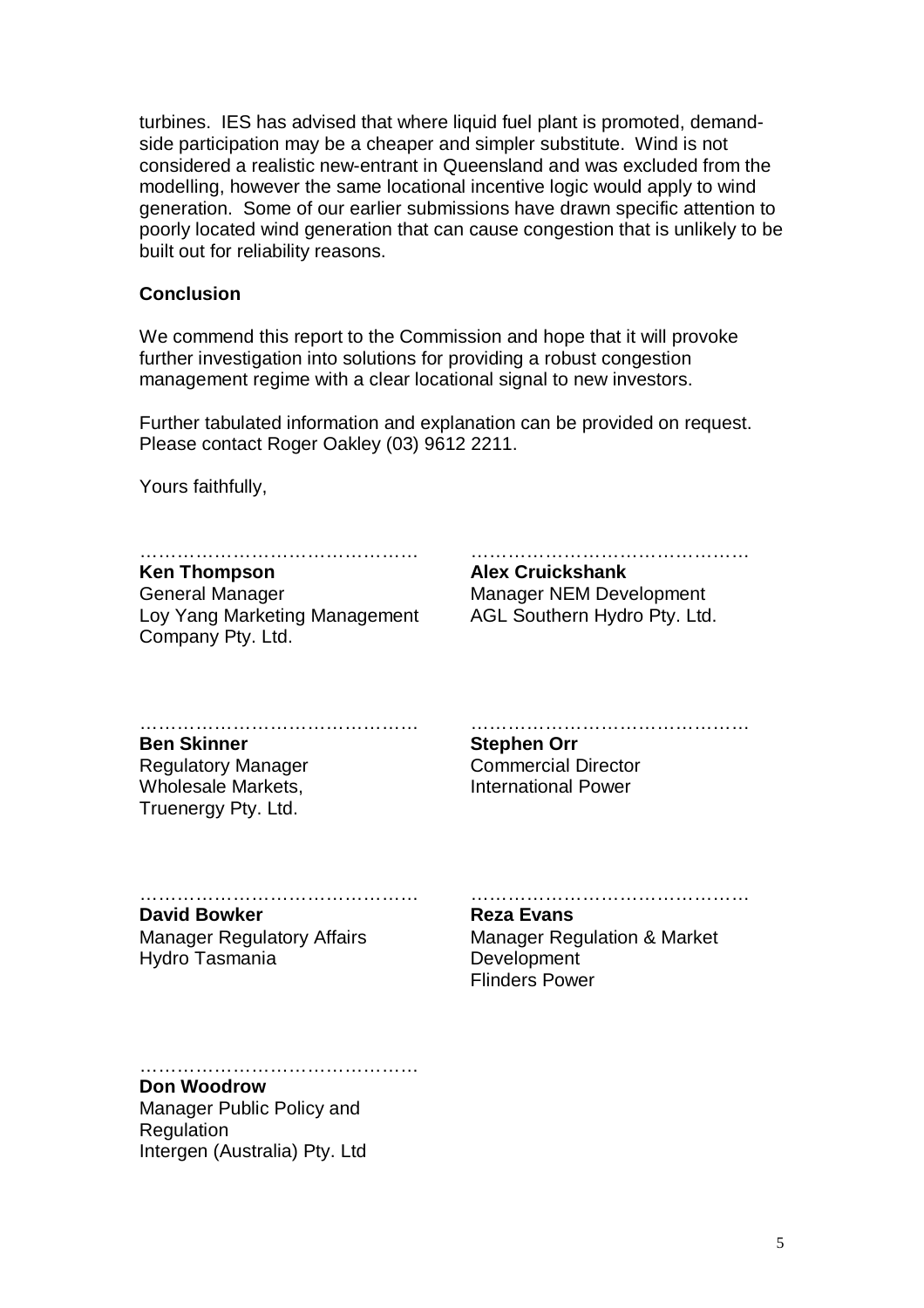# **MODELLING OF TRANSMISSION PRICING AND CONGESTION MANAGEMENT REGIMES**

Report on the estimation of dynamic<br>inefficiencies inefficiencies

<u>22</u> 22<sup>nd</sup> December 2006

**FINAL**

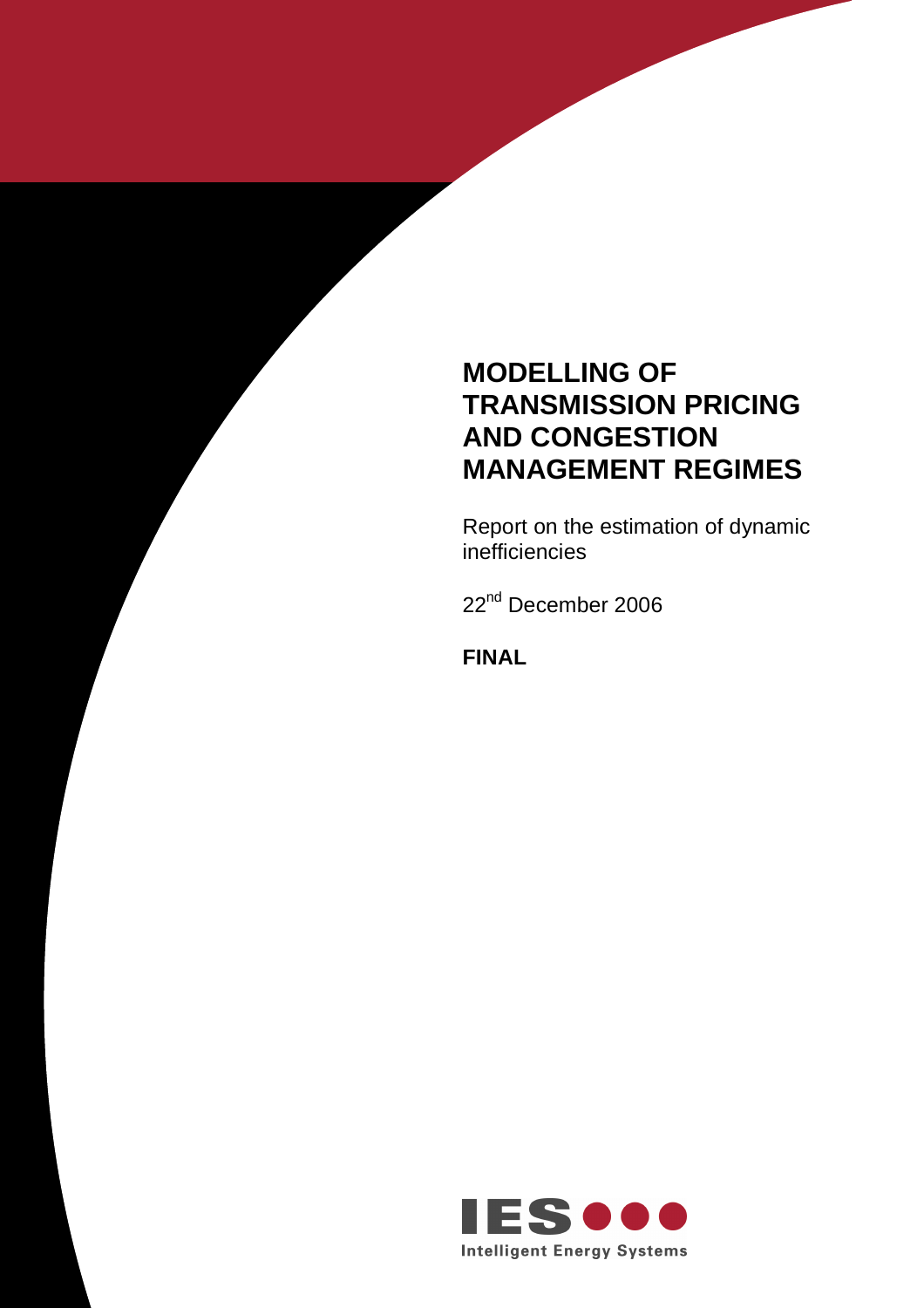# **Disclaimer**

The professional analysis and advice in this report has been prepared by Intelligent Energy Systems Pty Ltd (IES) for the exclusive use of the party or parties to whom it is addressed, the Recipient(s), and for the purposes specified in the report. The report must not be published, quoted or disseminated by the Recipient to any other party without the prior written consent of IES.

This report is supplied in good faith and reflects the knowledge, expertise and experience of the consultants involved. In conducting the analysis for this report IES has endeavoured to use what it considers is the best information available at the date of publication, including any information supplied by the Recipient. IES makes no representations or warranties as to the accuracy of the assumptions or estimates on which the forecasts and calculations are based.

Although IES exercises reasonable care when making forecasts or predictions, factors in the process, such as future market behaviour, are inherently uncertain and cannot be reliably forecast or predicted. All projections, forecasts and calculations in this report are for illustrative purposes only, using assumptions and estimates described herein. The calculations are based on certain assumptions which may not be realised or estimates which may prove to be inaccurate. In addition, the projections involve <sup>a</sup> number of risks and uncertainties. Actual results may be materially affected by changes in economic and other circumstances. Factors that could cause actual results to differ materially from the projections contained in the report, include, but are not limited to, changes in interest rates, changes in general economic conditions, changes in applicable legislation or government policy and changes in supply and demand for energy. The contract of  $f$  or energy.

> IES makes no representation or warranty that any calculation, projection, assumption or estimate contained in this report should or will be achieved or is or will prove to be accurate. The reliance that the Recipient places upon the calculations and projections in this report is <sup>a</sup> matter for the Recipient's own commercial judgement and IES accepts no responsibility whatsoever for any loss occasioned by any person acting or refraining from action as <sup>a</sup> result of reliance on the report. In addition, IES shall not be liable in respect of any claim arising out of the failure of the Recipient's investment to perform to the advantage of the Recipient or to the advantage of the Recipient to the degree suggested or assumed in any advice or forecast given by IES.

<sup>©</sup> Copyright Intelligent Energy Systems. No part of this document may be used or reproduced without Intelligent Energy Systems' express permission in writing.



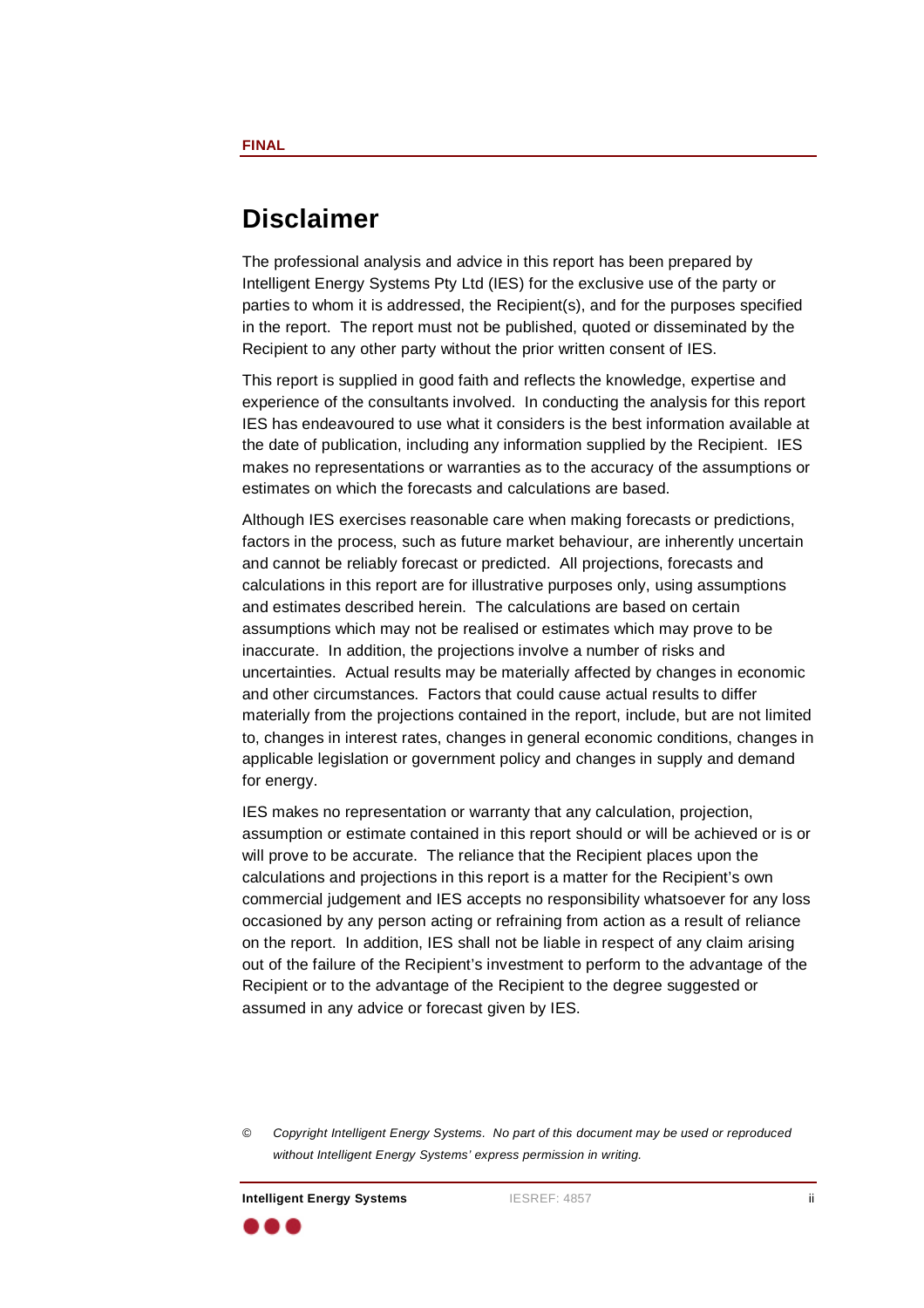# **Summary of Findings**

IES has undertaken modelling for <sup>a</sup> group of generators to estimate the impact on economic efficiency of relying upon the current NEM locational drivers for new generator investments and operation signalling. This group of generators comprises: which is a comprises:

- •Loy Yang Management Marketing Co;
- • AGL Hydro;
	- •**TRUenergy;** TRUenergy;
		- •International Power;
	- • Flinders Power;
		- •e and the line of the line of the line of the line of the line of the line of the line of the line of the line
- • Delta Electricity;
	- •Snowy Mountains Hydro; and
- •Hydro Tasmania.

The objective of the modelling undertaken by IES was to assess the potential economic benefits to the market as <sup>a</sup> whole of locational signals incorporating both energy and transmission costs. The modelling compared the "current arrangements with two "hypothetical arrangements" which had varying degrees of locational signals.

The basis of the modelling study is the Queensland region<sup>1</sup> modelled using an explicit network model. The base time period is the fifteen-year period from 2006/07 to 2020/21. The key elements of the defined "hypothetical arrangement" compared to the "current arrangement" (current NEM pricing regime) are outlined as follows:

### **Current arrangements**

The key features of the present NEM arrangements with respect to providing locational incentives for generation are:

- • Regional pricing with an expectation of stability of the current regional boundaries;
- •Static Marginal Loss Factors;
- •**Example 2018** Copen access;
	- • The potential for generators to be constrained on or off without compensation which can result in intra-regional congestion rationing through a "bidding war"

 $1$  QLD was chosen due to the ready availability of information and the limited time frame in which this study was to be conducted. was to be conducted.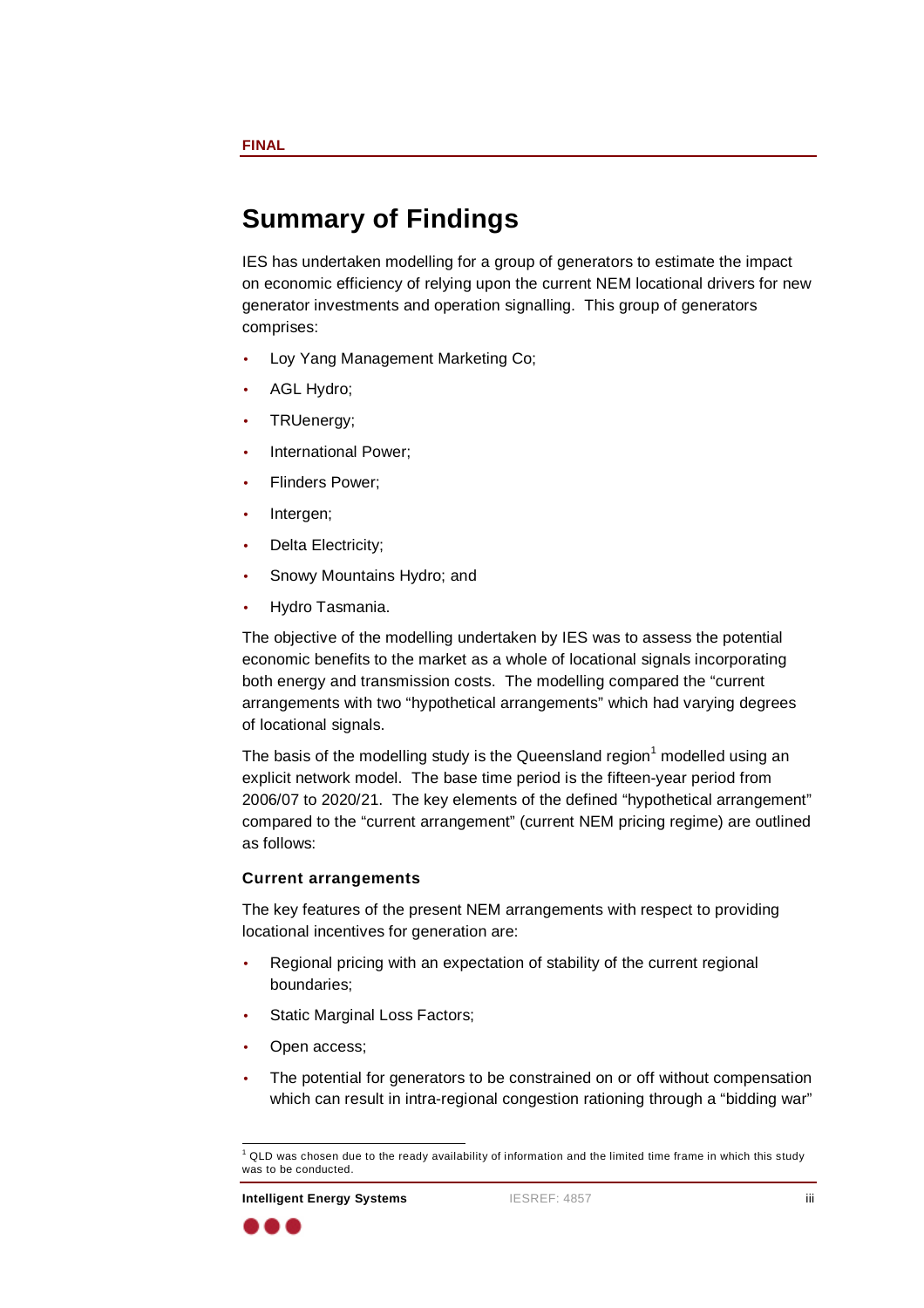and the contract of the contract of the contract of the contract of the contract of the contract of the contract of the contract of the contract of the contract of the contract of the contract of the contract of the contra

•The regulatory test for future transmission investment.

#### **Hypothetical arrangements**

**Interligentation of the membridigent interligent and the properation process near the prior standard and the NEW of Systems IESREF interval and the NEW of the NEW of the NEW of the NEW of the NEW of the NEW of the NEW of** The hypothetical arrangements reflect the use of <sup>a</sup> fully integrated congestion model of the NEM or an "idealistic generation/transmission planning" regime. Under this regime investment decisions would be approximated in <sup>a</sup> competitive market where investment is driven by the forecast price duration curve to determine the nature and timing of the investment whilst taking into account all fixed costs associated with the investment. This would mean that any new generation proposals would incorporate into the locational costing decision:

- •The entire cost of congestion caused by the decision; or
- •The likely cost of building out that congestion; whichever is lower.

To fully assess the economic impact of hypothetical pricing regimes, IES has undertaken modelling that addresses the following key aspects of cost to consumers over <sup>a</sup> 15 year period (2006-07 to 2020-21):

- •Generators behaviour (offering different supply curves)
- • Different physical generator dispatches even though the physical network is the same for the scenarios modelled until the point at which an option leads to <sup>a</sup> change in network investment;
- •Different out turned spot prices; and
- •Different investment incentives and decisions – generation and transmission.

The approach IES developed to meet these objectives has been designed to address the key issues and develop <sup>a</sup> suitable report within <sup>a</sup> limited timeframe. IES's approach has been to model 2 cases to compare to the current framework as represented by <sup>a</sup> base or reference case. Each case has been modelled utilising an explicit network model that properly takes into account all material intra-regional constraints. An overview of the key parameters of each caseand the results of the modelling is provided below.

### **The Base Case**

The Base Case has been designed to represent the current regulatory and market design framework. The case uses standard NEM regional pricing for generators and customers. Key assumptions for this case are as follows:

• Generator bids are determined in <sup>a</sup> manner that attempts to maximise the generator's profits given contract and spot revenues, and are based on the regional reference price (RRP).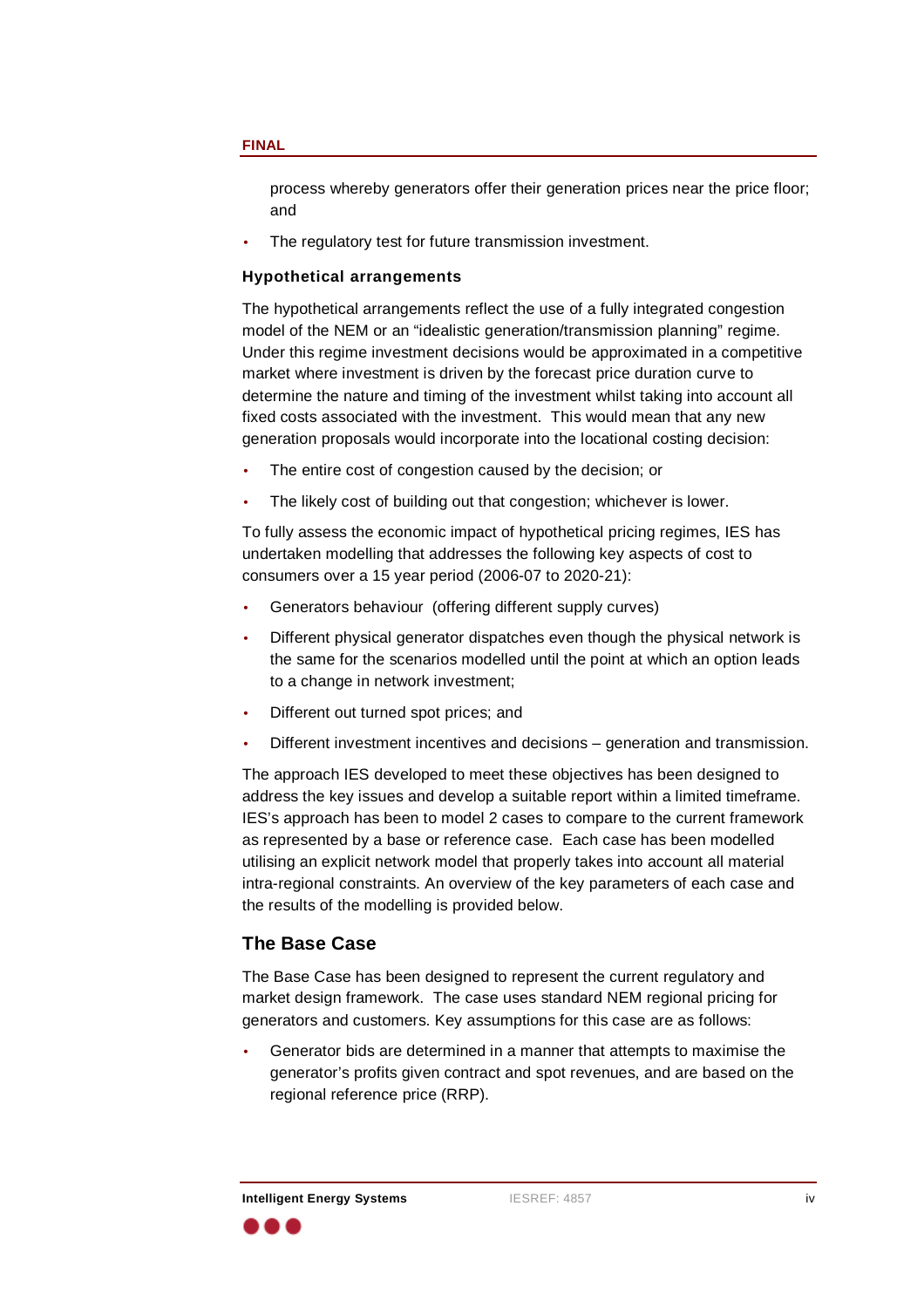- • The modelling incorporates committed network upgrades, new generation plant and plant upgrades as per the 2006 SOO and respective regional 2006 Annual Planning Reviews (APR).
- • New entrant generation (other than committed as per the 2006 SOO) was determined using an automated new entry model that assumes market-driven merchant generation investment on the basis of the price duration curve that generators would receive – in this case the regional reference price. New entrant costs include locational fuel costs but do not include the cost of electricity transmission upgrades.
- • Transmission expansions other than those deemed as committed from the respective 2006 APR have been made on the basis of reliability criteria i.e. the TNSP's build new transmission when congestion builds to <sup>a</sup> point that customer reliability criteria are impacted or when the network was excessively constrained.

The base case modelling undertaken has been done with all generators bidding to optimise their financial position against the QLD RRP – this is represented as the Moreton North price, the zone/node where south pine is located. The other prices in Figure 1 are nodal "shadow" prices and are used by IES in order to assess and value transmission constraints in <sup>a</sup> regime where the opportunity-cost value of those constraints is masked. These shadow prices (marginal costs) currently exist in the NEM as calculated values for individual constraints, and can be extracted from the NEMDE dispatch calculations published by NEMMCO. The nodal prices in IES's modelling approximately represent the situation where all the network and security constraints that affect generation are incorporated into <sup>a</sup> CSP regime.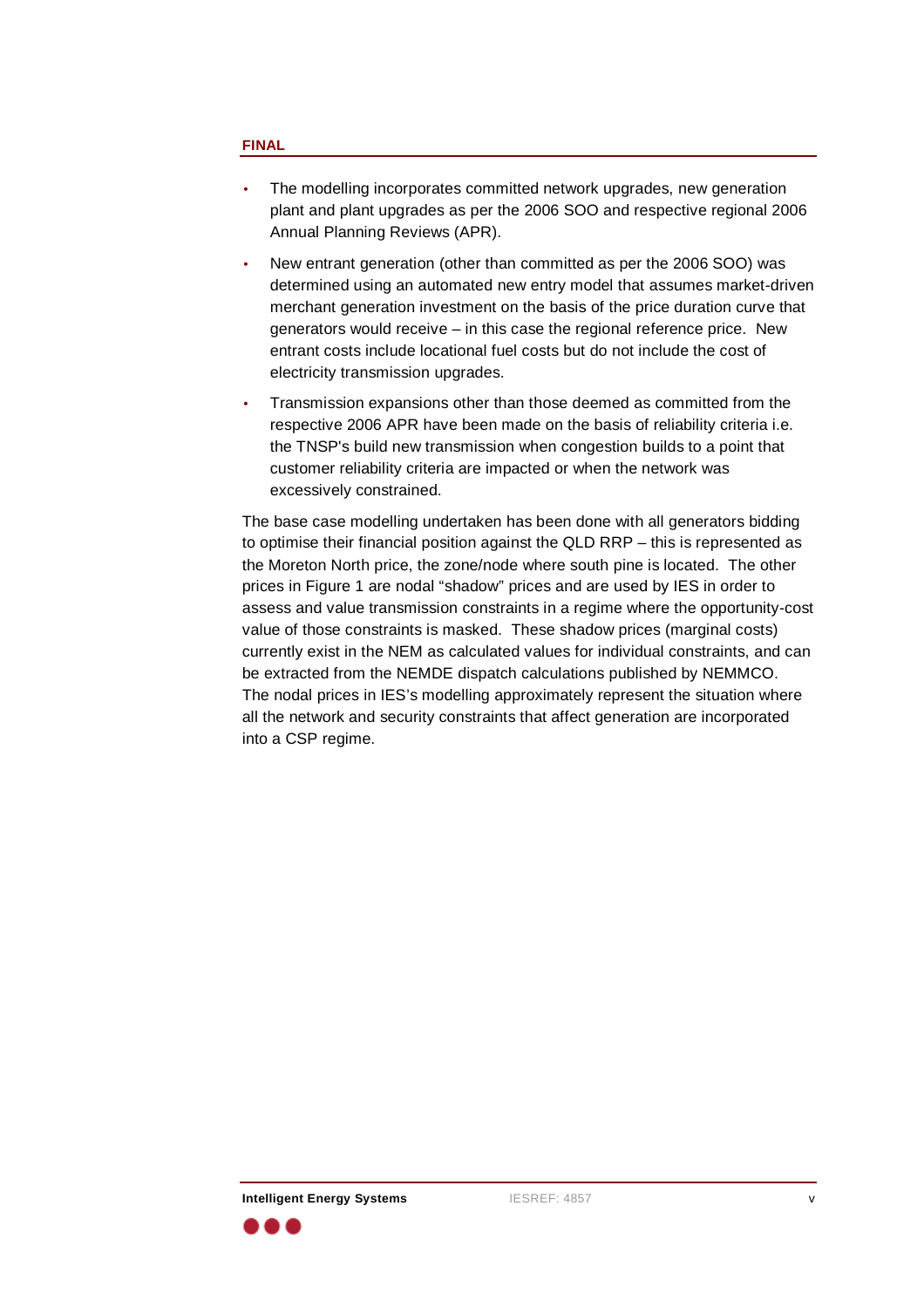

The forecast spot prices in Figure 1 are low, however that is <sup>a</sup> reflection of the cost of new entry as applied in the modelling. IES used the ACIL Tasman new entry costs as published in the 2006 SOO because they are publicly available numbers.

Transmission was upgraded to meet reliability criteria or where nodal prices consistently diverge in the modelling due to transmission constraints. The transmission upgrades undertaken on this basis are outlined in Table 1 as follows.

| <b>Base Case Generic Transmission Upgrades</b>                                                                                                                                                                                     | Table   |                |
|------------------------------------------------------------------------------------------------------------------------------------------------------------------------------------------------------------------------------------|---------|----------------|
| Upgrade                                                                                                                                                                                                                            |         | Cost (AEC \$M) |
| 500MW upgrade from Moreton_South to Gold Coast                                                                                                                                                                                     | 2017-18 | \$7.53         |
| 1000MW upgrade from South West to Moreton_South                                                                                                                                                                                    | 2017-18 | \$46.58        |
| 500MW upgrade from Central West to Moreton_North                                                                                                                                                                                   | 2018-19 | \$62.27        |
| <b>NID AFO</b> is a contract and interesting on the second of the second of the second of the second of the second of the second of the second of the second of the second of the second of the second of the second of the second |         |                |

NB: AEC is annual equivalent cost.

The capital cost of 2,000MW of transmission upgrades required in this modelling case is \$1.252 billion in current 2006 dollars.

Following the decision to undertake each transmission upgrade, anew sequence of new entrants was created to reflect the impact of transmission upgrades on the investors' decision to build. The resulting new entry generation schedule reflects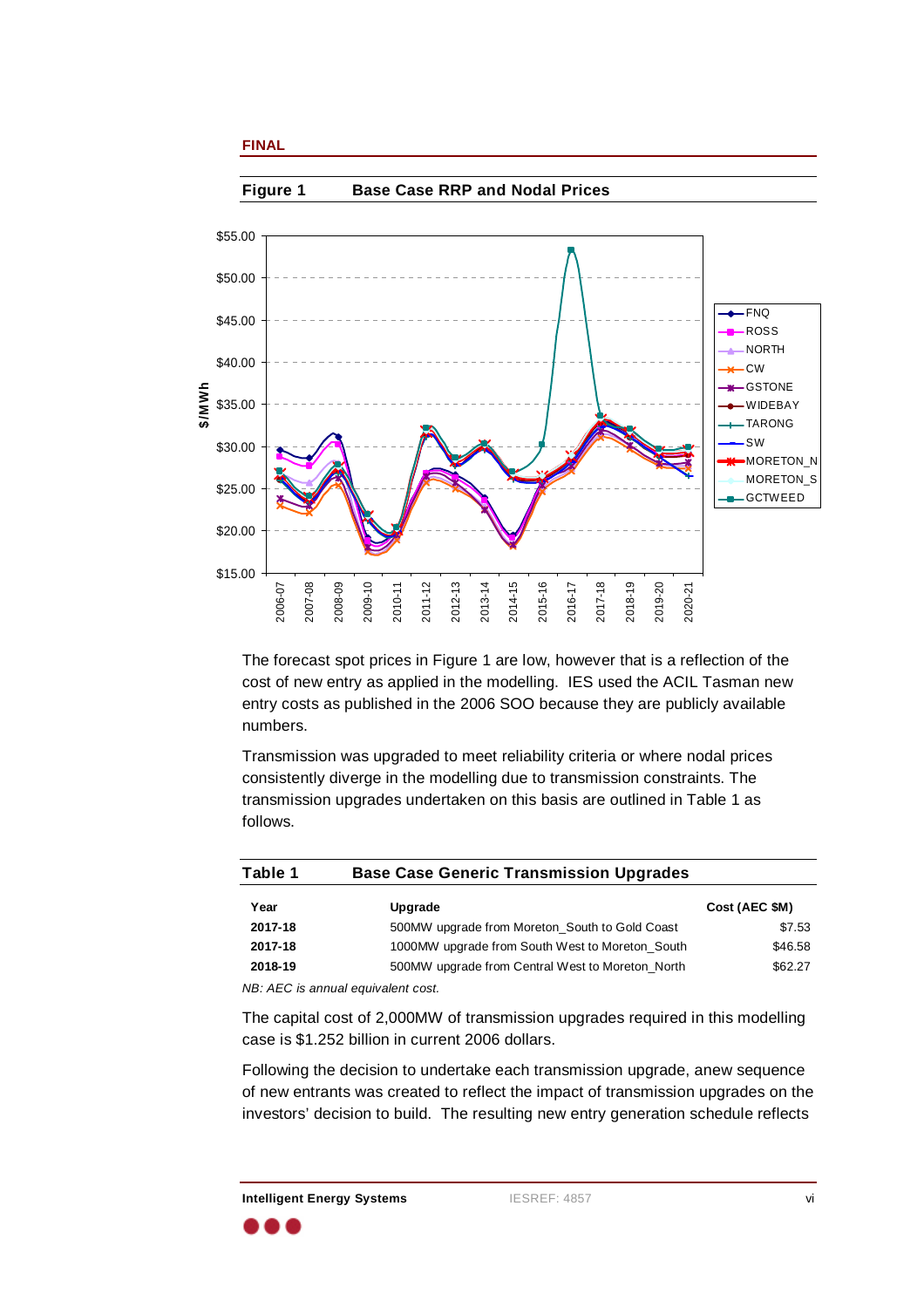the low cost of coal in south west Queensland. Post (NGAC) subsidy<sup>2</sup>, the SRMC of coal-fired plant in this region is \$5.56. Of the 2,500MW of generic plant added into the SW node 1,500MW is coal-fired plant. In effect <sup>a</sup> Kogan Creek B in 2013- 14 and Kogan Creek C in 2019-20.

> There is also 500MW of coal-fired plant scheduled for entry in Tarong in 2014-15, and in Gladstone in 2018-19. The remainder of the capacity (automatically) planted in the region is gas-fired GT or CCGT plant, primarily required to meet shoulder and peak requirements.

The estimated capital cost of the total construction required in the base case is \$5.028 billion over the 15 year period modelled as follows:

|                                           | <b>Base Case Total Cost of (Generic) New Entry</b> |        |             | Table 2  |
|-------------------------------------------|----------------------------------------------------|--------|-------------|----------|
| <b>Brownfie</b>                           |                                                    |        |             |          |
|                                           |                                                    |        |             |          |
|                                           |                                                    |        |             |          |
| 2,031.25 1,875.00<br>$\cap$ $\cap$ $\cap$ | 608.00                                             | 405.00 | 1 N 9 7 5 1 | 5.028.00 |

## **Case 1: Locational Pricing for Generators**

Case 1 assumes that generators are subject to <sup>a</sup> locational pricing regime, or nodal pricing for generators and <sup>a</sup> full regime of constraint support pricing.

Unlike the Base Case generators profit maximise based on spot market revenues derived from the locational price signal rather than the RRP, i.e. bids are now focussed on the price at the node in which the generator resides. When all constraints in the market are converted to Option 4 constraints and constraint support pricing is applied to each constraint then the net result will be, to <sup>a</sup> close approximation, nodal/locational pricing for generators. The differences between constraint support pricing and nodal pricing would be caused by losses being modelled as static loss factors in regions rather than dynamically (which would be the case under nodal pricing), and that some security constraints may not be able to be modelled as MW injections at specific nodes but may require the specific MW outputs of units or power stations in constraint support pricing In this case

Case 1 is designed to reflect the impact of this implementation of constraint support pricing across the NEM. This case could be considered an assessment of the impact of just short run (spot market) locational signals on timing and location of new entry.

Key assumptions for this case are as follows:

• New entrant generation in this case has been determined using the same automated new entry model as the base case, but using the nodal price duration curve rather than the RRP duration curve. Consistent with the base

<sup>2&</sup>lt;br>2<br>2  $1$  IES has assumed that any new coal-fired generation will utilise technology that ensures it is below the NSW emissions benchmark. egg Kogan Creek. NSW emissions benchmark, egg Kogan Creek.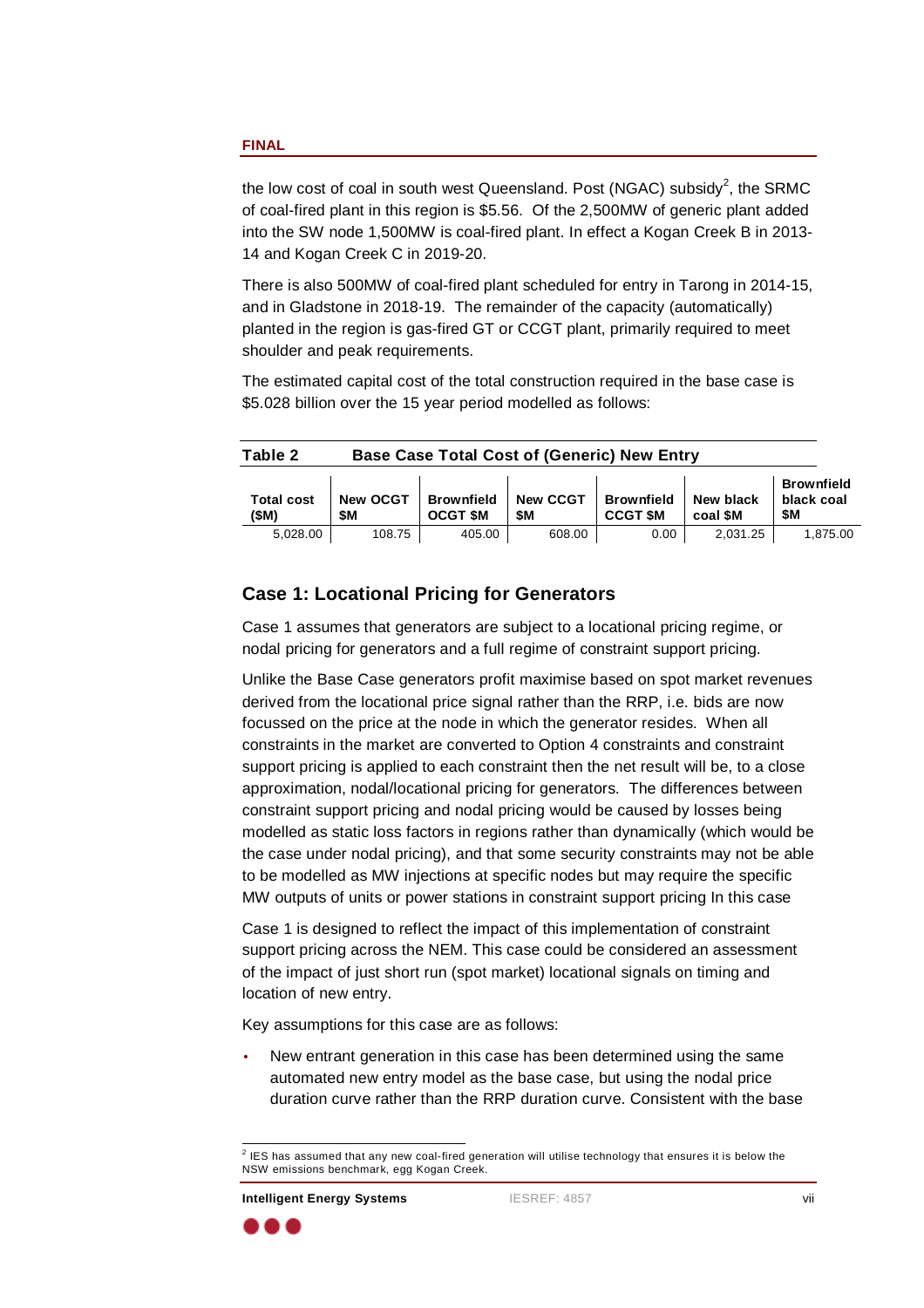case new entrant costs include locational fuel costs but do not include electricity transmission costs.

• Transmission expansion has been undertaken using the same methodology as applied in the Base Case.

The nodal/locational price results from this modelling show less divergence than the Base Case, with the exception of the Gold Coast area. This part of QLD is characterised by high demand growth forecasts and minimal capacity for new entry, i.e. limited numbers of locations/sites and <sup>a</sup> reliance on diesel fuel for any generation placed in the node.



**Figure 2 Case 1: Locational Queensland Spot prices (\$/MWh)**

The significant differences between Case 1 and the Base Case come in the transmission upgrades required and the timing and placement of generic new entry. Case 1 required only one additional transmission upgrade between Moreton South and the Gold Coast, due to the cost limitations on new entry in that node. The capital cost of this generic transmission upgrade is \$670 million.

The volume (and therefore cost) and type of generic new entry required when plant receives locational prices rather than regional prices is significant as shown by Table 3.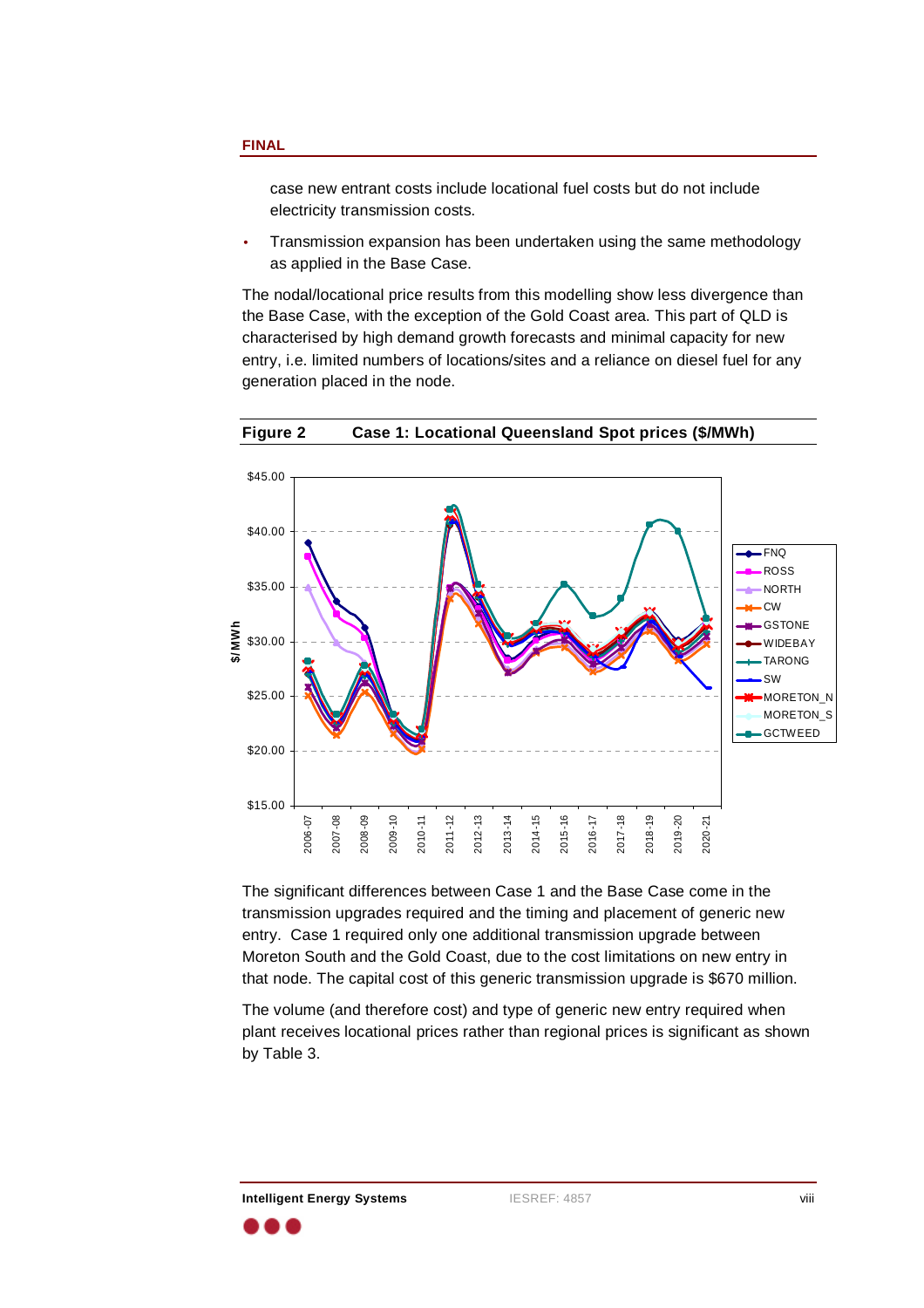| Summary of Case 1 New Entry Differences by Plant Type |                          |             | Table 3 |
|-------------------------------------------------------|--------------------------|-------------|---------|
| <b>Difference</b>                                     | <b>Base Case</b>         | <b>Case</b> |         |
| ັບບາ                                                  | 750<br>טט, ו             |             |         |
|                                                       |                          |             |         |
|                                                       | 2.500<br>2.000           |             |         |
| <b>EO</b>                                             | 4.390<br>່າ onn<br>ง.งฮบ |             | T-1-L   |

To some extent the change in the pricing regime has resulted in (cheaper) generation replacing transmission upgrades. This is because in <sup>a</sup> nodal or locational pricing regime smaller and more flexible generation configurations have greater significance. The estimated capital cost of the total construction required in Case 1 is \$5.033 billion over the 15 year period as follows:

|                                               | <b>Table</b> |                 |        | <b>Case 1 Total Cost of (Generic) New Entry</b> |                                      |        |                     |       |            |
|-----------------------------------------------|--------------|-----------------|--------|-------------------------------------------------|--------------------------------------|--------|---------------------|-------|------------|
|                                               |              |                 |        | New                                             |                                      |        | <b>New</b>          |       | Brownfield |
| New                                           |              | Brownfield CCGT |        |                                                 | Brownfield   black coal   black coal |        |                     |       |            |
| $\vert$ OCGT \$M $\vert$ OCGT \$M $\vert$ \$M |              |                 |        |                                                 | $CCGT$ SM $\frac{1}{3}$ SM           |        |                     | l cas |            |
| 10.00°،                                       | 5,033.00     |                 | 101.25 | 608.00                                          |                                      | 360.00 | $1,218.75$ 1,875.00 |       |            |

This compares favourably to the base case capital cost of \$5.028 billion for 3,890MW of capacity. On <sup>a</sup> per MW basis the cost of capital in Case 1 is \$1.15 million compared to the base case cost of \$1.29 million, due solely to the change in the generation mix.

> The overall benefit of this case as measured by the NPV is \$194.65 million, driven for the most part by the change in the mix of new generation type. There has been an increase in the overall dispatch cost caused by increased generation from (relatively) more expensive plant, but this is offset by significant reductions in transmission and generation capital costs.

# **Case 2: Transferring the Cost of Transmission to Generators under <sup>a</sup> Locational Pricing Regime**

**IF Sole 3 Examples 2 Examples 1 Example 10 Example 10 Example 10 Example 10 Control Control Control Control Control Control Control Control Control Control Control Control** Case 2 overlays the locational pricing regime investigated in Case 1 with <sup>a</sup> congestion cost levied upon new entrant generators that reflects long run locational costs based on future transmission costs. The case has been designed to locate new generation projects in locations optimal to the industry as <sup>a</sup> whole i.e. including TNSPs. This case has been referred to as the 'hypothetical arrangement'.

New entrant generation in this case has been determined using the same automated new entry model as in Case 1, with new entry costs increased to account for the expected costs of network upgrades. The only transmission expansion not funded by increased new entry costs will be that required for reliability. The contract of the contract of the contract of the contract of the contract of the contract of t

> In this modelling IES assumes that once the generation investment has been made the transmission cost for the new generator remains fixed and hence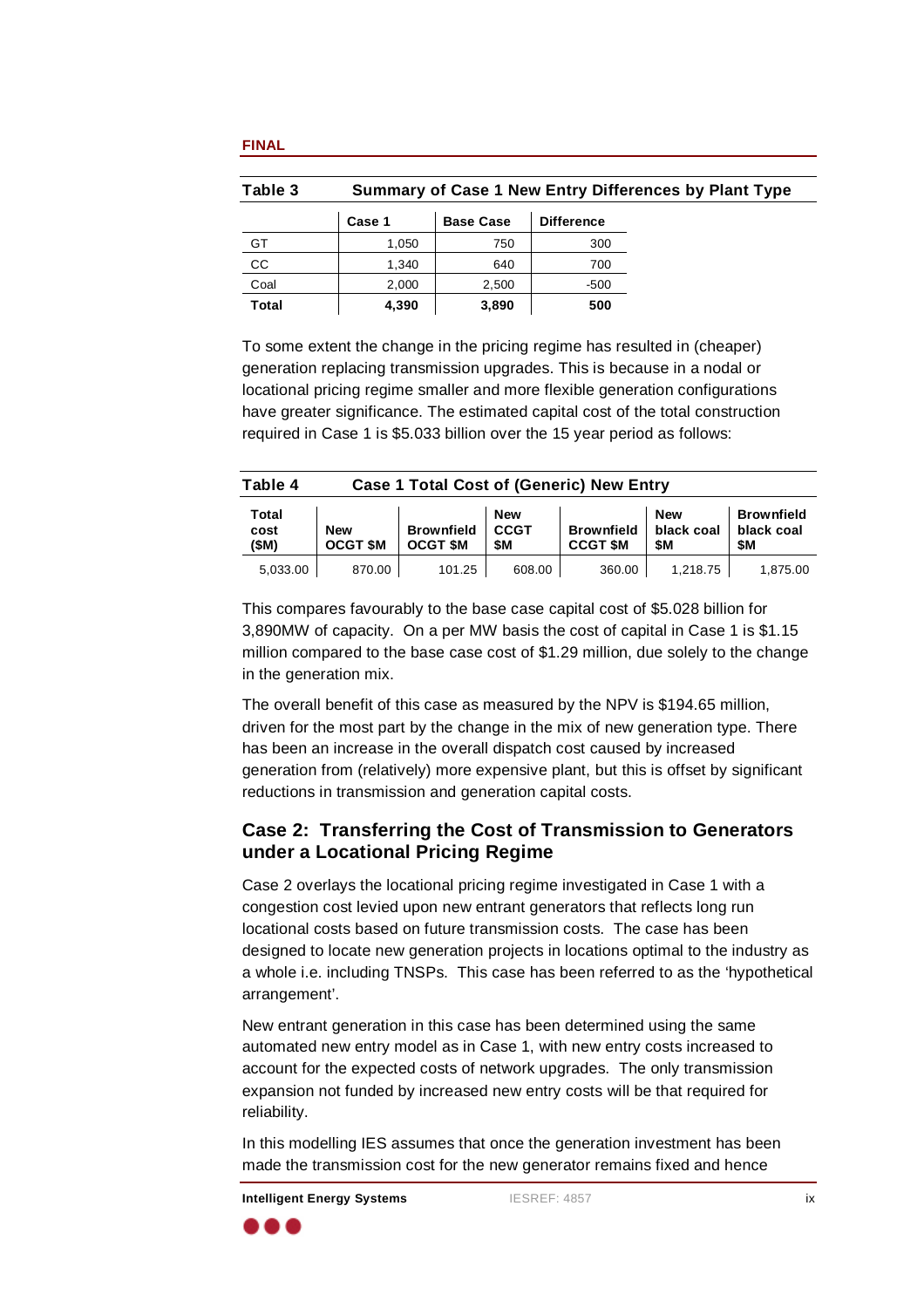short run marginal costs (SRMC) are the same as for the Base Case and Case 1.

| unaffected by the generator's generation patterns. Therefore the generator's<br>short run marginal costs (SRMC) are the same as for the Base Case and Case 1.                                                                                                                                                                                                                                                                                                                                                                                                                                                                        |                                                                                                                                                                                                                                                                                                                                                                                                                                                                     |
|--------------------------------------------------------------------------------------------------------------------------------------------------------------------------------------------------------------------------------------------------------------------------------------------------------------------------------------------------------------------------------------------------------------------------------------------------------------------------------------------------------------------------------------------------------------------------------------------------------------------------------------|---------------------------------------------------------------------------------------------------------------------------------------------------------------------------------------------------------------------------------------------------------------------------------------------------------------------------------------------------------------------------------------------------------------------------------------------------------------------|
| The levelised cost adders applied in Case 2 represent the costs of transmission<br>upgrades relative to the distance from load centres. The locational costs applied<br>to new entry in each node are shown at Table 5 below. These transmission costs<br>could considerably improved with further work, but were felt to be adequate to<br>give some idea of what the impact would be of a transmission charge for new<br>generation investments on the economic efficiency of the market.                                                                                                                                          |                                                                                                                                                                                                                                                                                                                                                                                                                                                                     |
| <b>Case 2 Transmission Upgrade Cost Adders</b>                                                                                                                                                                                                                                                                                                                                                                                                                                                                                                                                                                                       | Table 5                                                                                                                                                                                                                                                                                                                                                                                                                                                             |
|                                                                                                                                                                                                                                                                                                                                                                                                                                                                                                                                                                                                                                      | <b>Node</b>                                                                                                                                                                                                                                                                                                                                                                                                                                                         |
|                                                                                                                                                                                                                                                                                                                                                                                                                                                                                                                                                                                                                                      | Far North (FNQ)                                                                                                                                                                                                                                                                                                                                                                                                                                                     |
| 700 227,500 60,000 287,500<br>325<br>575<br>65.64                                                                                                                                                                                                                                                                                                                                                                                                                                                                                                                                                                                    | Ross                                                                                                                                                                                                                                                                                                                                                                                                                                                                |
| 700 378,000 60,000 438,000<br>540<br>876<br>100.00                                                                                                                                                                                                                                                                                                                                                                                                                                                                                                                                                                                   | North                                                                                                                                                                                                                                                                                                                                                                                                                                                               |
| 700 609,875 60,000 669,875<br>871<br>1,340<br>152.94<br>700 378,000 60,000 438,000<br>500<br>876<br>100.00                                                                                                                                                                                                                                                                                                                                                                                                                                                                                                                           | Central West (CW)<br>Gladstone                                                                                                                                                                                                                                                                                                                                                                                                                                      |
| 540<br>700 203,000 60,000 263,000<br>290<br>526<br>60.05                                                                                                                                                                                                                                                                                                                                                                                                                                                                                                                                                                             | WideBay                                                                                                                                                                                                                                                                                                                                                                                                                                                             |
|                                                                                                                                                                                                                                                                                                                                                                                                                                                                                                                                                                                                                                      | Moreton North (MN)                                                                                                                                                                                                                                                                                                                                                                                                                                                  |
| 700 21,000 60,000 81,000<br>162<br>18.49                                                                                                                                                                                                                                                                                                                                                                                                                                                                                                                                                                                             | Moreton South (MS)                                                                                                                                                                                                                                                                                                                                                                                                                                                  |
|                                                                                                                                                                                                                                                                                                                                                                                                                                                                                                                                                                                                                                      | Gold Coast (GC)                                                                                                                                                                                                                                                                                                                                                                                                                                                     |
| 1400 401,100 100,000 501,100<br>286<br>501<br>1000<br>57.20<br>266 1400 372,400 100,000 472,400<br>1000<br>472<br>53.93                                                                                                                                                                                                                                                                                                                                                                                                                                                                                                              | South West (SW)<br>Tarong                                                                                                                                                                                                                                                                                                                                                                                                                                           |
| In this case therefore the cost of building coal in south west Queensland would<br>be a fixed cost reflecting the capital cost of the plant plus a transmission fixed<br>cost reflecting the \$5.53 for future transmission expenditure<br>Similar to Case 1, the significant differences between Case 2 and the Base Case<br>arise in the transmission upgrades required, and the timing and placement of<br>generic new entry. However unlike Case 1, Case 2 required no additional<br>transmission upgrades during the modelling period. The volume and type of<br>generic new entry required in Case 2 is summarised in Table 6. |                                                                                                                                                                                                                                                                                                                                                                                                                                                                     |
| Summary of Case 2 New Entry Differences by Plant Type                                                                                                                                                                                                                                                                                                                                                                                                                                                                                                                                                                                | Table 6                                                                                                                                                                                                                                                                                                                                                                                                                                                             |
| Base Case Difference<br>Case 2                                                                                                                                                                                                                                                                                                                                                                                                                                                                                                                                                                                                       | $\begin{tabular}{lllllllllllllll} \toprule & $\mathcal{N}_1$ & $\mathcal{N}_2$ & $\mathcal{N}_3$ & $\mathcal{N}_4$ & $\mathcal{N}_5$ & $\mathcal{N}_6$ & $\mathcal{N}_7$ & $\mathcal{N}_8$ & $\mathcal{N}_9$ & $\mathcal{N}_9$ & $\mathcal{N}_9$ & $\mathcal{N}_9$ & $\mathcal{N}_9$ & $\mathcal{N}_9$ & $\mathcal{N}_9$ & $\mathcal{N}_9$ & $\mathcal{N}_9$ & $\mathcal{N}_9$ & $\mathcal{N}_9$ & $\mathcal{N}_9$ & $\mathcal{N}_9$ & $\mathcal{N}_9$ & $\mathcal$ |
| 1,350<br>750<br>600<br>640<br>1.440<br>800                                                                                                                                                                                                                                                                                                                                                                                                                                                                                                                                                                                           | GT<br>CC                                                                                                                                                                                                                                                                                                                                                                                                                                                            |
| 2,500<br>$-2,000$<br>500                                                                                                                                                                                                                                                                                                                                                                                                                                                                                                                                                                                                             | ______<br>Coal                                                                                                                                                                                                                                                                                                                                                                                                                                                      |
| 3,290<br>3,890<br>$-600$                                                                                                                                                                                                                                                                                                                                                                                                                                                                                                                                                                                                             | <b>Total</b>                                                                                                                                                                                                                                                                                                                                                                                                                                                        |
| In addition to a change in the type and location of the new entry when compared<br>to the Base Case, there has been a 600MW reduction in the overall volume of                                                                                                                                                                                                                                                                                                                                                                                                                                                                       |                                                                                                                                                                                                                                                                                                                                                                                                                                                                     |
| <b>IESREF: 4857</b>                                                                                                                                                                                                                                                                                                                                                                                                                                                                                                                                                                                                                  | <b>Intelligent Energy Systems</b>                                                                                                                                                                                                                                                                                                                                                                                                                                   |

| Table 6 |           | Summary of Case 2 New Entry Differences by Plant Type |  |
|---------|-----------|-------------------------------------------------------|--|
| Case 2  | Base Case | Difference                                            |  |
| 1.350   |           | 600                                                   |  |
| 1,440   |           | 800                                                   |  |
| งบเ     |           | $-2,000$<br>2.500                                     |  |
| 3,290   | 3,890     | -600                                                  |  |

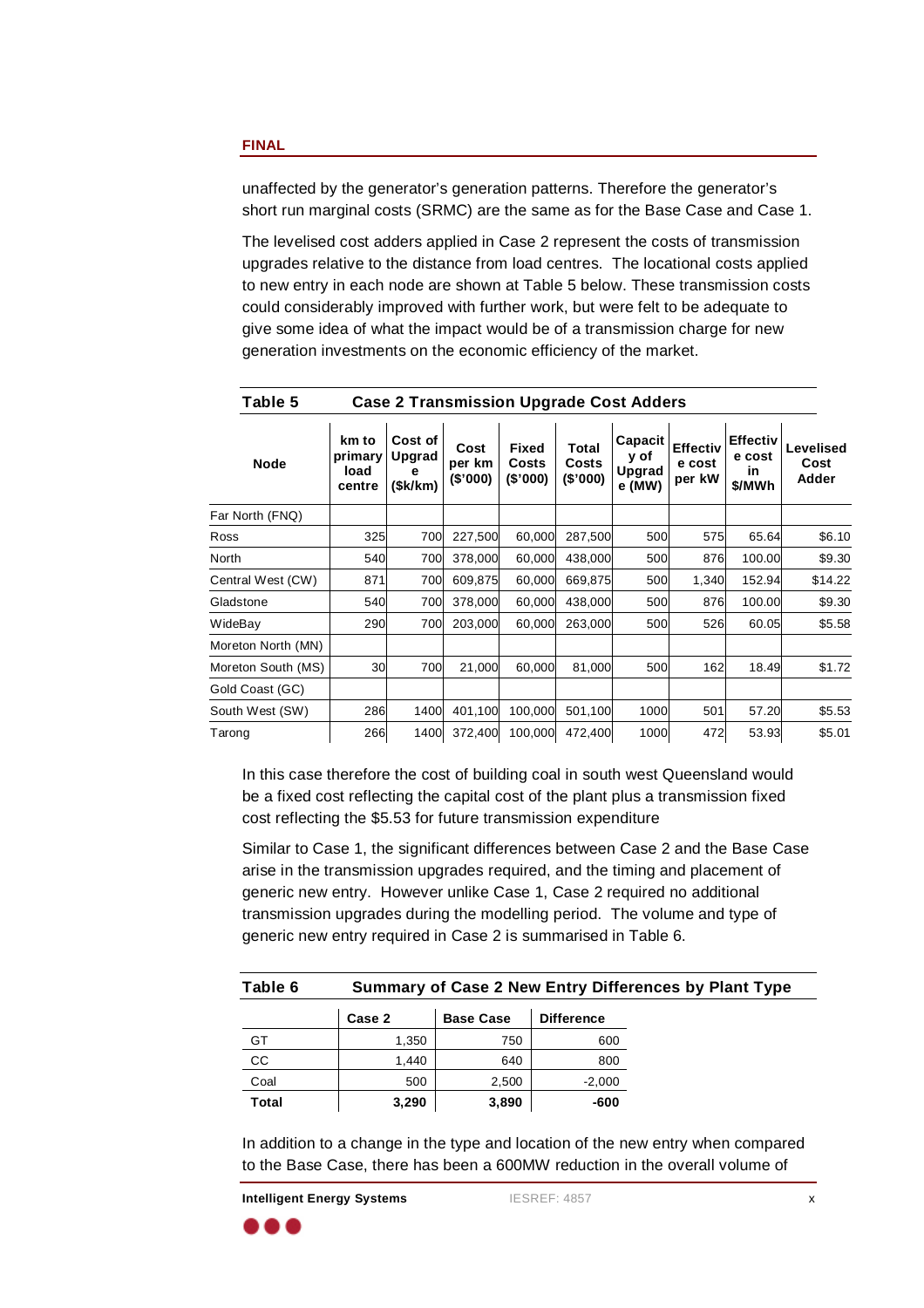new entry required under this hypothetical arrangement. The estimated capital cost of the total construction required in Case 2 is \$3.057 billion over the 15 year period modelled as follows:

| <b>Case 2 Total Cost of (Generic) New Entry</b>                    | Table 7 |                   |
|--------------------------------------------------------------------|---------|-------------------|
| ∣ New<br><b>New</b>                                                | Total   | <b>Brownfield</b> |
| Brownfield   CCGT<br>Brownfield   black coal   black coal<br>  New | cost    |                   |
| $\vert$ OCGT \$M $\vert$ OCGT \$M $\vert$ \$M<br>CCGT \$M \$M      | (SM)    | 0.55              |
| 720.00<br>con on<br>0.00<br>000.00                                 |         | 750.00            |

This compares favourably to the base case capital cost of \$5.028 billion for 3,890MW of capacity. On <sup>a</sup> per MW basis the cost of capital in Case 2 is \$0.93 million compared to the base case cost of \$1.29 million.

The overall benefit of this case is \$222 million, as measured by the NPV. Consistent with the Case 1 results, the change in new generation mix and location has driven the NPV benefit in Case 2; however the optimisation of new entry generation to include <sup>a</sup> transmission cost has resulted in both <sup>a</sup> reduction in the volume of new plant required, and the delay of all base case transmission upgrades.

The relative breakdown of the NPV variance is between Cases 1 and 2 shown in Table 8 below.

|        | <b>Comparison of Benefits between Cases 1 and 2</b>                 |              |                                | Table 8               |
|--------|---------------------------------------------------------------------|--------------|--------------------------------|-----------------------|
|        | <b>Total Costs</b><br>l Transmission<br>$\bigcap$ Costs (AEC - \$M) | $(AEC - $M)$ | Dispatch Costs   Capital Costs |                       |
| 540.61 | 395.73                                                              | 277.32       | $-132.44$                      | Case 1 T<br>⊥i otal º |
| 580.39 | 403.26                                                              | 1,160.89     | $-983.76$                      | Case 2 Total \$       |
| 194.65 | 121.91                                                              | 130.80       | <b>58.06</b>                   | Case 1 NP             |
| 222.52 | 123.98                                                              | 464.06       | $-365.52$                      | Case 2 NP             |

IES acknowledges that the calculation of the levelised cost adder in the manner undertaken for this case does not address transmission issues currently existing within the Ross and North regions of Queensland. The methodology used in calculating the adder is <sup>a</sup> great simplification of what <sup>a</sup> transmission charging regime for new generation might realistically look like. However, despite its shortcomings the hypothetical regime still shows net benefits for the market.

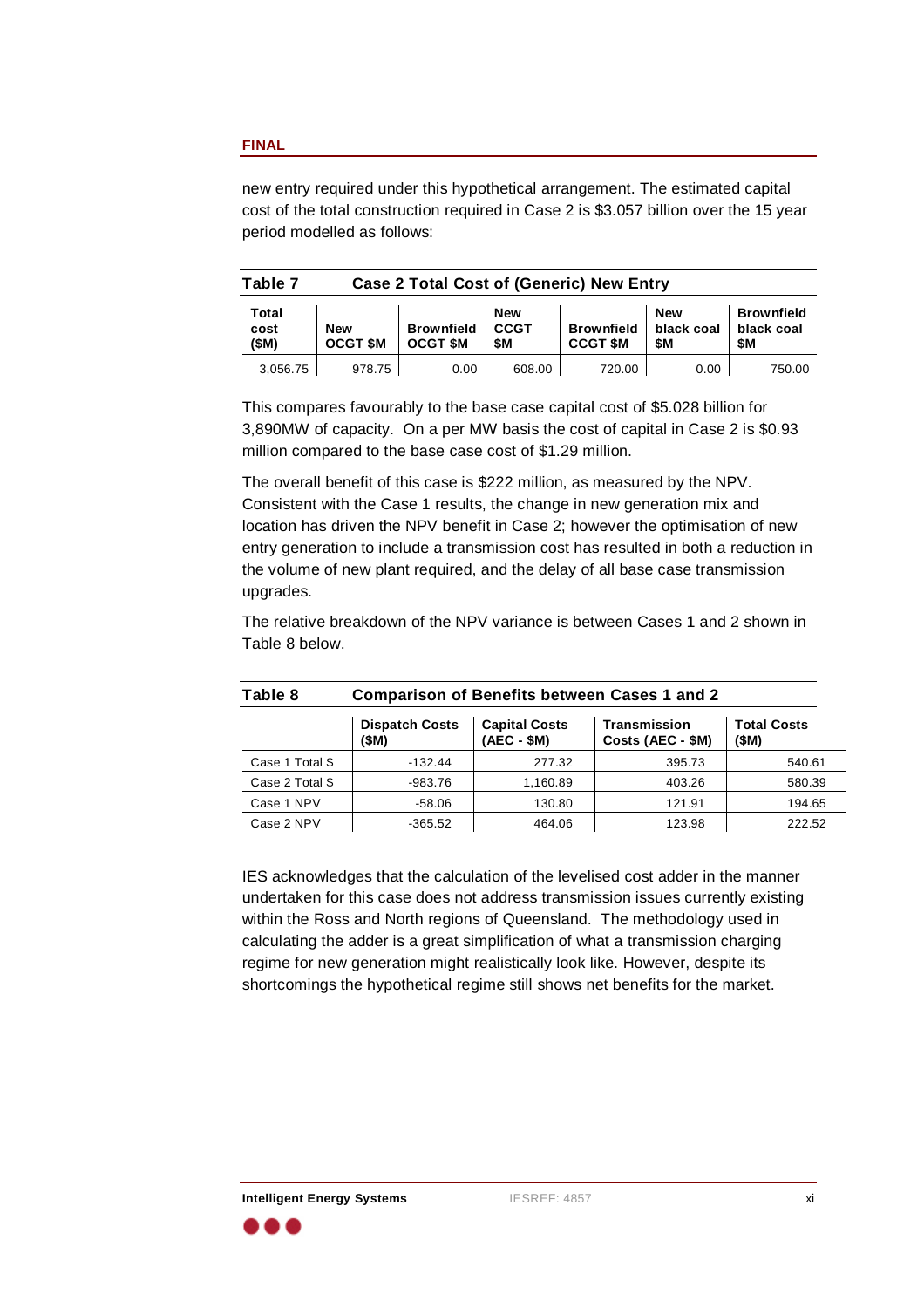# **Table of Contents**

| 21 |
|----|
|    |
|    |
|    |

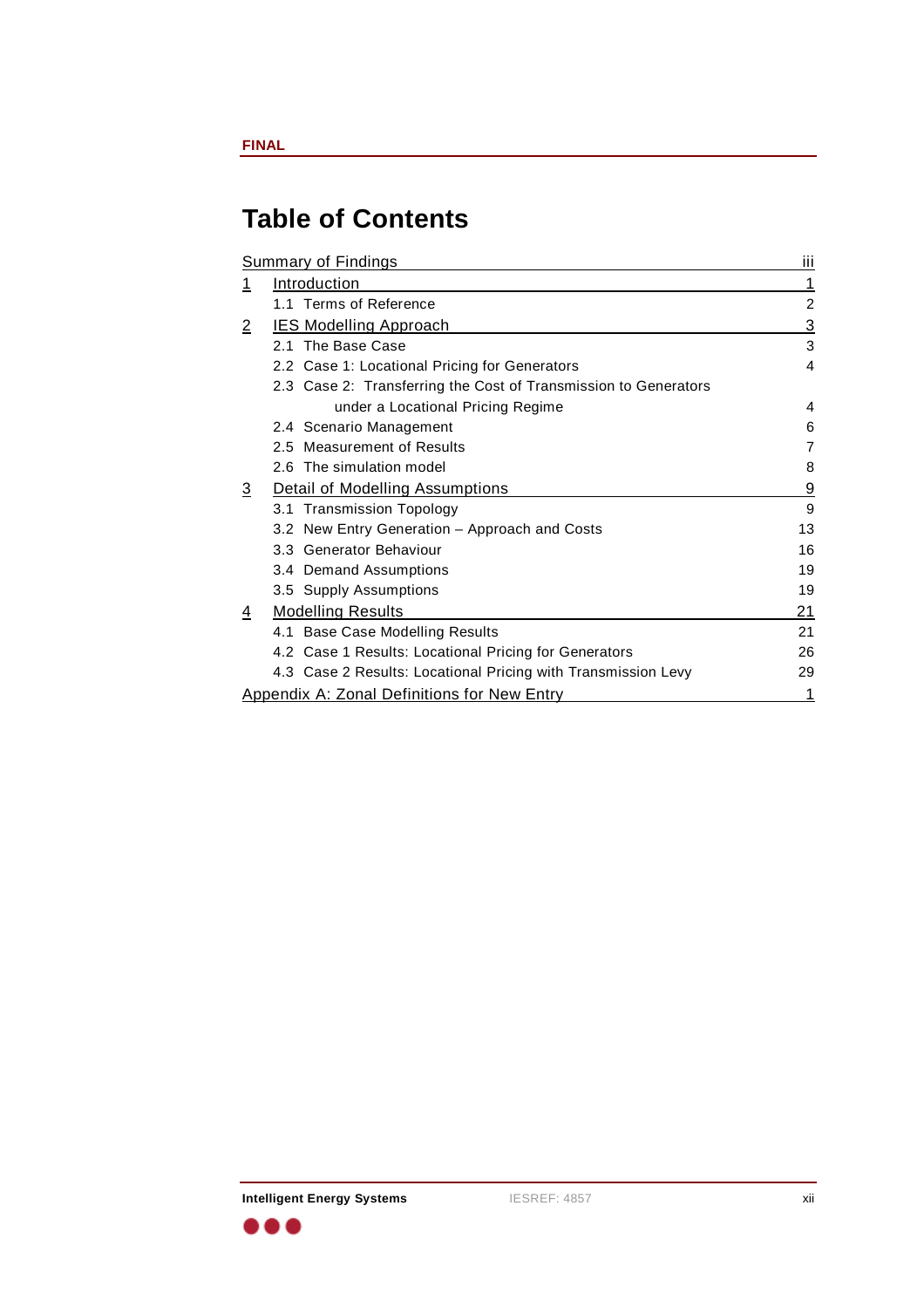# **List of Figures**

| 10                                                                    | Figure 3-1  Zonal QLD Network |  |  |  |
|-----------------------------------------------------------------------|-------------------------------|--|--|--|
|                                                                       | Figure 3-2 NEM Nodal Model    |  |  |  |
| Figure 4-1  Base Case - Annual Queensland Spot price (\$/MWh)<br>- 21 |                               |  |  |  |
| Figure 4-2 Base Case RRP and (Nodal) Shadow Prices                    |                               |  |  |  |
| Figure 4-3 Case 1: Locational Queensland Spot prices (\$/MWh)         |                               |  |  |  |
| Figure 4-4 Case 2 - Locational Queensland Spot prices (\$/MWh)<br>ാറ  |                               |  |  |  |

# **List of Tables**

| Case 2 Transmission Upgrade Cost Adders<br>Table 2-1               |    |
|--------------------------------------------------------------------|----|
| Table 3-1<br>Simple Network Line Limits (MW)                       | 12 |
| Table 3-2<br>Detail of QLD upgrades included in all cases          |    |
| <b>QLD Potential New Generators</b><br>Table 3-3                   | 14 |
| Table 3-4 SRMC of Coal, CCGT and OCGT Plant                        | 15 |
| Table 3-5<br><b>Fixed Capital Costs</b>                            | 16 |
| Table 3-6 Supply Developments                                      | 20 |
| Table 4-1 Base Case Spot Prices                                    | 22 |
| Table 4-2 Base Case Generic Transmission Upgrades                  | 24 |
| Base Case Total Cost of (Generic) New Entry<br>Table 4-3           | 24 |
| Table 4-4 Base Case Generic New Entry                              | 25 |
| Case 1 Generic New Entry<br>Table 4-5                              | 27 |
| Summary of Case 1 New Entry Differences by Plant Type<br>Table 4-6 | 28 |
| Table 4-7<br>Case 1 Total Cost of (Generic) New Entry              | 28 |
| Case 1 NPV Benefit<br>Table 4-8                                    | 28 |
| Table 4-9 Case 2 Transmission Upgrade Cost Adders                  | 29 |
| Table 4-10 Summary of Case 2 New Entry Differences by Plant Type   | 30 |
| Table 4-11 Case 2 Generic New Entry                                | 31 |
| Table 4-12 Case 2 Total Cost of (Generic) New Entry                |    |
| Table 4-13 Case 2 NPV Benefit                                      | 32 |



 $\bullet\bullet\bullet$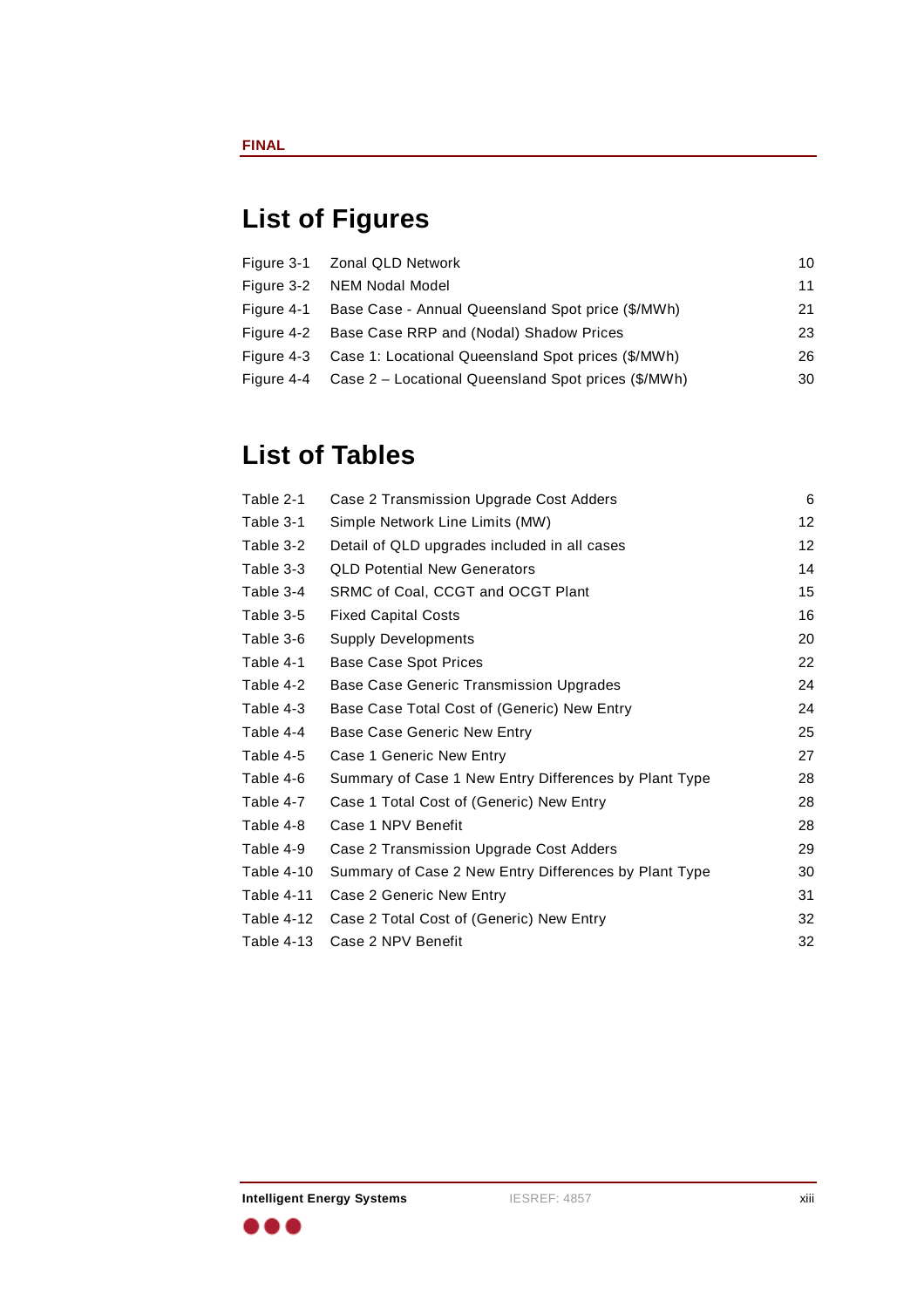# **1 Introduction**

The AEMC is currently reviewing congestion management in the NEM. As part of this process a group of generators engaged IES to estimate the impacts on economic efficiency of relying upon the current NEM locational drivers for their impacts on new generator investments and operations. This group of generators comprises: which is a comprises:

- •Loy Yang Management Marketing Co;
- •er and the control of the AGL Hydro;
	- •**TRUenergy;** TRUenergy;
		- •International Power;
	- • Flinders Power;
		- •e and the line of the line of the line of the line of the line of the line of the line of the line of the line
- • Delta Electricity;
	- •Snowy Mountains Hydro; and
- •Hydro Tasmania.

This group of generators will hereafter be referred to as the "Engagement Gens".

The objective of the modelling undertaken by IES was to assess the potential economic benefits to the market as <sup>a</sup> whole of locational signals incorporating both energy and transmission costs. The modelling compared the "current arrangements with two "hypothetical arrangements" which had varying degrees of locational signals.

### **Current arrangements**

The key features of the present NEM arrangements with respect to providing locational incentives for generation are:

- • Regional pricing with an expectation of stability of the current regional boundaries;
	- •Static Marginal Loss Factors;
- •extending the contract of the Copen access;
- • The potential for generators to be constrained on or off without compensation which can result in intra-regional congestion rationing through a "bidding war" process whereby generators offer their generation prices near the price floor; and the contract of the contract of the contract of the contract of the contract of the contract of the contract of the contract of the contract of the contract of the contract of the contract of the contract of the contra
	- •The regulatory test for future transmission investment.

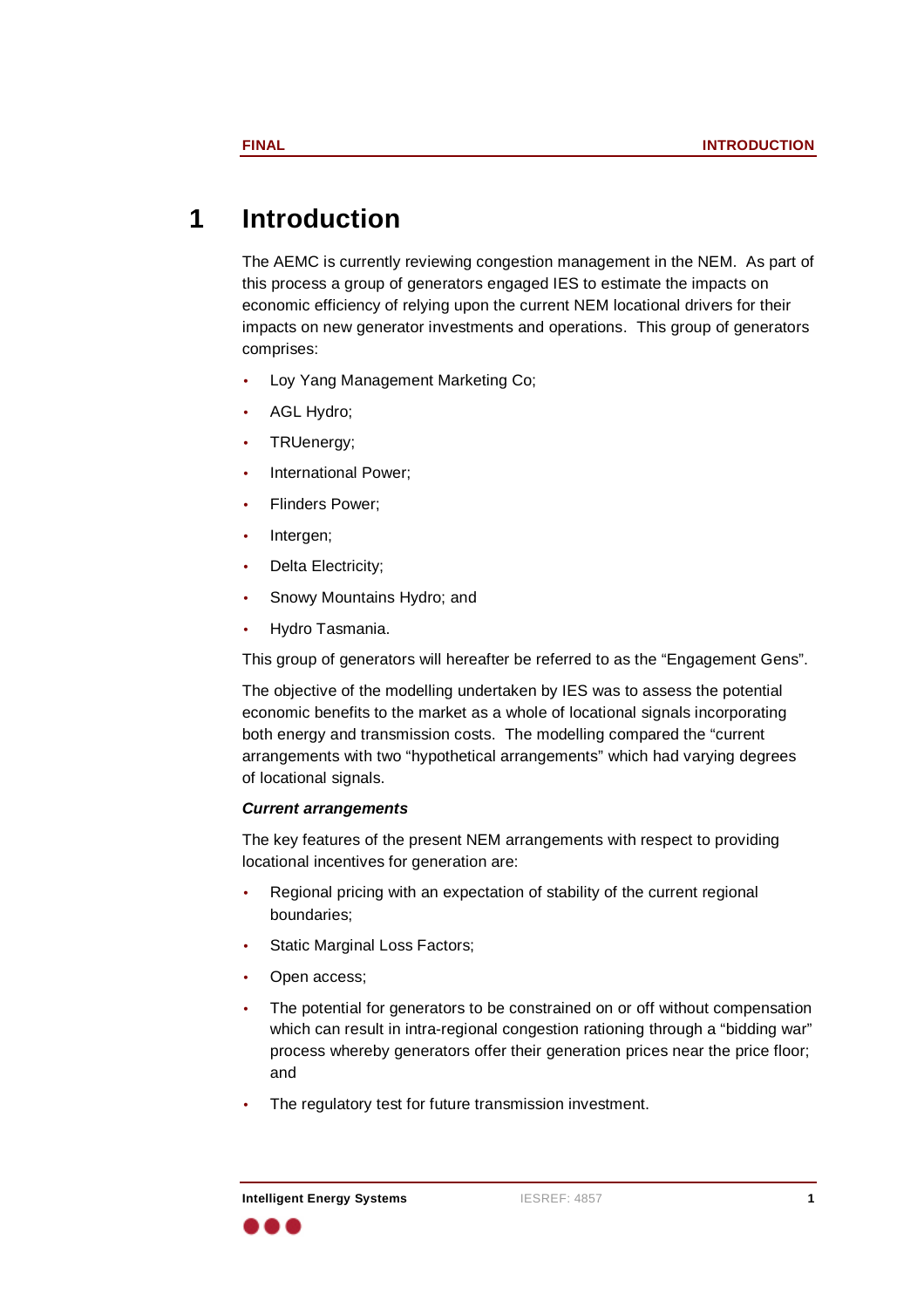#### **Hypothetical arrangements**

The hypothetical arrangements reflect the use of <sup>a</sup> fully integrated congestion model of the NEM or an "idealistic generation/transmission planning" regime. Under this regime investment decisions would be approximated in <sup>a</sup> competitive market where investment is driven by the forecast price duration curve to determine the nature and timing of the investment whilst taking into account all fixed costs associated with the investment. This would mean that any new generation proposals would incorporate into the locational costing decision:

- •The entire cost of congestion caused by the decision; or
- •The likely cost of building out that congestion; whichever is lower.

#### **1.1 Terms of Reference**

The Terms of Reference provided to IES were as follows.

The consultant, using <sup>a</sup> market simulation, will estimate the resulting efficiency advantages, over an appropriate investment timeframe, such as 10 or 15 years if the hypothetical arrangements were adopted compared to the current NEM arrangements for congestion management and transmission pricing.

> The new generation entrants in the simulation would be driven by the price duration curves. That is the new entrants would be the most 'profitable' new entrant plant technologies based on the price duration curves.

> It is expected that <sup>a</sup> well developed NEM model with <sup>a</sup> new-entrant simulator can be used to propose new projects and that the consultant will:

- • In the base case allow these projects to locate in locations that appear optimal to the investor within the current regime.
- • In the hypothetical case locate these projects in locations optimal to the industry as <sup>a</sup> whole, i.e. the "idealist generator/transmission planning" approach. $^3$

The consultant will scope out the task and hold <sup>a</sup> phone conference with the proponents within one week of proceeding. Within 2 weeks of that date, the consultant will prepare <sup>a</sup> draft report and hold another phone conference. A final report is to be provided within 1 week of the draft report.

Due to deadline concerns the proponents understand that the analysis will not be exhaustive and that <sup>a</sup> number of assumptions will be required and these should be outlined in the report.



 $3$  The new entrant costs are adjusted to accommodate the higher total costs in the hypothetical case-which may alter the new entrant plant mix. may alter the new entrant plant mix.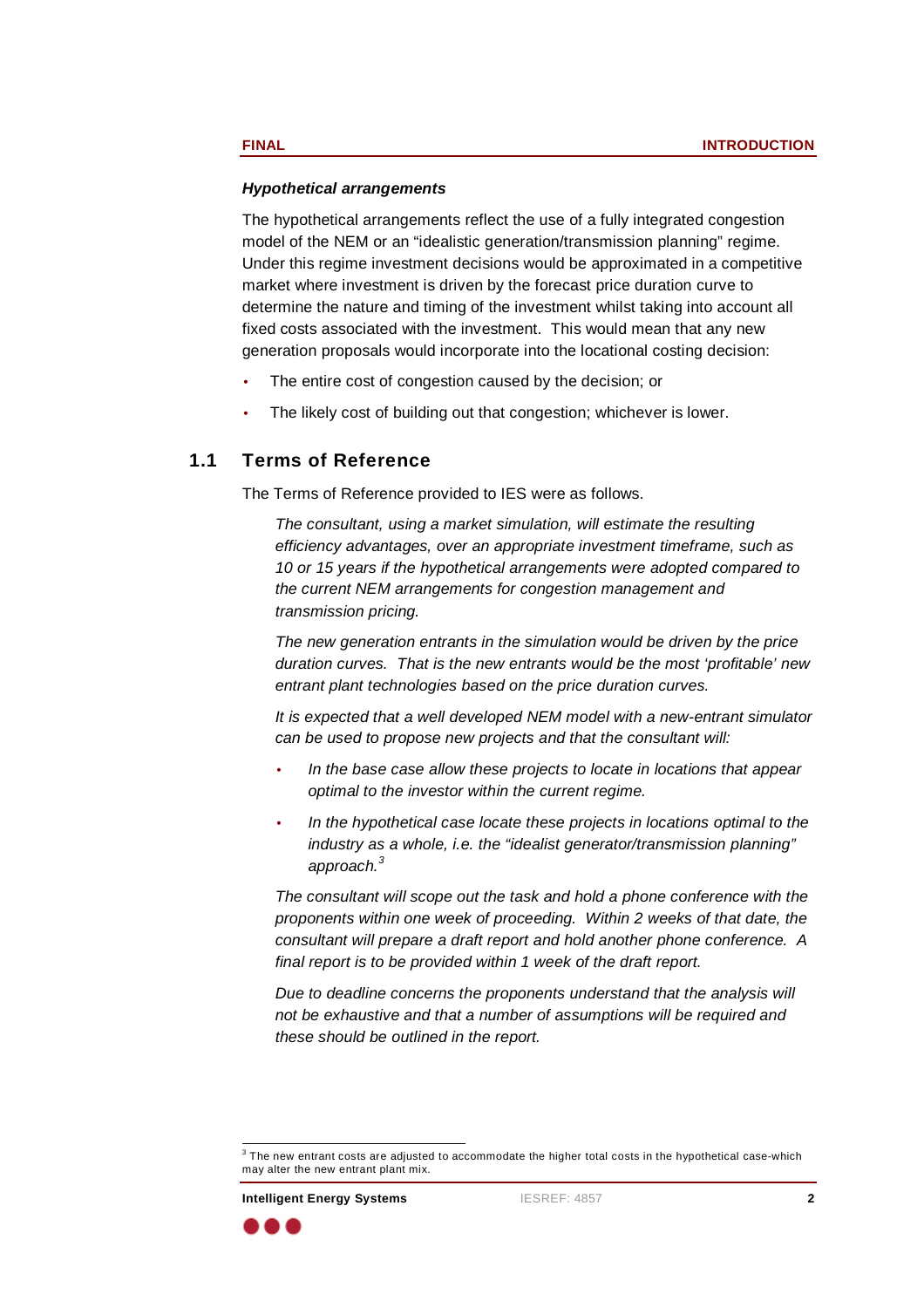# **2 IES Modelling Approach**

The objective of the modelling IES has undertaken is to assess the economic impact of hypothetical pricing regimes with and without transmission costs included versus the current regime of regional pricing in terms of:

- •Generators behaviour (offering different supply curves)
- • Different physical generator dispatches even though the physical network is the same for the scenarios modelled until the point at which an option leads to <sup>a</sup> change in network investment;
- •Different out turned spot prices; and
- •Different investment incentives and decisions – generation and transmission.

The approach IES developed to meet these objectives has been designed to address the key issues and develop <sup>a</sup> suitable report within <sup>a</sup> limited timeframe. IES's approach has been to model 2 cases to compare to the current framework as represented by <sup>a</sup> base or reference case. Each case has been modelled utilising an explicit network model that properly takes into account all material intra-regional constraints. An overview of the key parameters of each case is provided below.

The basis of the modelling study is the Queensland region<sup>4</sup> modelled using an explicit network model. The base time period is the fifteen-year period from 2006/07 to 2020/21.

## **2.1 The Base Case**

The Base Case was designed to represent the current regulatory and market design framework. The case uses standard NEM regional pricing for generators and customers. The following assumptions have been made about generation and transmission over the 15 years modelled.

Generator bids are determined in <sup>a</sup> manner that attempts to maximise the generator's profits given contract and spot revenues, and are based on the regional reference price (RRP).

The modelling incorporates committed network upgrades, new generation plant and plant upgrades as per the 2006 SOO and respective regional 2006 Annual Planning Reviews (APR).

> New entrant generation (other than committed as per the 2006 SOO) was determined using an automated new entry model that assumes market-driven merchant generation investment on the basis of the price duration curve that generators would receive – in this case the regional reference price. New entrant



 $4$  QLD was chosen due to the ready availability of information and the limited time frame in which this study was to be conducted was to be conducted.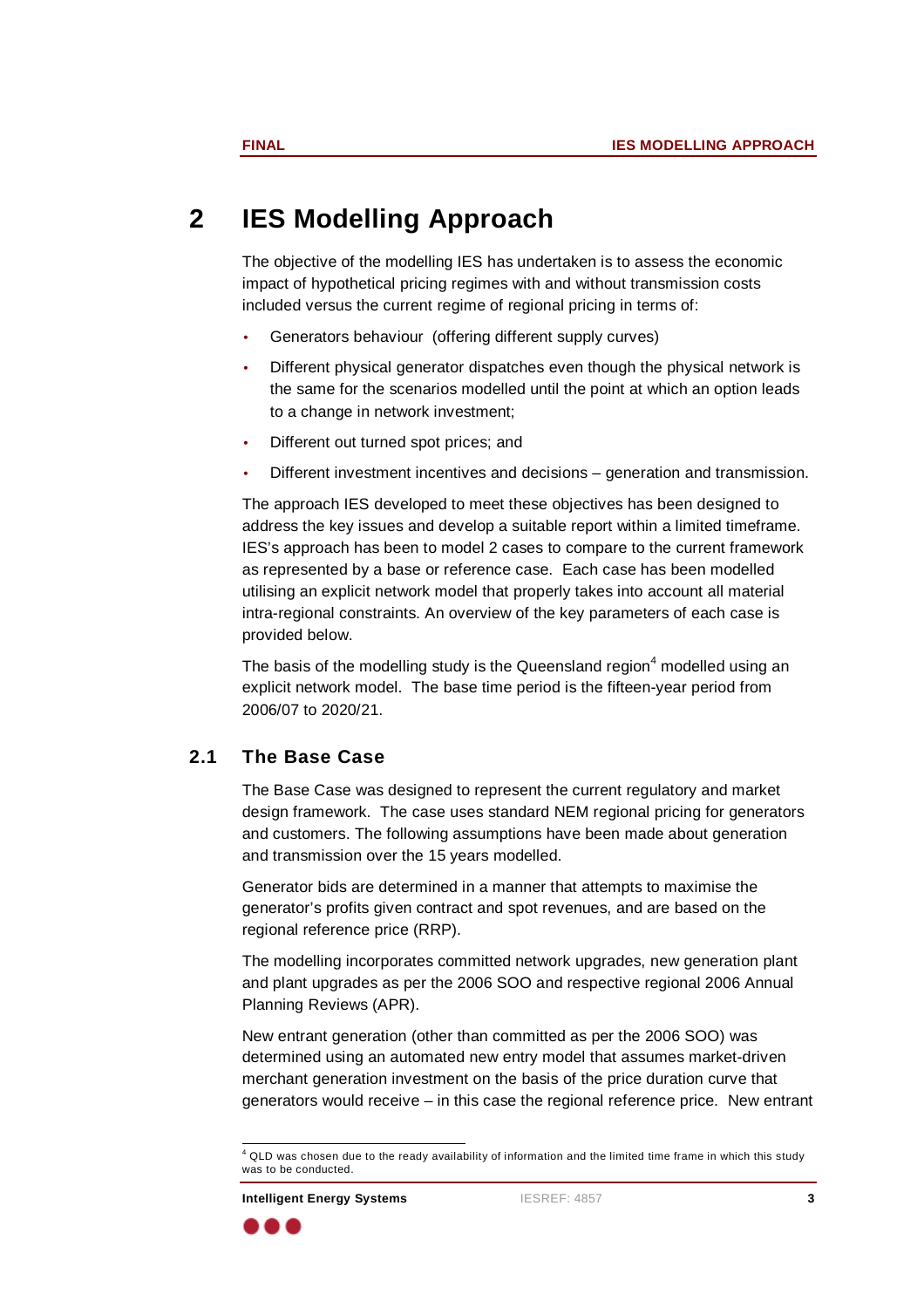costs include locational fuel costs but do not include the cost of electricity transmission upgrades.

> Transmission expansions other than those deemed as committed from the respective 2006 APR have been made on the basis of reliability criteria i.e. the TNSP's build new transmission when congestion builds to <sup>a</sup> point that customer reliability criteria are impacted or when the network was excessively constrained.

## **2.2 Case 1: Locational Pricing for Generators**

Case 1 assumes that generators are subject to <sup>a</sup> locational pricing regime, or nodal pricing for generators and <sup>a</sup> full regime of constraint support pricing.

Unlike the Base Case generators profit maximise based on spot market revenues derived from the locational price signal rather than the RRP, i.e. bids are now focussed on the price at the node in which the generator resides. When all constraints in the market are converted to Option 4 constraints and if constraint support pricing is applied to each constraint then the net result will be, to <sup>a</sup> close approximation, nodal/locational pricing for generators. The differences between constraint support pricing and nodal pricing would be caused by losses being modelled as static loss factors in regions rather than dynamically (which would be the case under nodal pricing), and that some security constraints may not be able to be modelled as MW injections at specific nodes but may require the specific MW outputs of units or power stations in constraint support pricing

Case 1 is designed to reflect the impact of this implementation of constraint support pricing across the NEM. This case could be considered an assessment of the impact of just short run (spot market) locational signals on timing and location of new entry.

> New entrant generation in this case has been determined using the same automated new entry model as the base case, but using the nodal price duration curve rather than the RRP duration curve. Consistent with the base case new entrant costs include locational fuel costs but do not include electricity transmission costs.

Transmission expansion has been undertaken using the same methodology as applied in the Base Case.

## **2.3 Case 2: Transferring the Cost of Transmission to Generators under <sup>a</sup> Locational Pricing Regime**

Case 2 overlays the locational pricing regime investigated in Case 1 with <sup>a</sup> congestion cost levied upon new entrant generators that reflects long run locational costs based on future transmission costs. The case has been designed to locate new generation projects in locations optimal to the industry as <sup>a</sup> whole i.e. including TNSPs. This case has been referred to as the 'hypothetical arrangement'.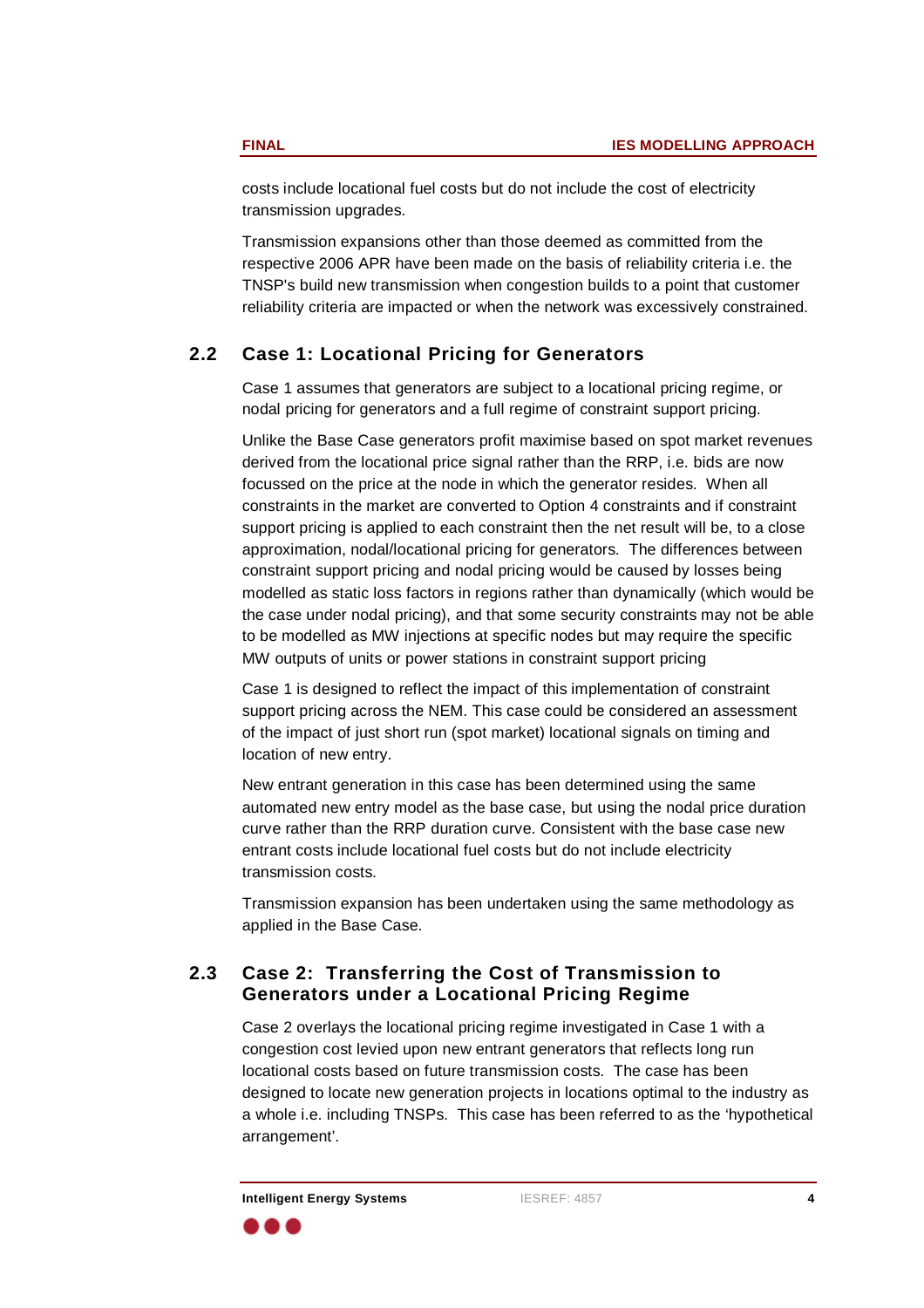New entrant generation in this case has been determined using the same automated new entry model as in Case 1, with new entry costs increased to account for the expected costs of network upgrades. The only transmission expansion not funded by increased new entry costs will be that required for reliability. The contract of the contract of the contract of the contract of the contract of the contract of t

> In this modelling IES assumes that once the generation investment has been made the transmission cost for the new generator remains fixed and hence unaffected by the generator's generation patterns. Therefore the generator's short run marginal costs (SRMC) are the same as for the Base Case and Case 1.

#### **2.3.1 Calculation of the Transmission Cost Levy**

In order to calculate what the transmission costs per new entrant would be, IES has undertaken an assessment of the costs of grid augmentation. These have been converted to <sup>a</sup> \$/MWh fixed cost that would be added to the generator's other fixed plant costs that would be considered in the investment decision.

No data is publicly available on the costs of specific augmentations, and the regional APRs do not present historic upgrade cost data. IES has therefore made the following assumptions that we believe are indicative of the costs of transmission options available in Queensland:

- •275 kV transmission costs of \$700,000/km;
- •500 kV transmission costs of \$1400,000/km;
- • Central West to South East upgrade would require approximately 300 km of transmission infrastructure;
	- • Braemar to Tarong would require approximately 60 km of transmission infrastructure;
- • Upgrades to the Tarong - South West – South East would be undertaken via 500 kV transmission;
- •New substation cost of \$60M;

IES has also assumed <sup>a</sup> very simple transmission pricing model that assumes that the transmission costs are based on the distance to an identified load location which represents <sup>a</sup> point at the end of the network, in this case Far North Queensland, Moreton North and Gold Coast.

Utilising the above assumptions, IES has established <sup>a</sup> standardised set of constraint upgrade cost adders that will apply to each node in QLD. These are shown in Table 2-1 below. These transmission costs could considerably improved with further work, but were felt to be adequate to give some idea of what the impact would be of <sup>a</sup> transmission charge for new generation investments on the economic efficiency of the market.



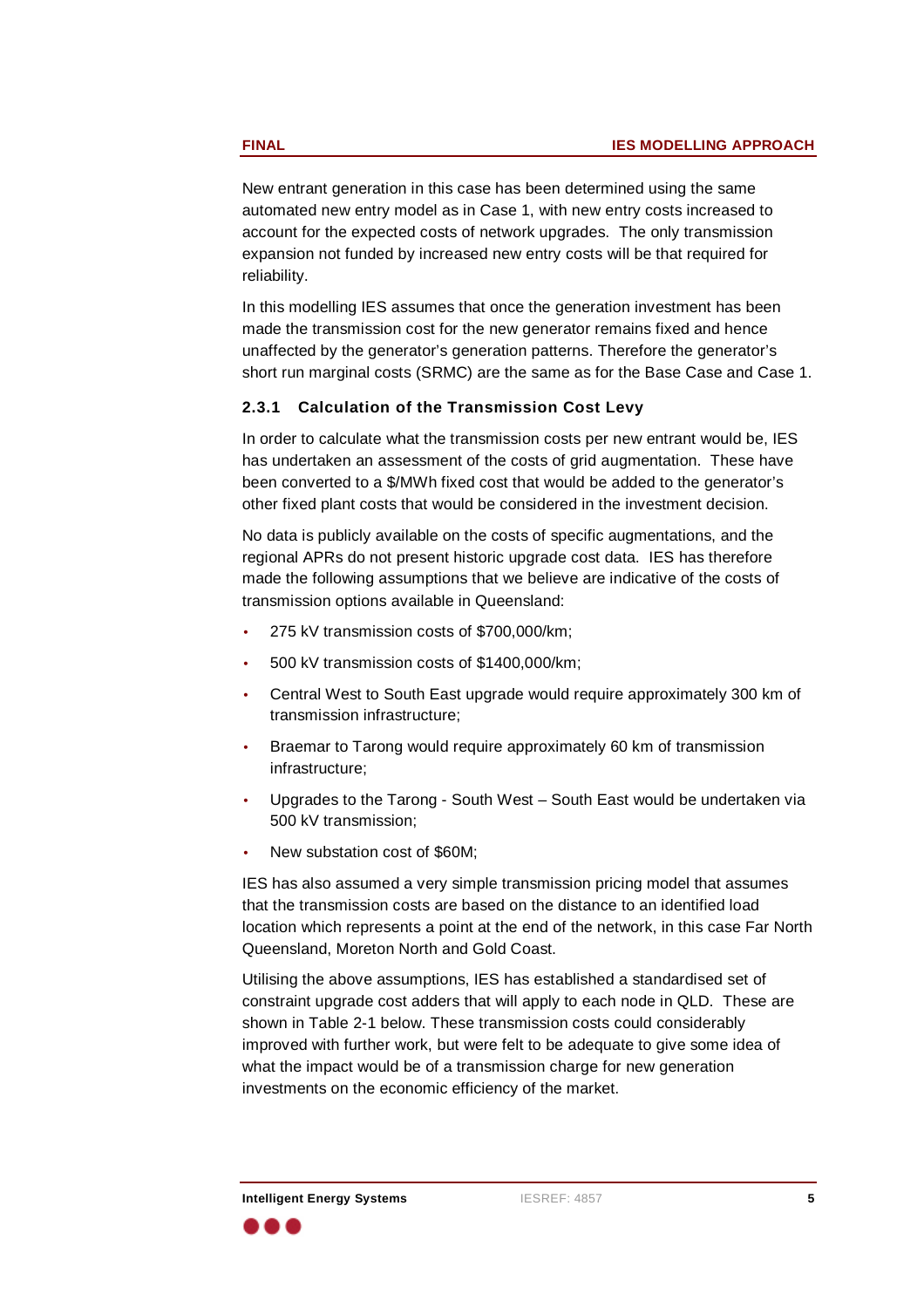| rapie z-1 Case z Transmission opgraae Cost Adders                                                                                                                                                                                                           |                                                                   |                         |
|-------------------------------------------------------------------------------------------------------------------------------------------------------------------------------------------------------------------------------------------------------------|-------------------------------------------------------------------|-------------------------|
| km to Cost of Cost per Fixed Total Capacity Effective Effective Levelise<br>  Integrate   Upgrade   Km Costs Costs of Cost per cost in d Cost<br>  Integrade Cost per cost in d Cost load centre (\$000/km) (\$'000) (\$'000) (\$'000) (<br>Upgrade<br>(MW) | <b>Node</b>                                                       |                         |
|                                                                                                                                                                                                                                                             | the control of the control of the<br>Far North (FNQ)              |                         |
| 700 227,500<br>60,000 287,500                                                                                                                                                                                                                               | and the control of the con-                                       | \$6.10                  |
| 700 378,000<br>438,000<br>60.000                                                                                                                                                                                                                            |                                                                   | 100.00<br>\$9.30        |
| 700 609,875<br>60,000 669,875                                                                                                                                                                                                                               | and the control of the con-<br>Central West<br>(CW)<br>$\sqrt{2}$ | 152.94 \$14.22<br>1,340 |
| 700 378,000<br>438,000<br>60.000                                                                                                                                                                                                                            | Gladstone                                                         | 100.00<br>\$9.30        |
| 700 203,000<br>263,000<br>60.000<br>290                                                                                                                                                                                                                     | WideBay<br>and the control of the con-                            | \$5.58<br>60.05<br>526  |
|                                                                                                                                                                                                                                                             | Moreton North                                                     |                         |
| 21,000<br>60.000<br>81.000                                                                                                                                                                                                                                  | Moreton South<br>$\sqrt{2}$                                       | \$1.72<br>18.49         |
|                                                                                                                                                                                                                                                             | Gold Coast (GC)                                                   |                         |
| 1400 401,100 100,000 501,100<br>286<br>1000                                                                                                                                                                                                                 | South West<br>$\ddot{\phantom{a}}$                                | \$5.53<br>57.20         |
| 1400 372,400<br>100,000 472,400<br>1000<br>266                                                                                                                                                                                                              | Tarong                                                            | \$5.01<br>53.93         |
|                                                                                                                                                                                                                                                             |                                                                   |                         |

**Table 2-1 Case 2 Transmission Upgrade Cost Adders**

In calculating the levelised upgrade cost adders IES have assumed <sup>a</sup> life of 40 years and <sup>a</sup> discount rate of 9%.

## **2.4 Scenario Management**

The design of the market simulation experiments must take into account that whilst the differences in estimated total dispatch costs for the NEM between scenarios may be material they can be very small when compared to the market's overall dispatch cost. As such, it is important to rule out any sources of noise by ensuring the following:

- •The same forced and unforced outage sequences to be used for all options;
- • The same physical networks and constraints to be used for all options until the point at which an option leads to <sup>a</sup> change in network investment;
- • Careful management of hydro plant and valuation of water in storage to ensure there are no spurious results obtained due to differing amounts of hydro generation over the study periods;
- • For later years of the simulations, i.e. once new generation is required over and above what has been committed, the location and type of new entrant generation to be based on predetermined market criteria;
- • The allocation of contracts to generator portfolios to be consistent for all options to ensure that the allocation of contracts does not bias the results for any option.

These criteria have been incorporated in the modelling undertaken for this assignment.

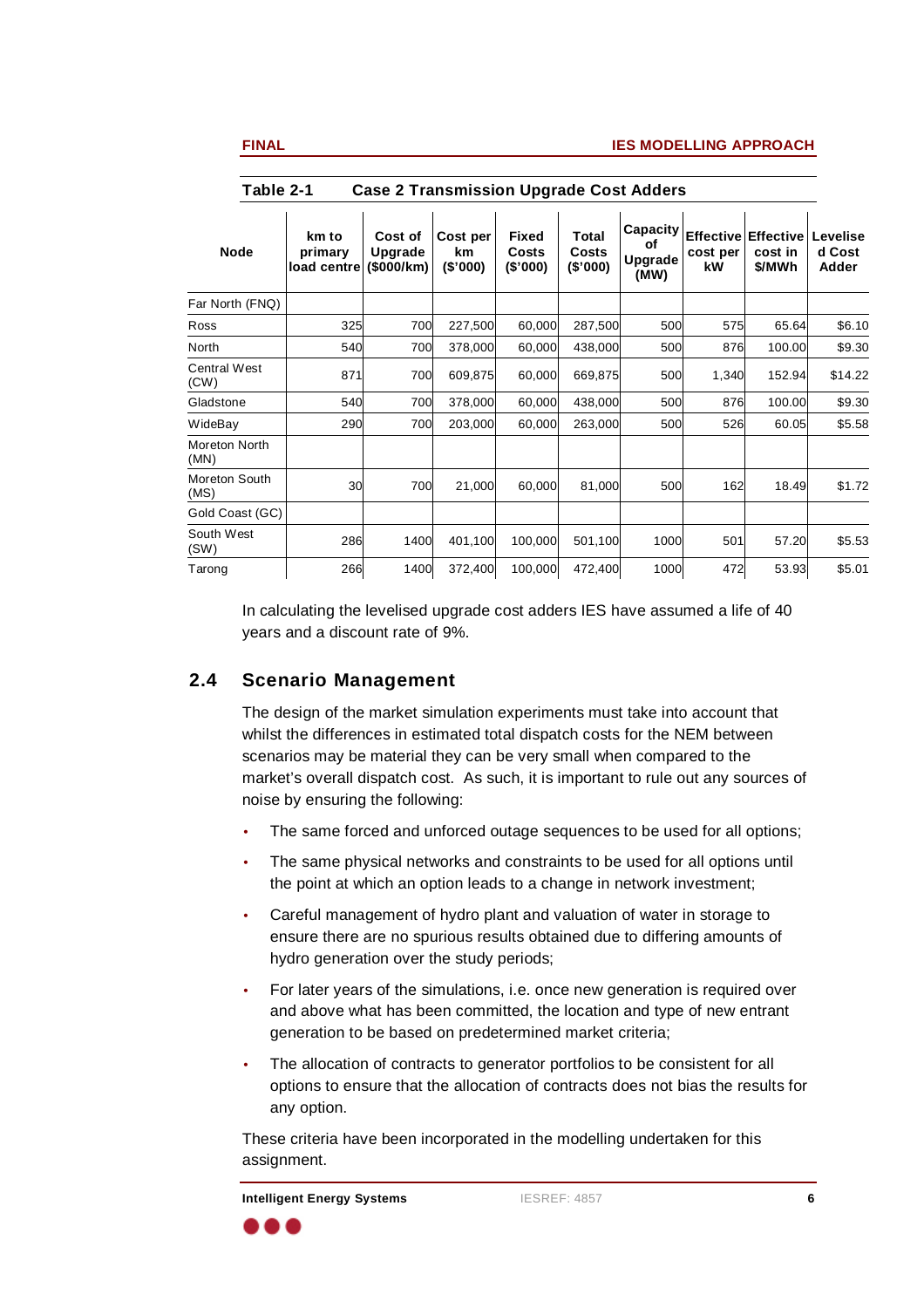## **2.5 Measurement of Results**

The deliverables from this modelling are:

- • The quantification and comparison of the economic cost differences between the cases: dispatch costs, reliability/unserved energy costs, generation investment costs and transmission investment costs; and
- • A comparison of the outcomes over <sup>a</sup> 15 year period on an NPV basis using an appropriate discount rate, and accounting for terminal values of any new assets using an annual equivalent cost approach. This includes the calculation of efficiency differences between scenarios.

In order to provide these deliverables IES has used <sup>a</sup> model of the NEM that is able to simulate generator bidding behaviour given different congestion management pricing regimes. This model is able to clear the market based on the physical network i.e. dispatch plant, and determine regional, zonal or nodal prices based on the actual physical network.

Fuel and operating costs have been calculated from the modelling results in each case and are used as <sup>a</sup> measure of the dispatch cost. This has been done for the NEM as <sup>a</sup> whole because the relative value of flows across QNI and Directlink into QLD cannot be separated from the dispatch of the other regions of the NEM. In order to minimise the impact of this change, modelling assumptions for all regions other than QLD i.e. new entry of generation plant, behaviour, outages etc, have been calibrated in the base case and are then held constant in all runs. Thus the difference in the dispatch costs between the cases is <sup>a</sup> good measure of the impact of the different QLD regimes on dispatch costs.

The differences in spot prices and hence spot market revenues caused by the different types of pricing regime will result in different market based generation investments, and therefore different transmission investments. These differences in the capital investment cost have also been captured in the benefit calculations and incorporated into the calculation of the NPV for each case.

The total dispatch costs were determined as follows:

- •For thermal plant, dispatch costs were determined as generation <sup>x</sup> SRMC;
- • For hydro plant, dispatch costs were determined as the difference in the value of water stored at end of the simulation with value of water stored at beginning of the simulation;
- • For pumped storage plant, pumping costs were not directly calculated as these costs were captured by the increase in thermal plant costs and changes in hydro storage levels that were caused by changes in demand resulting from pumping; and
	- • For voluntary load shedding, the demand management costs were determined by the reduced demand <sup>x</sup> the value of power to the load (the bid price).

. a 4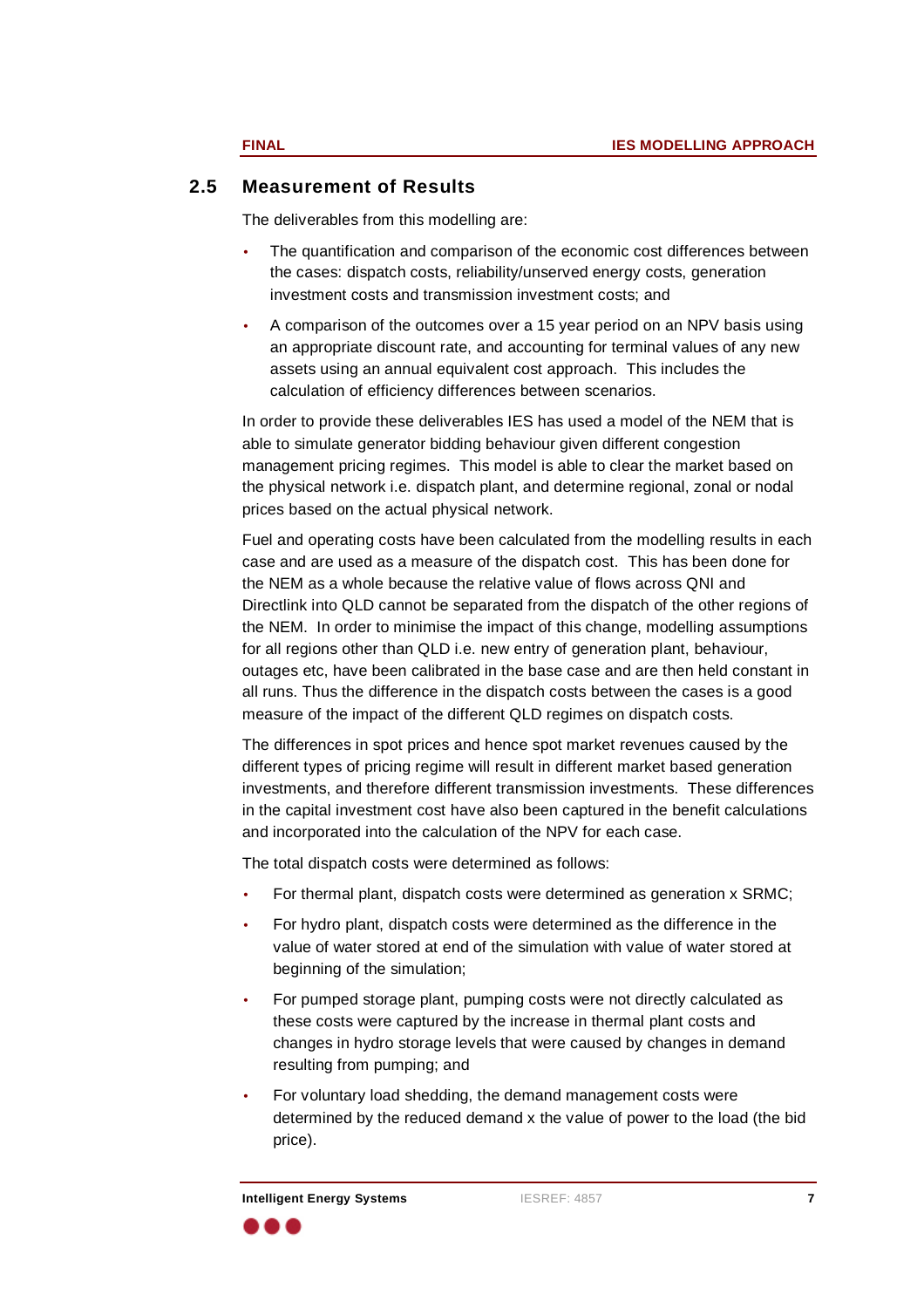Calculating the differential NPV is very similar to that required for the regulatory test for transmission upgrades. Utilising an approach of this type also aligns with the market objective that the AEMC is obliged to account for when assessing the benefits of various Rule changes.

## **2.6 The simulation model**

IES has used the PROPHET simulation model to undertake the simulations required to deliver estimates of benefits under the regimes outlined above. PROPHET is capable of modelling <sup>a</sup> full AC network (using <sup>a</sup> DC load flow approximation) or just <sup>a</sup> simple regional network like that currently used in the NEM with security constraints to manage the transmission system. NEMMCO uses PROPHET for its ANTS studies.

PROPHET is able to be used in this type of congestion management/regional boundary assessment work because it can be configured as <sup>a</sup> regional model for pricing/settlements and <sup>a</sup> full network model to represent the physical system and determine the actual dispatch of plant based on their bids and offers. This feature allows IES to estimate nodal prices, regional prices, constraint support prices (CSPs) and FTR payments or constraint support contract payments (CSCs) for power stations around <sup>a</sup> constraint and with respect to multiple constraints. It is this feature that enables the calculation of differential NPV values for the purposes of assessing the relative merits of the regimes outlined in Sections 2.1 through 2.3 above.

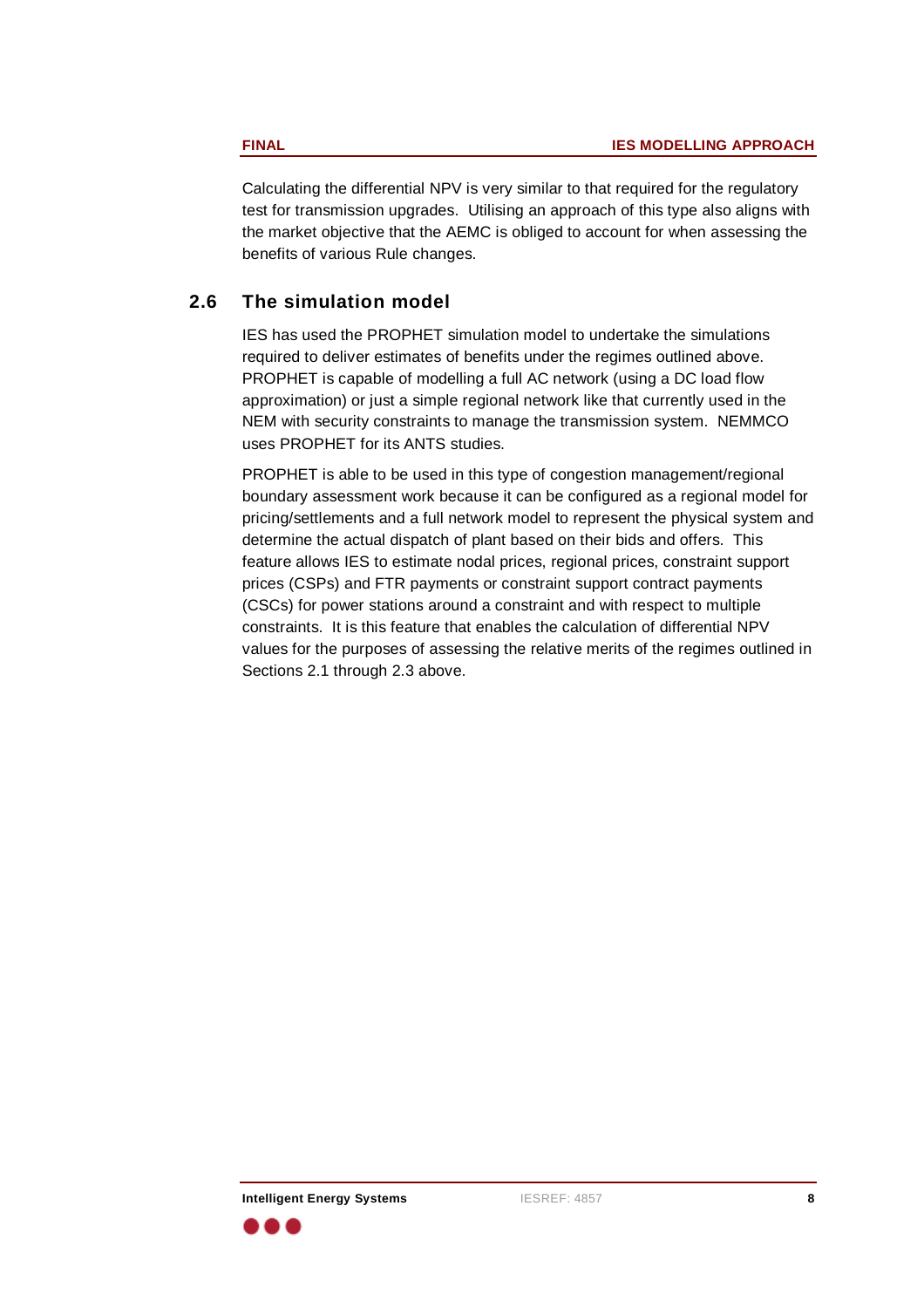# **3 Detail of Modelling Assumptions**

This section presents the principal assumptions used in the development of all <u>Cases. In the cases of the cases of the cases of the cases of the cases of the cases of the cases of the cases of the cases of the cases of the cases of the case of the case of the case of the case of the case of the case</u>

- • The Queensland region was represented using <sup>a</sup> 10-node model that was adapted from the 2006 Powerlink Annual Planning Review (APR), with subsequent amendments.
- • All cases were modelled with the majority of Queensland and New South Wales generation dynamically optimising their bidding behaviour for each half-hourly solve period, namely:
- −Intergen;
- ergy; and the contract of the CS Energy;
	- −Stanwell Corporation;
	- Tarong Energy Corporation;
	- − Delta Electricity;
		- − Eraring Energy; and
			- −**Macquarie Generation.** All **Macquarie Generation**.

## **3.1 Transmission Topology**

The topology used in the modelling is based on Powerlink's ten zone model of Queensland as shown in Figure 3-1.

This model has been extended to eleven zones with the South West zone split into south west and Tarong zones in order to better model the SWQ limit. In this model all of the major security constraints are managed by limits on cut set flows. The details of the limits can be found in Powerlink's Annual Planning Review. The use of this eleven-zone model ensures that the modelled generator bidding behaviour reflects intra-regional constraints. Updated versions of these constraints, and the formulation of these constraints after the committed augmentations, were provided to IES by Powerlink. The loss equations and admittances for each branch of the 11 zone QLD network were provided to IES by Powerlink.

> The 11 node Queensland model and the complete NEM model used together with constraint limits is shown in Figure 3-2.

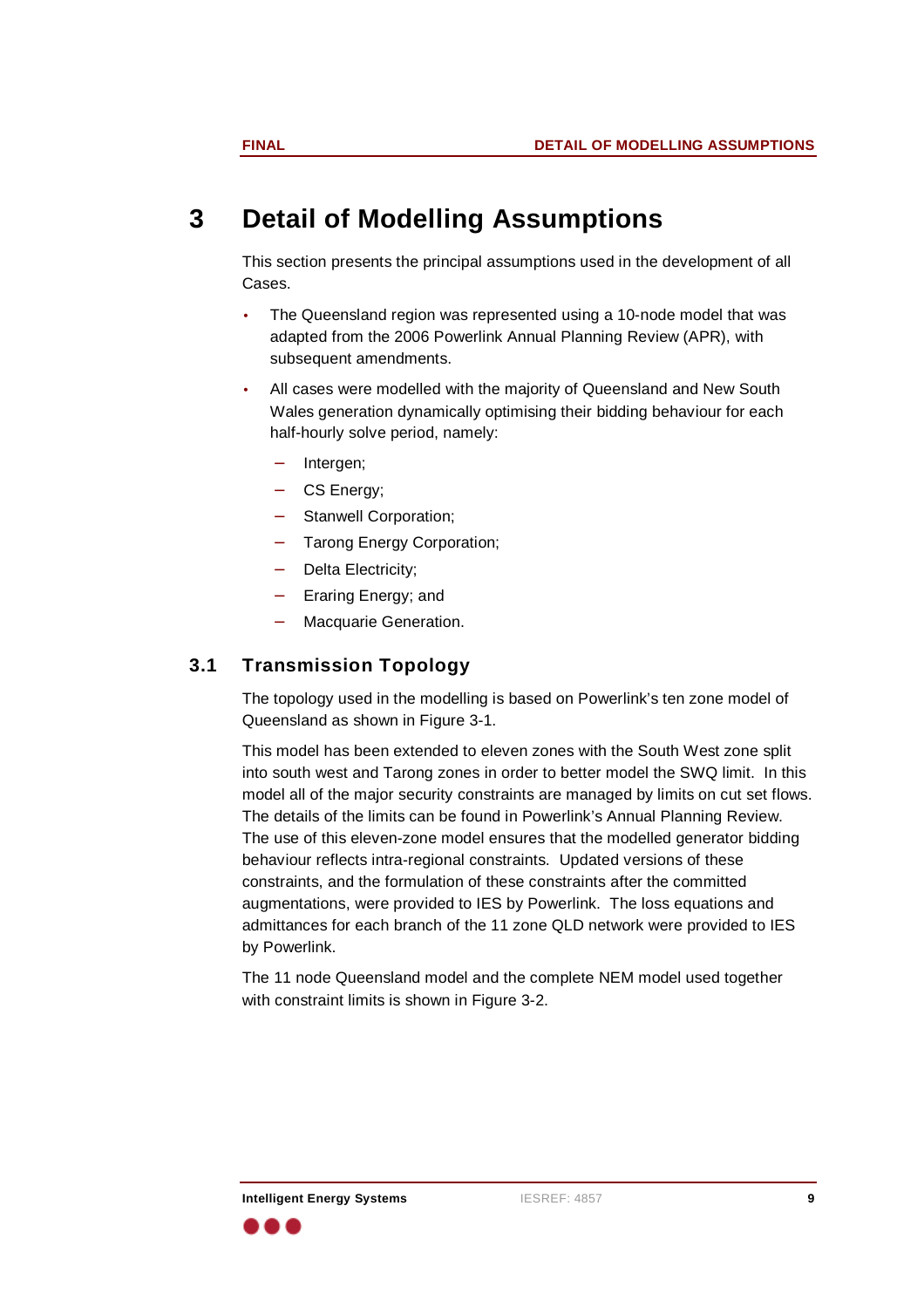

**Intelligent Energy Systems** IESREF: 4857 **10**

<sup>5</sup> Powerlink, "Annual Planning Report 2006", available from: www.powerlink.com.au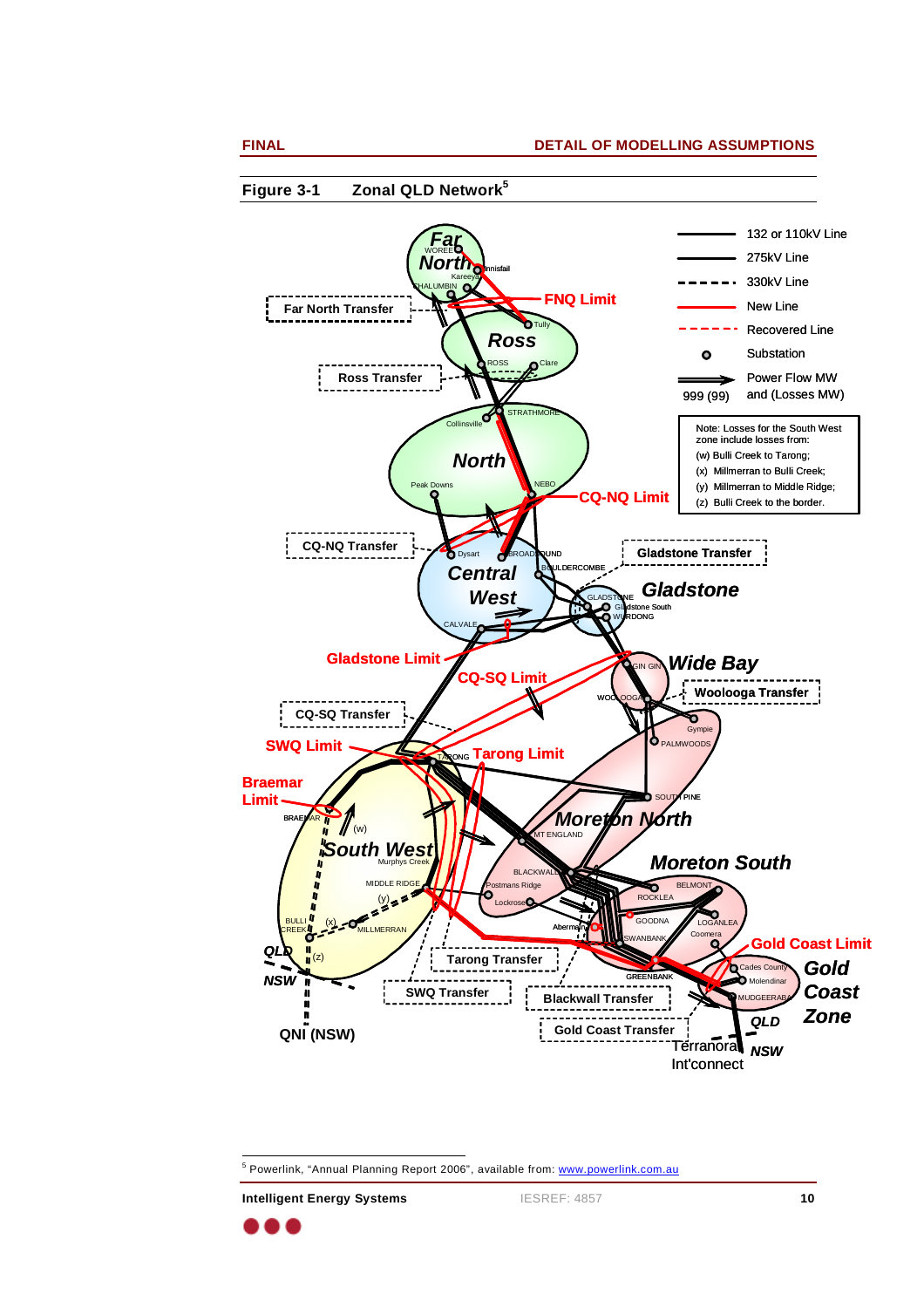



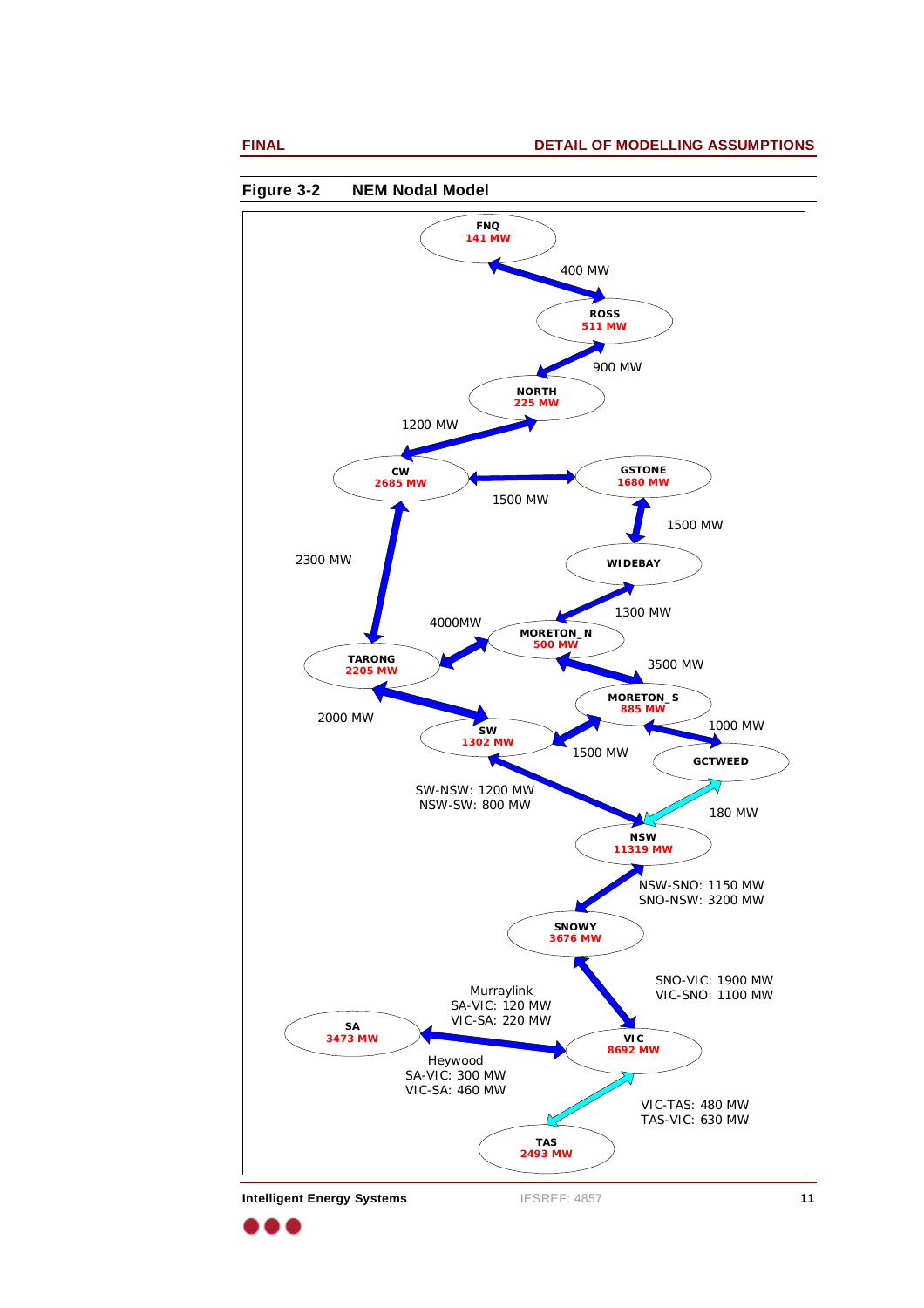### **3.1.1 Transmission (Intra-connect) Augmentations**

Committed network upgrades, as specified inthe Powerlink APR and from discussions with Powerlink, will be included in the modelling. The limits on each of the lines over the modelling period are shown in Table 3-1. The line limits are the same in both directions.

| $1$ and $2^{-1}$         | $S$ of $S$ is the contract $S$ of $S$ of $S$                               |               |
|--------------------------|----------------------------------------------------------------------------|---------------|
|                          | 2006   2007   2008   2009   2010   2011   2012   2013   onwards            | 12014         |
| <b>CW_GSTONE</b>         | 1500   1500   1500   1500   1500   1500   1500   1500                      |               |
| <b>CW_NORTH</b>          | 1200   1200   1270   1300   1590   1590   1590   1590   1940               |               |
| <b>CW_Tarong</b>         | 1500   1500   1500   1500   1500   1500  <br>1500 1500                     |               |
| GCT_TWEED<br>300         | 300 300 300 300 300 300<br>300                                             | $ 300\rangle$ |
| GSTONE_WBAY              | 1500 1500 1500 1500 1500 1500 1500 1<br>1500 1500                          |               |
| M_N_M_S                  | 3500   3500   3910   3935   4095   4255   4415   4575   4575               |               |
| M_S_GCT                  | 1000   1000   1115   1205   1205   1205   1225   1285   1360               |               |
| <b>NORTH_ROSS</b><br>900 | 900   970   1000   1290   1290   1290<br>1290 1640                         |               |
| <b>ROSS_FNQ</b><br>400   | 460 460<br>400 400 450 450 450 450                                         |               |
| SW_M_S                   | 1500   1500   1910   1935   2095   2255   2415   2575   2575               |               |
| SW_Tarong                | 2000   2000   2600   2600   2850   3000   3750   3750   3750               |               |
| Tarong_M_N               | 4000 4000 4410 4435 4595 4755 4915 5075 5075                               |               |
|                          | WIDEBAY_M_N   1300   1300   1300   1300   1300   1300   1300   1300   1300 |               |

**Table 3-1 Simple Network Line Limits (MW)**

Specific references to the upgrades assumed to occur in all cases, and reflected in the line limits in Table 3-1 above are outlined in Table 3-2 below.

#### **Table 3-2 Detail of QLD upgrades included in all cases 6**

| <b>APR</b><br>Source           | NQ -> FNQ                                    | "Far North Queensland" Limit                             |
|--------------------------------|----------------------------------------------|----------------------------------------------------------|
| Powerlink APR: Committed   p50 | $+50$                                        | October 2008 (Second Chalumbin to Woree<br>275kV)        |
| Powerlink                      |                                              | October 2012 (Woree 50MVAr capacitor bank)   +10         |
| Powerlink                      |                                              | October 2015 (Woree 50MVAr capacitor bank)   +10         |
| Powerlink                      | $+100$                                       | October 2016 (Ross to Woree 275kV)                       |
|                                | $CW \rightarrow NQ$                          | "Central to North Queensland" Limit                      |
| Powerlink APR: Committed       | $+70$                                        | October 2007 (CQ-NQ reinforcement stage 1)               |
| Powerlink APR: Committed       |                                              | October 2008 (CQ-NQ reinforcement stage 2)   +30         |
| Powerlink APR: Committed       |                                              | October 2009 (CQ-NQ reinforcement stage 3)   +290        |
| Powerlink                      | $+350$                                       | October 2013 (Stanwell-Broadsound string<br>second side) |
|                                | $\vert$ CW -> TAR +<br>$GLAD \rightarrow WB$ | "Central to South Queensland" Limit                      |
| Powerlink APR: Routine<br>p15  | $+100$                                       | October 2008 (Woolooga SVC)                              |
|                                |                                              |                                                          |

 $^6$  Source: APR and discussions with Powerlink

**Intelligent Energy Systems** IESREF: 4857 **12**

. . .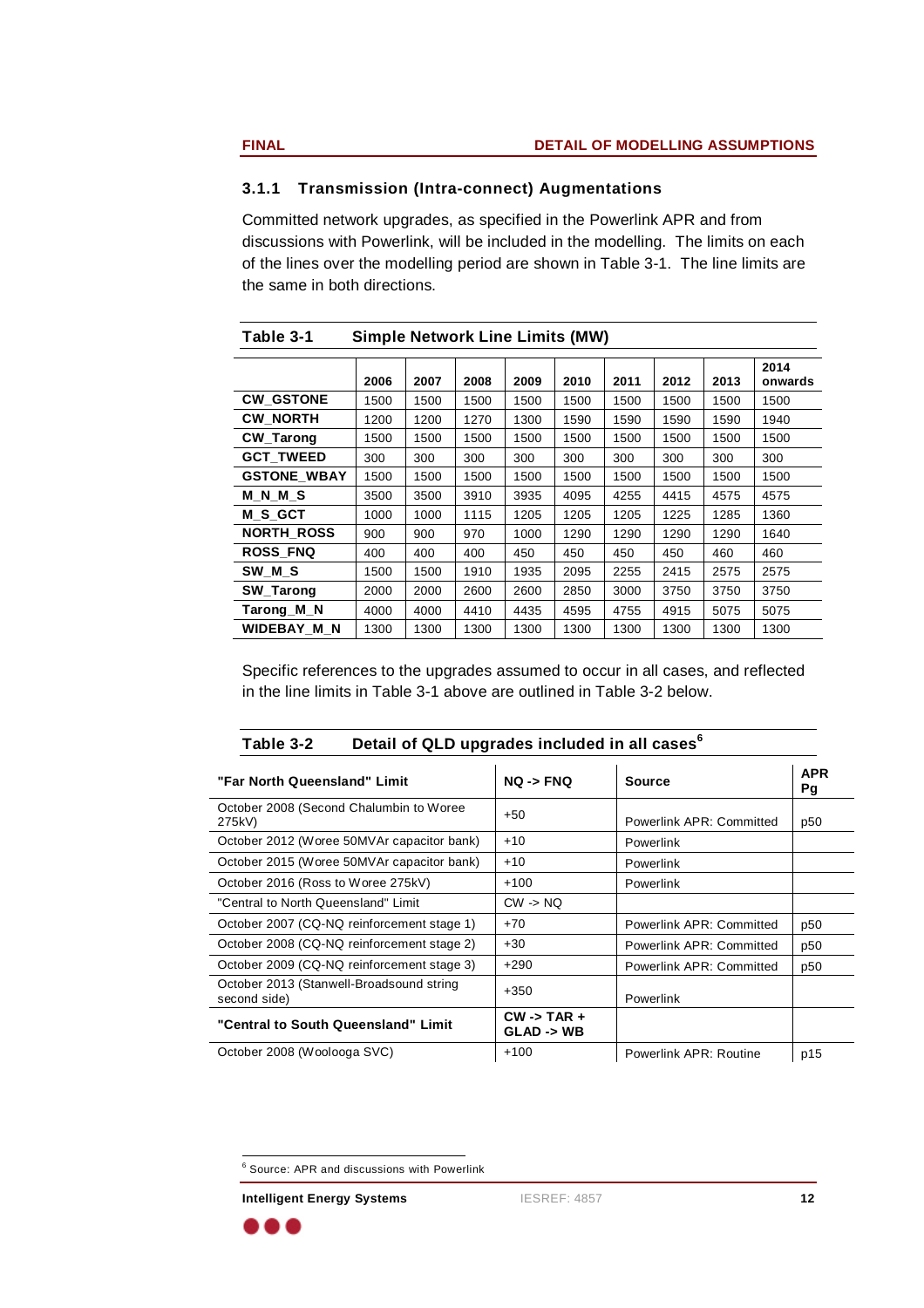|           | $TAR - > MN +$<br>$SWQ \rightarrow MS$                |                                |       |
|-----------|-------------------------------------------------------|--------------------------------|-------|
|           | October 2007 (Middle Ridge to Greenbank and   +410    | Powerlink APR: Committed p50   |       |
|           | $+25$                                                 | Powerlink APR: Committed       |       |
|           | $+160$                                                | Powerlink APR: Committed   p83 |       |
|           | $+160$                                                | Powerlink APR: Committed   p83 |       |
| Powerlink | $+160$                                                |                                |       |
| Powerlink | $+160$                                                |                                |       |
|           | $SWQ \rightarrow TAR +$<br>$SWQ \rightarrow MS$       |                                |       |
|           | $+600$                                                | Powerlink APR: Committed       | l p50 |
|           | October 2009 (Upgrade 2nd Middle Ridge TX)   +250     | Powerlink APR: Routine         |       |
|           | $+150$                                                | Powerlink APR: Routine         |       |
|           | $+750$                                                | Powerlink APR: Routine         |       |
|           | $MS \rightarrow GC$                                   |                                |       |
|           | $+115$                                                | Powerlink APR: Committed   p50 |       |
|           | $+90$                                                 | Powerlink APR: Routine         |       |
| Powerlink | $+20$                                                 |                                |       |
| Powerlink | $+60$                                                 |                                |       |
| Powerlink | October 2013 (Third Molendinar 275/110kV TX) $\pm$ 75 |                                |       |

October 2013 (Third Molendinar 275/110kV TX) | +75 | Powerlink

# **3.2 New Entry Generation – Approach and Costs**

This section presents the approach to the economics of new entry generation and the assumptions of cost IES has applied in the modelling

## **3.2.1 New Entry Process**

IES has developed an automatednew entry feature for PROPHET that brings new generators on line based on the spot market price duration curve at nodal, zonal or regional locations.

In each year <sup>a</sup> premium curve, P(x), for each region, zone or node I produced. The premium curve for <sup>a</sup> year gives the average price above <sup>a</sup> specified price. That is:

 $P(x)$  = average over year of Max( $P_t$  – x, 0), where  $P_t$  is the spot price at time t

For a generator with a marginal cost of y ( $$/MWh$ ), the premium curve point  $P(y)$ represents the average gross margin that the plant could obtain over the year if it generated at maximum capacity any time the price was over its marginal cost of  $y.$  P(y) represents the amount that the generator could earn from the spot, over and above its variable costs, which could contribute to it covering its fixed costs.

The premium curves and an input list of potential new generators are used to create <sup>a</sup> 'merit order' ranking of all plant with premiums which exceed their fixed costs, with optional threshold values applied. The process then trials the plant at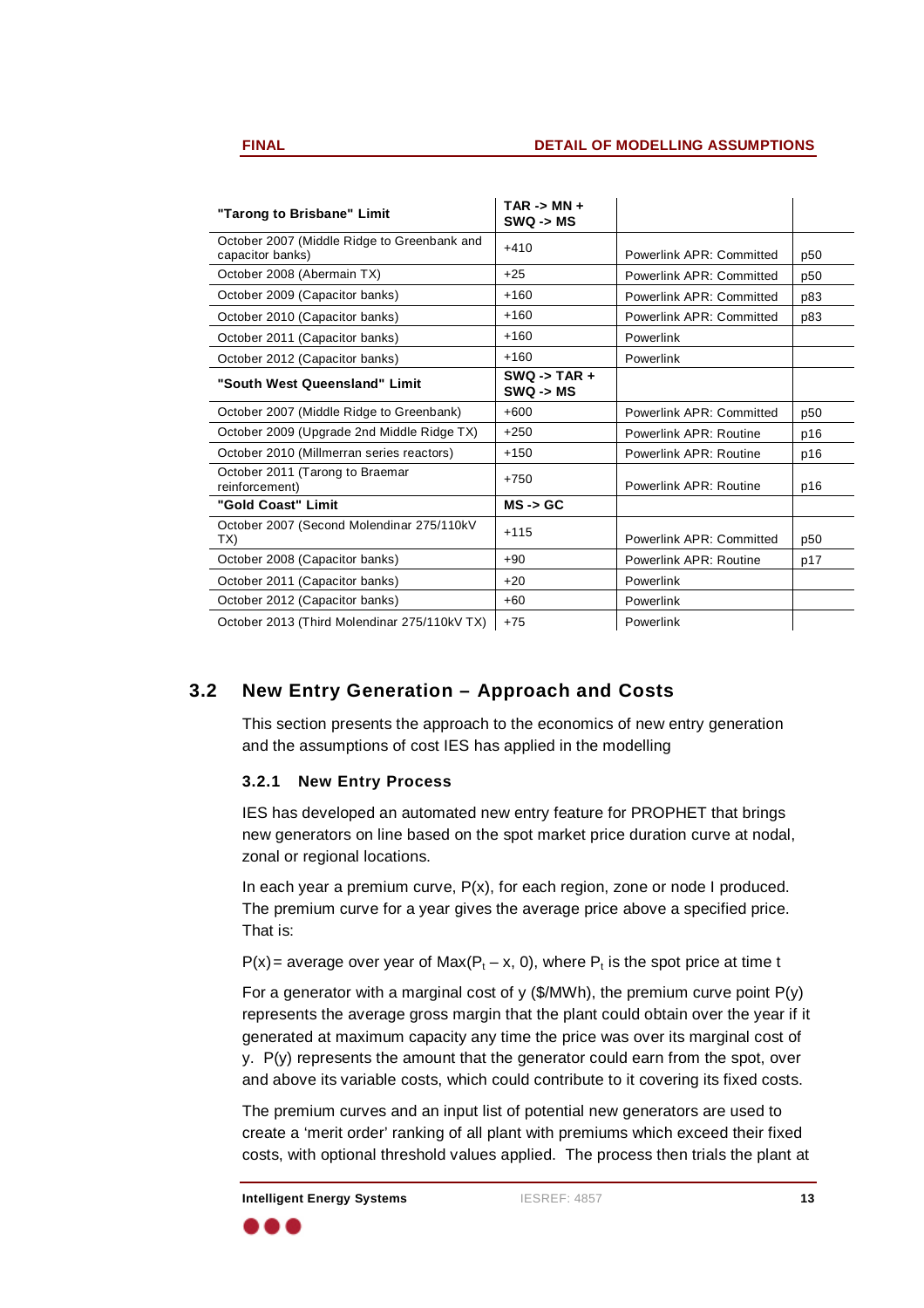the top of the rank and determines if the premiums still exceed the plant's fixed costs with the plant in the market. If the plant does not pass the test, the plant is taken out of the market and the next plant on the merit list is trialled. If the plant does pass the test the plant remains committed and <sup>a</sup> new merit list is created with the plant in the market. This process is continued until no more potential new entrants are available.

> The input list of potential new generators includes known planned projects and generic new entrants. When there is more than one plant of the same type (same fuel type, node, variable and fixed costs) at the one location a predetermined priority ranking is used to determine which plant enters the market first. A list of all the potential new plants – generic or otherwise, assumed by IES to be available to be planted in any Queensland node is shown in Table 3-3.

|                                           |                         | <b>QLD Potential New Generators</b> | Table 3-3                                   |
|-------------------------------------------|-------------------------|-------------------------------------|---------------------------------------------|
| <b>Fuel</b><br>Size (MW) Priority<br>Type | <b>Business</b><br>Unit | Plant                               | Node                                        |
| CCGT<br>500                               | Origin                  | Spring Gully 1                      | South West                                  |
| CCGT<br>500                               | Origin                  | Spring Gully 2                      | South West                                  |
| CCGT<br>500                               | Generic                 | QLD_SW_CC_1                         | South West                                  |
| CCGT<br>500                               | Generic                 | QLD_SW_CC_2                         | South West                                  |
| OCGT<br>150                               | Wambo                   | Braemer2_1                          | South West                                  |
| OCGT<br>150                               | Wambo                   | Braemer2_2                          | South West                                  |
| OCGT<br>150                               | Wambo                   | Braemer <sub>2</sub> 3              | South West                                  |
| Coal<br>750                               | CS Energy               | Kogan Creek B                       | South West                                  |
| Coal<br>750                               | Generic                 | QLD_SW_Coal_1                       | South West                                  |
| Coal<br>750                               | Generic                 | QLD_SW_Coal_2                       | South West                                  |
| CCGT<br>240                               | QGC                     | Chinchilla                          | <b>Contract Contract Contract</b><br>Tarong |
| Coal<br>500                               | Tarong                  | Tarong North 2                      | Tarong                                      |
|                                           |                         |                                     |                                             |
| CCGT<br>400                               | CS Energy               | Swanbank F1                         | Moreton South                               |
| CCGT<br>400                               | CS Energy               | Swanbank F2                         | Moreton South                               |
| CCGT<br>400                               | Generic                 | QLD_MS_CC                           | Moreton South                               |
| OCGT<br>150                               | CS Energy               | CS_MS_GT                            | Moreton South                               |
| OCGT<br>150                               | Generic                 | QLD_MS_GT_1                         | Moreton South                               |
| OCGT<br>150                               | Generic                 | QLD_MS_GT_2                         | Moreton South                               |
|                                           |                         |                                     |                                             |
| OCGT<br>150                               |                         | Stanwell Peaker_1   Stanwell        | Central West                                |
| OCGT<br>150                               | Stanwell                | Stanwell Peaker_2                   | Central West                                |
| OCGT<br>150                               | Generic                 | QLD CW GT                           | Central West                                |
| CCGT<br>400                               | CS Energy               | CS_CW_CC                            | Central West                                |
| CCGT<br>400                               | Generic                 | QLD_CW_CC                           | Central West                                |
| Coal<br>500                               | Generic                 | QLD_CW_Coal_                        | Central West                                |
| Coal<br>500                               | Stanwell                | Stanwell_CW_Coal                    | Central West                                |
| Coal<br>500                               | Generic                 | QLD_CW_Coal_2                       | Central West                                |
|                                           |                         |                                     |                                             |
| CCGT<br>400                               | Generic                 | QLD_Glad_CC                         | Gladstone                                   |
| OCGT<br>150                               | Generic                 | QLD_Glad_GT                         | Gladstone                                   |
| CCGT<br>400                               | AGL                     | AGL Townsville                      | $\overbrace{\qquad \qquad }^{}$<br>Ross     |
|                                           |                         |                                     | <b>Contract Contract Contract</b>           |

**Intelligent Energy Systems** IESREF: 4857 **14**

) & &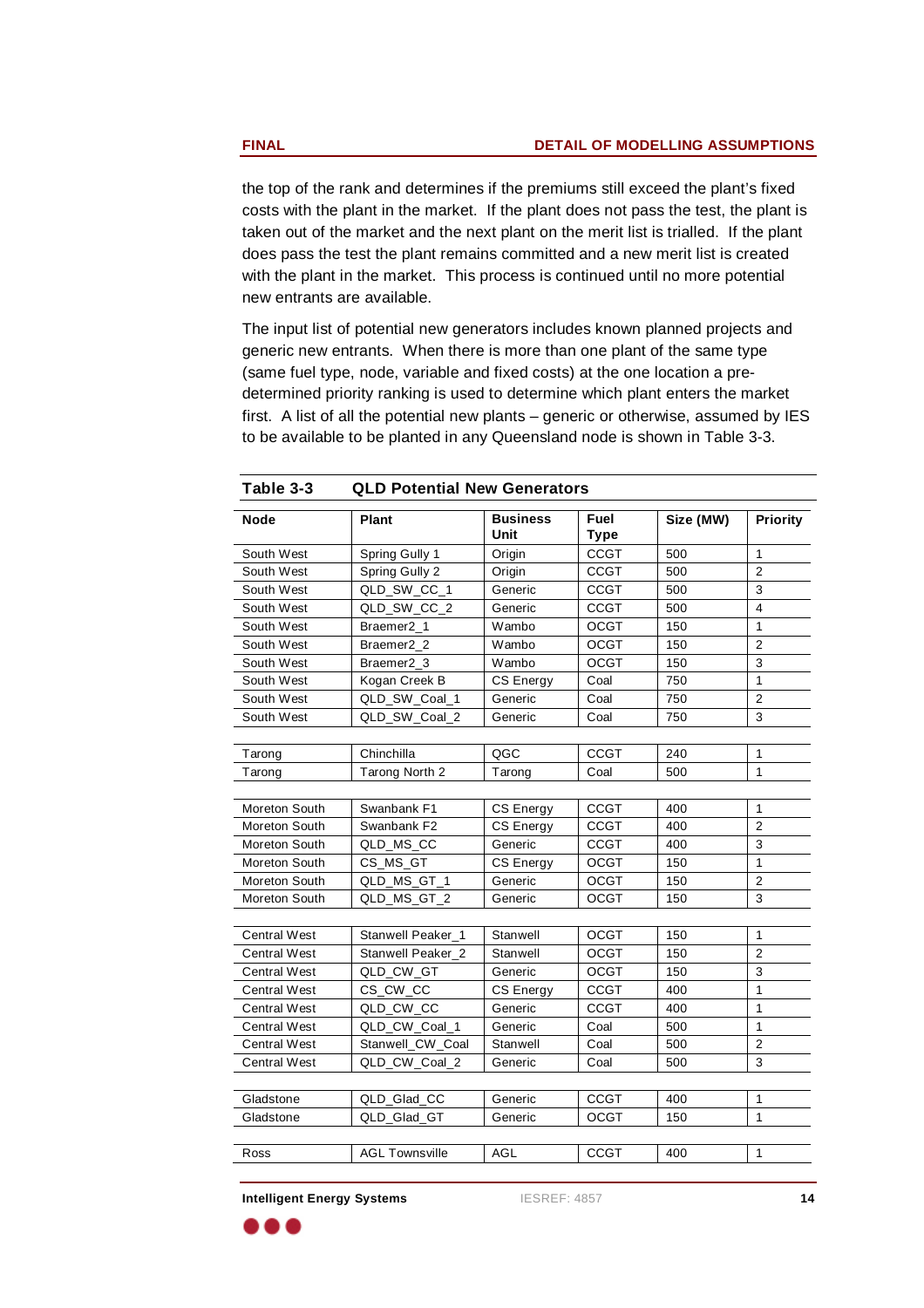#### **FINAL DETAIL OF MODELLING ASSUMPTIONS**

| Size (MW) Priority<br><b>Business</b><br><b>Plant</b><br>Node<br>  Fuel<br>Unit<br>Type<br>CCGT<br>Origin<br><b>Origin Townsville</b><br>Ross<br>∽∪<br>OCGT<br>QLD_Ross_GT_1<br>Generic<br>150<br>. vv<br><b>OCGT</b><br>QLD_Ross_GT_2 Generic<br>150<br>$F^{\wedge}$<br>Coal<br>Stanwel<br>Stanwel<br>North<br>Coa<br>CCGT<br>QLD_North_CC<br>Generic<br>400<br>North<br>CCGT<br>QLD_North_GT<br>Generic<br>150<br>North<br>1 J V |  |  |
|------------------------------------------------------------------------------------------------------------------------------------------------------------------------------------------------------------------------------------------------------------------------------------------------------------------------------------------------------------------------------------------------------------------------------------|--|--|
|                                                                                                                                                                                                                                                                                                                                                                                                                                    |  |  |
|                                                                                                                                                                                                                                                                                                                                                                                                                                    |  |  |
|                                                                                                                                                                                                                                                                                                                                                                                                                                    |  |  |
|                                                                                                                                                                                                                                                                                                                                                                                                                                    |  |  |
|                                                                                                                                                                                                                                                                                                                                                                                                                                    |  |  |
|                                                                                                                                                                                                                                                                                                                                                                                                                                    |  |  |
|                                                                                                                                                                                                                                                                                                                                                                                                                                    |  |  |
|                                                                                                                                                                                                                                                                                                                                                                                                                                    |  |  |
|                                                                                                                                                                                                                                                                                                                                                                                                                                    |  |  |

### **3.2.2 New Entry Costs - SRMC**

New entry generation costs are comprised of Short Run Marginal Costs (SRMC) and Fixed Costs (FC). For the different locations in Queensland the SRMC are shown below. The information has been sourced from the 2005 ACIL Tasman report on NEM generator costs (Part 2). IES has adjusted these costs for subsidies from either the QGIC or GGAS scheme as applicable. IES has chosen to use ACIL Tasman numbers rather than internally developed costs because they are publicly available, and have been included in the 2006 SOO.

| Table 3-4                                                                                                                                                                                                                                                                                                                                                                                                                                                                                         |                         | <b>SRMC of Coal, CCGT and OCGT Plant</b>     |
|---------------------------------------------------------------------------------------------------------------------------------------------------------------------------------------------------------------------------------------------------------------------------------------------------------------------------------------------------------------------------------------------------------------------------------------------------------------------------------------------------|-------------------------|----------------------------------------------|
| $\mathsf{Zone}^7$                                                                                                                                                                                                                                                                                                                                                                                                                                                                                 | SRMC (\$/MWh)           | SRMC after subsidy (\$/MWh)                  |
| the contract of the contract of                                                                                                                                                                                                                                                                                                                                                                                                                                                                   | CCGT's                  |                                              |
| NQ                                                                                                                                                                                                                                                                                                                                                                                                                                                                                                | \$31.29                 | \$15.79                                      |
| $\overline{c}$                                                                                                                                                                                                                                                                                                                                                                                                                                                                                    | \$26.79                 | \$11.29                                      |
| SEQ                                                                                                                                                                                                                                                                                                                                                                                                                                                                                               | \$25.86                 | \$10.36                                      |
| SWQ                                                                                                                                                                                                                                                                                                                                                                                                                                                                                               | \$24.08                 | \$8.58                                       |
| <b>NCEN</b>                                                                                                                                                                                                                                                                                                                                                                                                                                                                                       | \$32.92                 | \$25.22                                      |
| SWNSW                                                                                                                                                                                                                                                                                                                                                                                                                                                                                             | \$30.98                 | \$23.28                                      |
| CAN                                                                                                                                                                                                                                                                                                                                                                                                                                                                                               | \$34.78                 | \$27.08                                      |
| SNY                                                                                                                                                                                                                                                                                                                                                                                                                                                                                               | \$31.75                 | \$24.05                                      |
| $\begin{tabular}{ll} \multicolumn{3}{l}{} & \multicolumn{3}{l}{} & \multicolumn{3}{l}{} & \multicolumn{3}{l}{} & \multicolumn{3}{l}{} & \multicolumn{3}{l}{} & \multicolumn{3}{l}{} & \multicolumn{3}{l}{} & \multicolumn{3}{l}{} & \multicolumn{3}{l}{} & \multicolumn{3}{l}{} & \multicolumn{3}{l}{} & \multicolumn{3}{l}{} & \multicolumn{3}{l}{} & \multicolumn{3}{l}{} & \multicolumn{3}{l}{} & \multicolumn{3}{l}{} & \multicolumn{3}{l}{} & \multicolumn{3}{l}{} & \multic$<br><b>NVIC</b> | \$34.78                 | \$27.08                                      |
| <b>LV</b><br><u> The Communication of the Communication of</u>                                                                                                                                                                                                                                                                                                                                                                                                                                    | \$25.94                 | \$18.24                                      |
| MEL                                                                                                                                                                                                                                                                                                                                                                                                                                                                                               | \$27.65                 | \$19.95                                      |
| CVIC                                                                                                                                                                                                                                                                                                                                                                                                                                                                                              | \$26.48                 | \$18.78                                      |
| NSA<br>$\overline{\phantom{a}}$                                                                                                                                                                                                                                                                                                                                                                                                                                                                   | \$31.60                 | \$23.90<br>the control of the control of the |
| ADE                                                                                                                                                                                                                                                                                                                                                                                                                                                                                               | \$30.67                 | \$22.97<br>and the control of the            |
| SESA                                                                                                                                                                                                                                                                                                                                                                                                                                                                                              | \$28.65                 | \$20.95                                      |
| TAS                                                                                                                                                                                                                                                                                                                                                                                                                                                                                               | \$34.78                 | \$27.08                                      |
| $\frac{1}{2} \left( \frac{1}{2} \right) \left( \frac{1}{2} \right) \left( \frac{1}{2} \right) \left( \frac{1}{2} \right) \left( \frac{1}{2} \right) \left( \frac{1}{2} \right) \left( \frac{1}{2} \right) \left( \frac{1}{2} \right) \left( \frac{1}{2} \right) \left( \frac{1}{2} \right) \left( \frac{1}{2} \right) \left( \frac{1}{2} \right) \left( \frac{1}{2} \right) \left( \frac{1}{2} \right) \left( \frac{1}{2} \right) \left( \frac{1}{2} \right) \left( \frac$                        | <b>Coal Fired Plant</b> |                                              |
| NQ<br>$\frac{1}{2} \left( \frac{1}{2} \right) \left( \frac{1}{2} \right) \left( \frac{1}{2} \right) \left( \frac{1}{2} \right) \left( \frac{1}{2} \right) \left( \frac{1}{2} \right) \left( \frac{1}{2} \right) \left( \frac{1}{2} \right) \left( \frac{1}{2} \right) \left( \frac{1}{2} \right) \left( \frac{1}{2} \right) \left( \frac{1}{2} \right) \left( \frac{1}{2} \right) \left( \frac{1}{2} \right) \left( \frac{1}{2} \right) \left( \frac{1}{2} \right) \left( \frac$                  | \$10.54                 | \$8.04                                       |
| CQ                                                                                                                                                                                                                                                                                                                                                                                                                                                                                                | \$10.04                 | \$7.54                                       |
| SWQ                                                                                                                                                                                                                                                                                                                                                                                                                                                                                               | \$8.06                  | \$5.56                                       |
| <b>NCEN</b>                                                                                                                                                                                                                                                                                                                                                                                                                                                                                       | \$9.05                  | \$6.55                                       |
| SWNSW                                                                                                                                                                                                                                                                                                                                                                                                                                                                                             | \$11.04                 | \$8.54                                       |
| LV.                                                                                                                                                                                                                                                                                                                                                                                                                                                                                               | \$7.35                  | \$4.85                                       |
|                                                                                                                                                                                                                                                                                                                                                                                                                                                                                                   | <b>OCGT's</b>           |                                              |
| <b>NQ</b>                                                                                                                                                                                                                                                                                                                                                                                                                                                                                         | \$55.66                 | \$40.16                                      |
| $rac{1}{100}$                                                                                                                                                                                                                                                                                                                                                                                                                                                                                     | \$48.49                 | \$32.99                                      |

 $7$  Zone names have been abbreviated. Definitions are contained in Appendix A.

**Intelligent Energy Systems** IESREF: 4857 **15**

. . .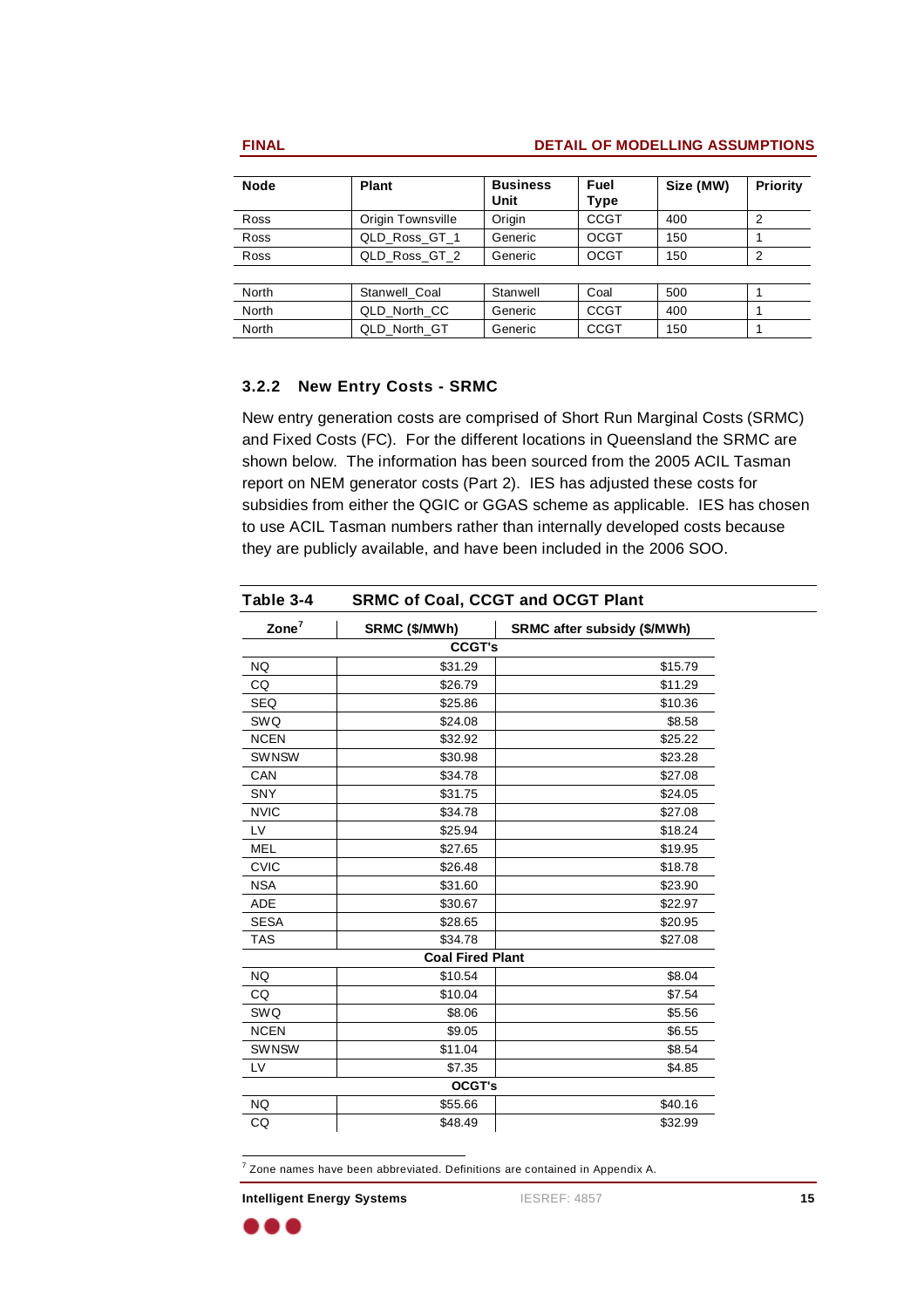#### **FINAL DETAIL OF MODELLING ASSUMPTIONS**

| SRMC (\$/MWh)   SRMC after subsidy (\$/MWh) |         | $\mathsf{Zone}^7$ |
|---------------------------------------------|---------|-------------------|
| \$31.51                                     | \$47.01 | SEQ               |
| \$28.66                                     | \$44.16 | SWQ               |
| \$54.33                                     | \$58.23 |                   |
| \$51.31                                     | \$55.21 | SWNSW             |
| \$57.23                                     | \$61.13 | CAN               |
| \$52.44                                     | \$56.34 | <b>CNIV</b>       |
| \$57.23                                     | \$61.13 | <b>NVIC</b>       |
| \$43.22                                     | \$47.12 |                   |
| \$45.95                                     | \$49.85 | MEL               |
| \$44.13                                     | \$48.03 | $\cdots$          |
| \$52.22                                     | \$56.12 | NSA.              |
| \$50.74                                     | \$54.64 | ANF               |
| \$47.55                                     | \$51.45 |                   |
| \$57.23                                     | \$61.13 | TAS               |

IES has assumed that the GEC subsidy is no longer applicable to new entrants from 2011 onwards because the 13% target has been exceeded by this time.

### **3.2.3 New Entry Costs – Capital Costs**

The capital costs assumed, based on <sup>a</sup> real pre-tax discount rate of 9%, are shown in Table 3-5 below. The number applied in the IES modelling is the levelised cost expressed as \$/MWh.

## **3.3 Generator Behaviour**

Annual Equivalent

year) | 73,810 | 68,719 | 92,470 | 87,603 | 158,172 | 146,005 | 199,450

Cost (\$/MWh) | 8.43 | 7.84 | 10.56 | 10.00 | 18.06 | 16.67 | 22.77

Levelised Capital

Cost (\$/MW per

A key impact on the modelling results is the effect that <sup>a</sup> different pricing regime has on "rational generator" bidding behaviour. This effect will feed through into pool prices, dispatch patterns and the economic timing of new entry generation. The approach to modelling generator behaviour applied by IES is described below.

#### **3.3.1 Overview of PROPHET Dynamic Bidding**

The current structure of the NEM is such that it is not perfectly competitive; there are <sup>a</sup> number of larger generating portfolios that are able to exert some degree of market power. Consequently, most of these larger portfolios do not bid all their

```
 8
\degree In Real July 2006 dollars
```
**Intelligent Energy Systems** IESREF: 4857 **16**

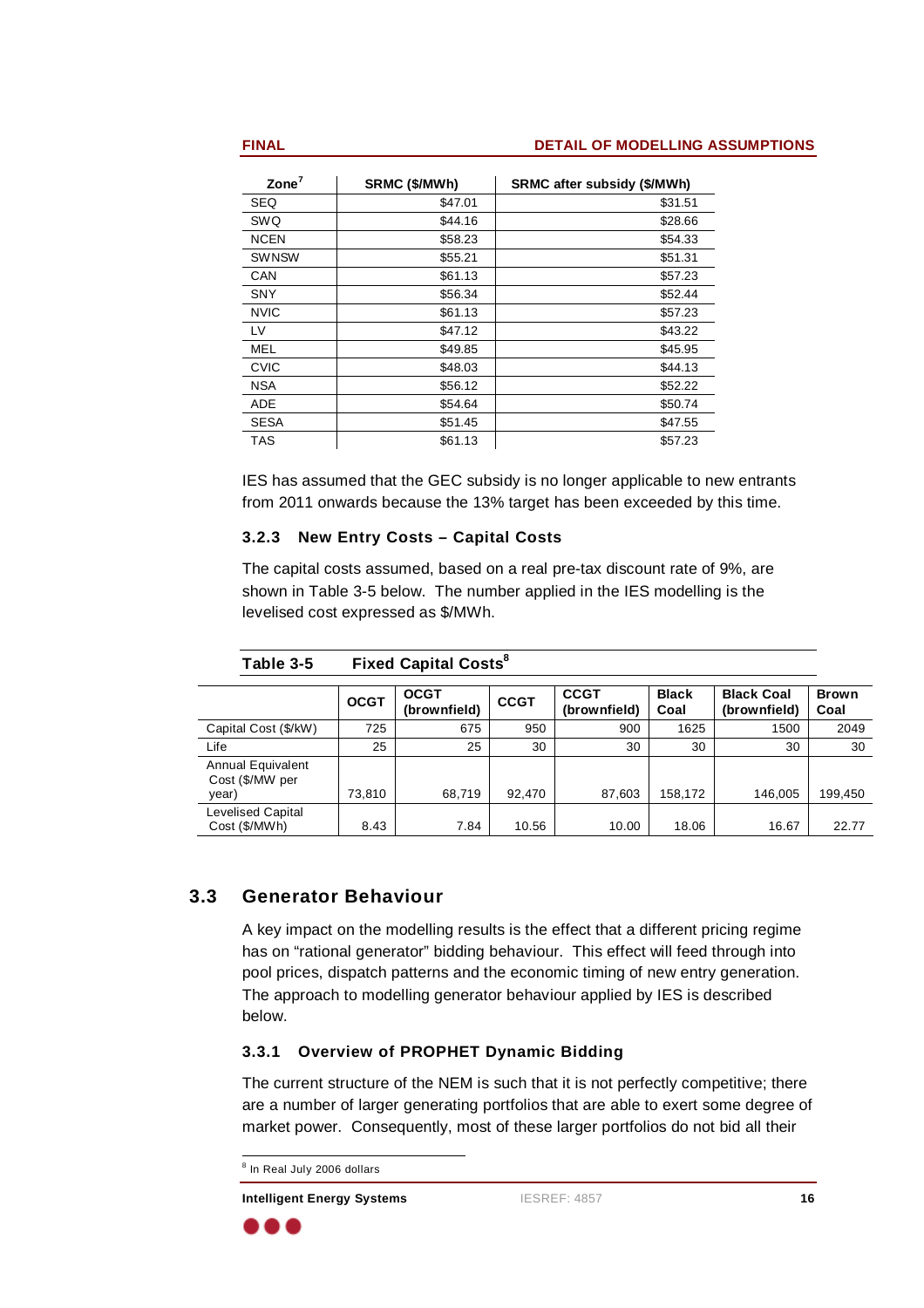plant at their short run marginal costs, but bid their plant to maximise their profits recognising that their generation faces <sup>a</sup> price versus volume trade-off.

The most common approach to modelling these behaviours in the Australian market has been for analysts to develop <sup>a</sup> set of generator bids prior to the start of <sup>a</sup> simulation model run. The bids are generally developed based on assessments of competition levels, existing contracts and possibly recent bidding trends evident in the market<sup>9</sup>. This would most likely be done on a time sector basis, with different bid patterns assessed and entered in the model for each season and time sector (e.g. peak, off-peak and shoulder periods). Some of the problems with this approach are:

- • When market conditions change, the bids are "static" and do not respond. An example of this is <sup>a</sup> highly contracted generator portfolio that suffers <sup>a</sup> generator outage. In the actual market, the portfolio would recast its bids so that the remaining generators covered the contract position.
- • In the market, generator spot trading managers are constantly searching for opportunities to improve their profitability (either short term or long term) through changing their bids. This action is not captured by <sup>a</sup> static bid representation.

The development of pre-determined generator bids can be subjective.

To overcome these issues, IES used the dynamic bidding feature of the PROPHET model. This module automatically optimises the generator portfolio bids each half hour. In essence it achieves this by:

- • computing the price sensitivities to changes in generator output at each of the portfolio's nodes (connection points),
- • grouping the nodes into similar price volume relationships through an analysis of which constraints are binding,
- • using <sup>a</sup> heuristic to optimise the changes in generator and/or pumping volumes such that the portfolio's profits are maximised considering:
- •marginal generator costs,
- •price volume relationships, and
- • swap and cap contract portfolio,
	- • adjusting the unit offers/bids to match the new optimal outputs and the corresponding clearing prices at the unit connection points. These connection prices may differ from the regional reference prices if there are intra-regional constraints that are binding in the network model.



<sup>9</sup> Competition levels might be assessed through the demand/supply balance, the number of generator portfolios, the size of the individual portfolios and the level of contracting.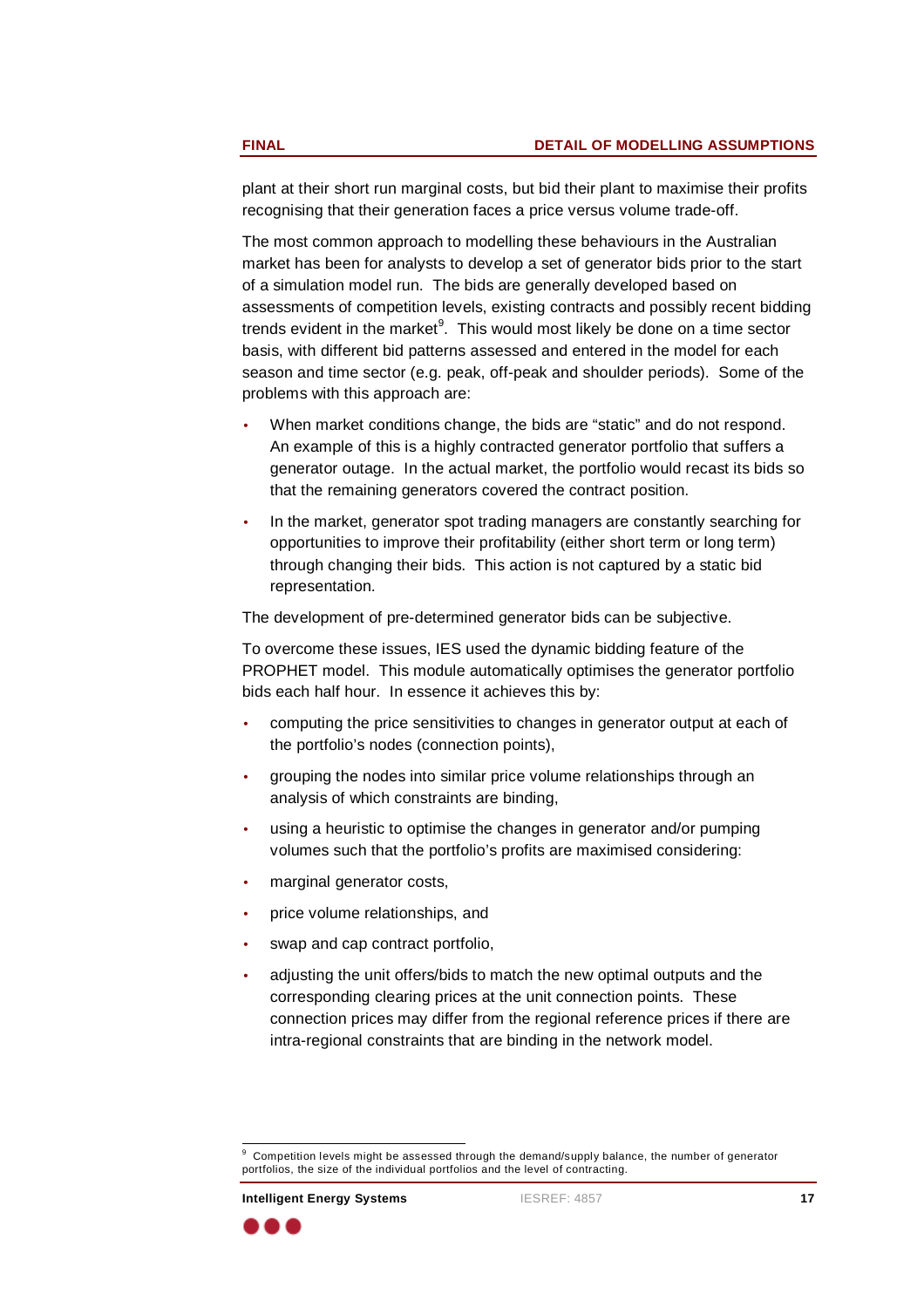### **3.3.2 Modelling the Market Impact of Generation Portfolios in the NEM**

All IES modelling undertaken utilises the PROPHET Dynamic Bidding module as described above. This bidding form allows the units residing within a portfolio to have their dispatch optimised for that portfolio.

Most generators in the NEM are of sufficient size to be able to influence the spot price in their region by changing the amount they generate. Thus if <sup>a</sup> generator were seeking to maximise its profits it would have to consider the expected impact on its total revenue of <sup>a</sup> change in quantity of generation offered to the market. This change in total revenue for <sup>a</sup> small change in output (generation) is called the marginal revenue and is defined as the change in total revenue for <sup>a</sup> unit change in output.

> Profit is maximised in the short run when marginal revenue equals marginal cost. Consequently, <sup>a</sup> generator should try to bid into the market in such <sup>a</sup> way that its expected marginal revenue for each half hour is equal to its marginal cost of generation.

## **3.3.3 Allocation of Contracts to Generation Portfolios**

Contracts are allocated to generation portfolios on the following basis. An overall level of contracting for each region is established. That is, the proportion of the expected demand that is contracted is determined for each region. Being based on an expected profile of load, conditions that move actual demand outcomes away from the expected, most notably weather conditions produce periods of high and low "spot exposure". This is <sup>a</sup> key ingredient to spot price volatility.

The total level of contracts in the market is specified in terms of the percentages of retail load contracted in defined time sectors, usually in the peak period and off peak period. Once the overall level of contracting has been determined then any predetermined contacts are allocated to the relevant portfolios. The remainder of the contracts are allocated in proportion to the expected generation of each portfolio adjusted for the already committed contracts.

Once the overall positions for the portfolios are established, the Dynamic Bidding Module undertakes the following process:

- • For each generation portfolio, create offer prices that reflect marginal costs, cap and floor contract prices and <sup>a</sup> range of high and low prices for managing generation.
- •Create the static 'total bid' for the portfolio based on the portfolio's offer prices and computed quantities for these offer prices using the simple generator bid model.
	- •Allocate the portfolio's total bid to bids for individual units within the portfolio.
	- • Perform sensitivity analyses for each region for the last trading interval (half hour or hour depending on the modelling time interval chosen) to determine the spot price vs. changes in generator output curve.

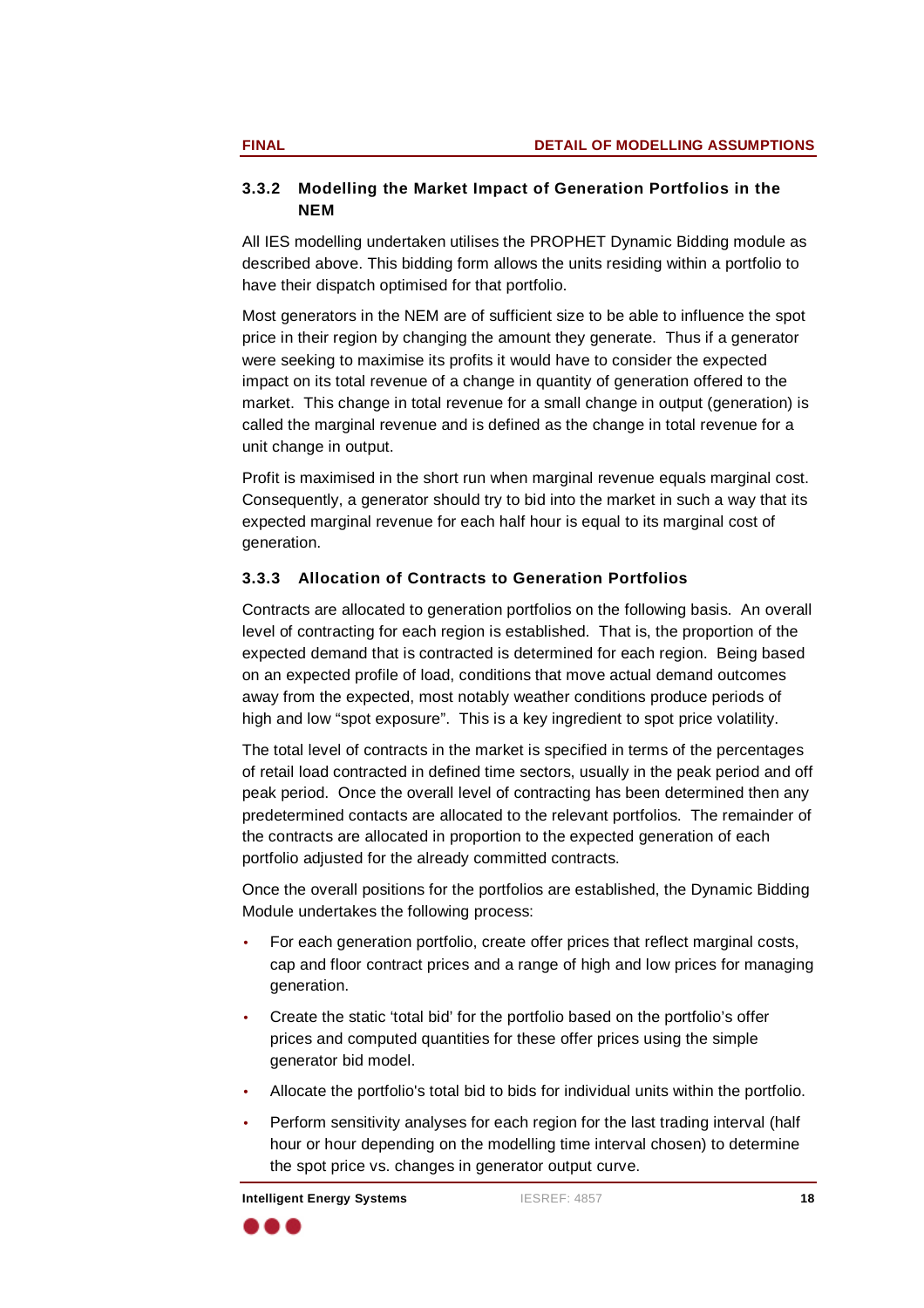- 
- • For each generation portfolio selected to dynamically bid, perform <sup>a</sup> sensitivity analysis to determine its optimal output and corresponding market clearing price.
	- • Use each generator's optimal output and market clearing price to adjust the quantities in the portfolio's static total bid.
	- • From the new dynamic bid for the portfolio adjust the unit bids to create dynamic unit bids.

It is in this manner that the optimal operation (i.e. the most profitable) of the units residing within each Queensland portfolio has been modelled.

In all cases modelled IES has assumed that active retailers in Queensland will contract their overall load with swaps to 90% of total demand with the remainder of the retailers' positions covered with cap contracts struck at \$300, excluding those contracts written for GEC's and accounted for separately. At no time does the overall contract level in Queensland exceed 105% of demand.

# **3.4 Demand Assumptions**

Demand growth is modelled for each of the eleven Queensland nodes using the published energy and demand projections from the Powerlink 2006 Annual Planning Report (APR) with additional data supplied from Powerlink for the South West and Tarong nodes.

The half hourly load traces for the 04/05 financial year have been used and are scaled to give the annual energy and demand figures that are consistent with the Powerlink forecasts, yet maintain the half hourly statistical variations observed in the historical data.

The 04/05 financial year was chosen as the reference year because the Queensland summer daily average temperatures in that year were close to the Bureau of Meteorology (BOM) long term climate averages; and being <sup>a</sup> recent year it would contain more of the effects of the increase in air-conditioning loads than previous years.

# **3.5 Supply Assumptions**

## **3.5.1 Existing Generators**

Generator capacity will be based on the 2006 NEMMCO Statement of Opportunities (NEMMCO SOO). Generator fuel costs will also be updated to reflect ACIL's Feb 2005 Report on Generator costs. Minimum output levels, planned and forced outage rates will be based on the 2006 NEMMCO ANTS Data and Assumptions Consultation – Issues Paper. Maintenance schedules for all generators are set up to approximate planned maintenance schedules observed in the market. That is, most maintenance is scheduled to correspond to times of lower loads and expected prices. Plant forced outages are set up so that they can be aligned between different scenarios to remove any noise.

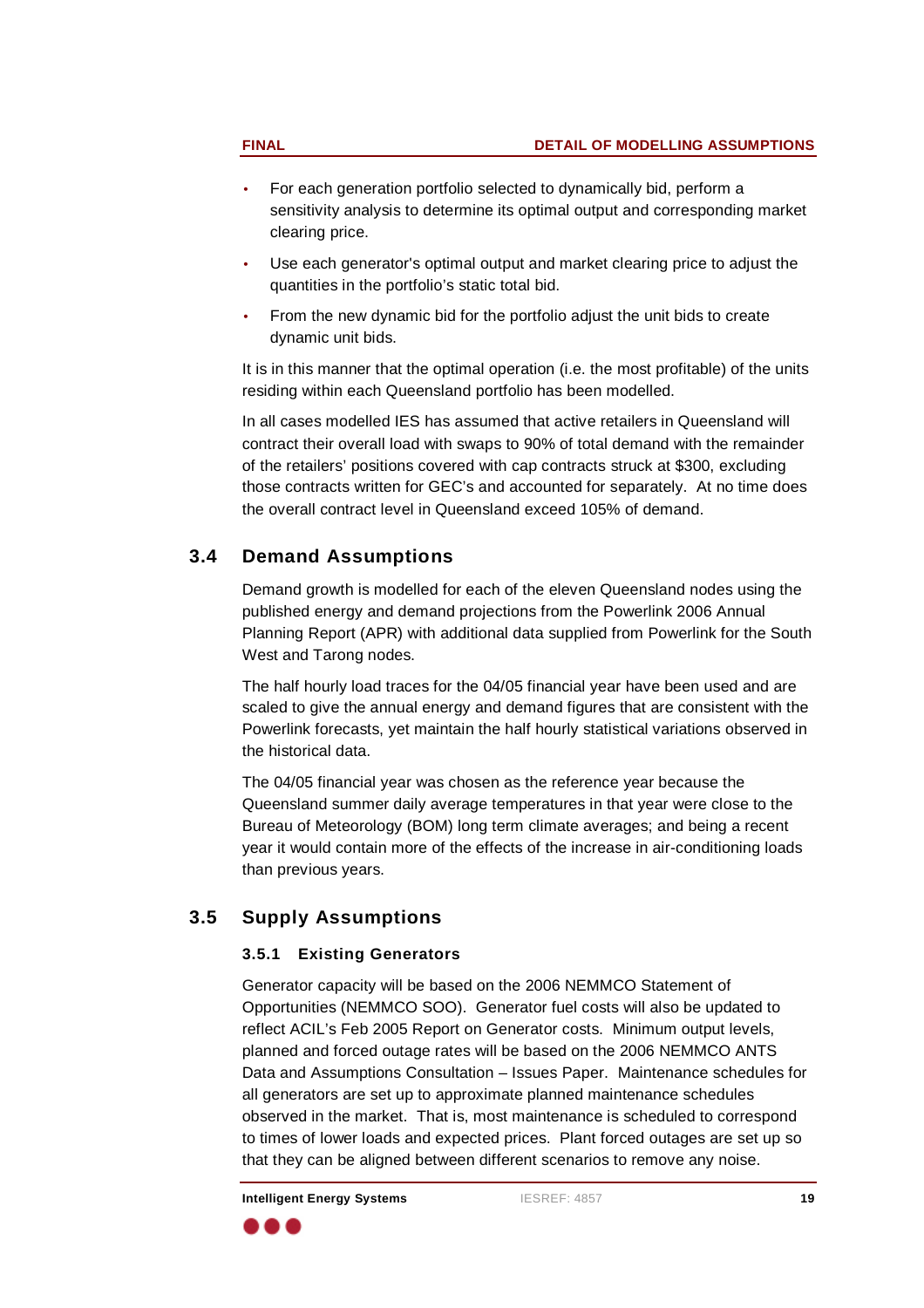Assumptions about the characteristics of existing generators such as:

- • MW capacity;
	- • Auxiliary usage;
		- •Marginal loss factors (MLFs);
		- •Marginal costs;
		- •Planned maintenance; and
		- •

Forced outage rates,have been provided under separate cover.

### **3.5.2 Committed Supply Developments**

The planned generation projects which will be included in the modelling are shown in Table 3-6. These projects are classified as committed in the 2006 NEMMCO SOO.

|                                                                                                                                                                   | Table 3-6 Supply Developments    |
|-------------------------------------------------------------------------------------------------------------------------------------------------------------------|----------------------------------|
| <b>Dotail</b><br><b>Timin</b>                                                                                                                                     | Development Name   Region        |
| 750 MW base load (coal 1/10/2007                                                                                                                                  | Kogan Creek (CS<br>$\sim$ $\sim$ |
|                                                                                                                                                                   |                                  |
| the contract of the contract of the contract of the contract of the contract of the contract of the contract of<br>$10011111$ CCCT<br>17017400 <b>0</b><br>,, ovv | I NICINI<br>Tollowor             |

The 480MW Swanbank B power station will be retired on 1 July 2011.

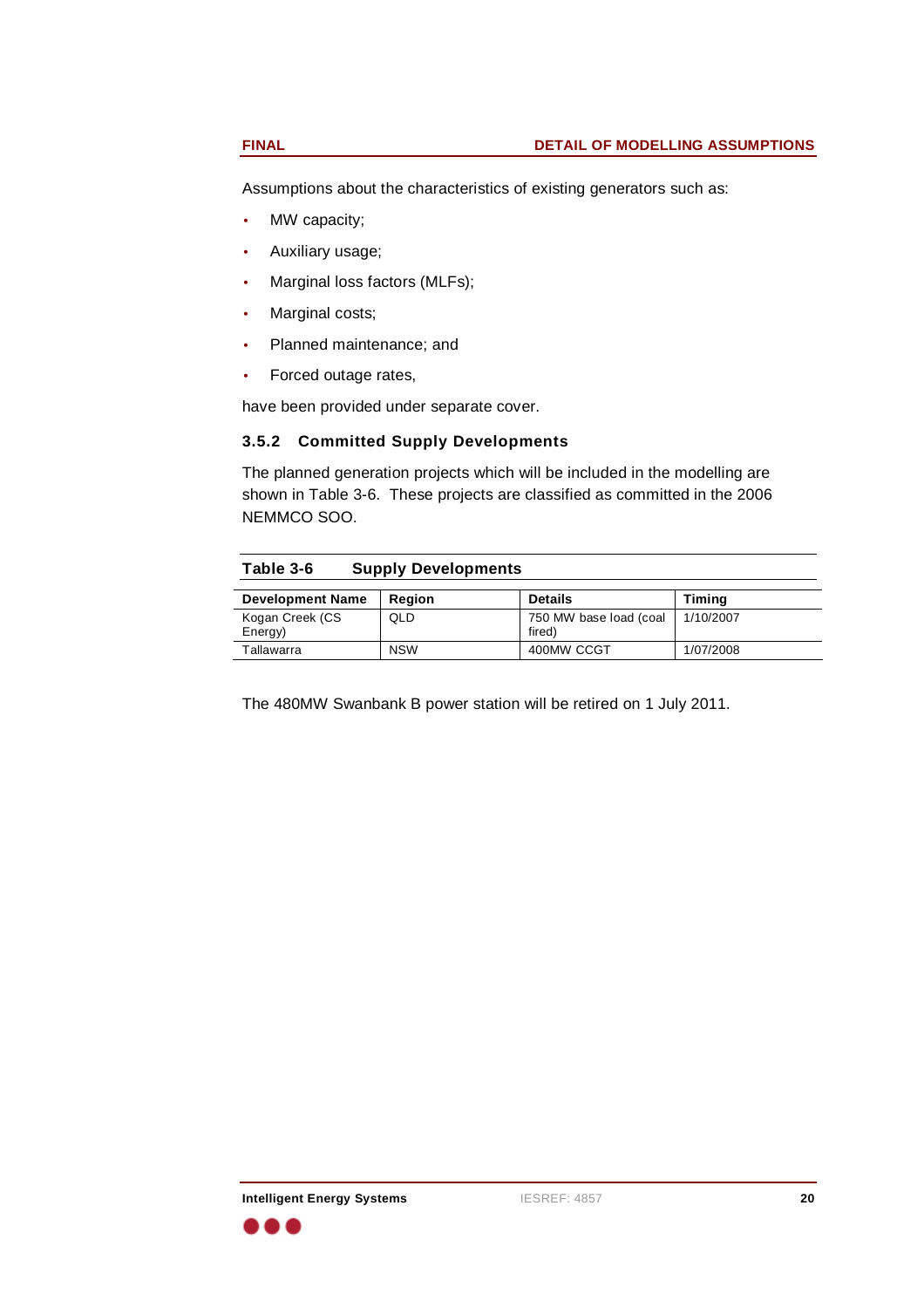# **4 Modelling Results**

All forecast prices are in real July 2006 Australian dollars. Years are financial years. The contract of the second series of the series of the series of the series of the series of the series

## **4.1 Base Case Modelling Results**

The Base Case modelled represents the status quo (current regulatory and market design framework) of the market as outlined in Section 2.1. The results of this modelling are presented in Figure 4-1 below.



**Figure 4-1 Base Case - Annual Queensland Spot price (\$/MWh)**

These spot price numbers are extremely low, however this is <sup>a</sup> function of the level at which ACIL Tasman have set new entry (SRMC) prices. As outlined in Section 3.2, IES have used these numbers in preference to alternate new entry costs because these numbers have been published in the 2006 SOO, and can therefore be considered an industry accepted set of numbers.

After allowing for GEC subsidy, the SRMC of <sup>a</sup> generic CCGT in the south west of Queensland is \$8.58. From 2011 IES has assumed that the GEC subsidy no longer applies to new entrants because the 13% target has been reached, therefore the value of the GEC is reduced to <sup>a</sup> floor price because the volume of gas-fired new entry is greater than the set target. The resultant impact on the spot price can be seen clearly in 2011-12 where the regional reference price (RRP) moves toward un-subsidised SRMC levels.

Details of the base case spot prices are shown in Table 4-1 below.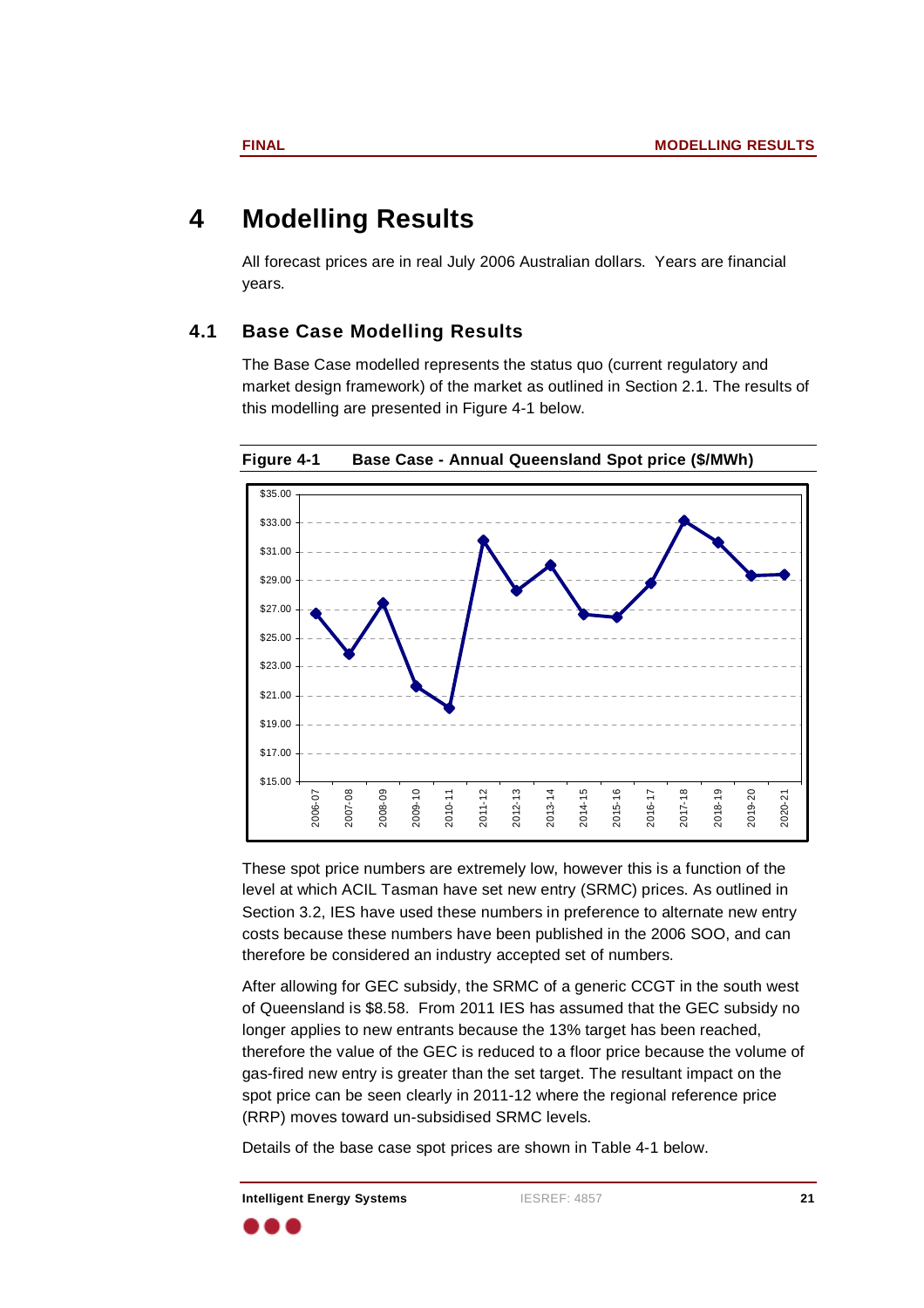|                  | <b>Base Case Spot Prices</b>                                                                                            |                |                                                                                                      |  |
|------------------|-------------------------------------------------------------------------------------------------------------------------|----------------|------------------------------------------------------------------------------------------------------|--|
|                  | 2006-07 2007-08 2008-09 2009-10 2010-11 2011-12 2012-13 2013-14 2014-15 2015-16 2016-17 2017-18 2018-19 2019-20 2020-21 |                |                                                                                                      |  |
| <b>FNQ</b>       | 29.6 28.57 31.15 19.14 20.17 26.81 26.58 23.88 19.48 25.93 28.46 32.75 31.45 29.39 29.26                                |                |                                                                                                      |  |
| <b>ROSS</b>      | 28.71 27.69 30.2 18.79 19.98 26.69 26.33 23.63 19.22 25.67 28.21 32.41 31.13 29.06 28.91                                |                |                                                                                                      |  |
| <b>NORTH</b>     | 26.68 25.63 28.01 17.79 19.16 26 25.3 22.82 18.44 24.96 27.36 31.37 30.04 27.79 27.72                                   |                |                                                                                                      |  |
| <b>CW</b>        |                                                                                                                         |                | 23  22.16  25.38  17.51  18.88  25.68  24.95  22.55  18.19  24.68  27.06  31.01  29.71  27.65  27.36 |  |
| <b>GSTONE</b>    | 23.77 22.94 26.22 18.08 19.53 26.46 25.73 22.42 18.32 25.34 27.7 31.78 30.05 27.96 28.07                                |                |                                                                                                      |  |
| <b>WIDEBAY</b>   | 26.02 23.57 27.02 21.47 19.96 31.18 27.75 29.74 26.32 26.16 28.48 32.72 31.06 28.82 28.97                               |                |                                                                                                      |  |
| <b>TARONG</b>    | 26.02 23.34 26.85 21.18 19.73 31.13 27.7 29.55 26.08 25.89 28.21 32.34 31.07 28.71 26.5                                 |                |                                                                                                      |  |
| SW               |                                                                                                                         |                | 26.2 23.42 26.93 21.24 19.79 31.19 27.75 29.54 26.1 25.84 28.1 32.32 31.08 28.68 26.38               |  |
| <b>MORETON_N</b> | 26.7 23.86 27.46 21.65 20.13 31.76 28.28 30.07 26.63 26.43 28.8 33.13 31.67 29.31 29.44                                 |                |                                                                                                      |  |
| <b>MORETON S</b> | 26.85 23.96 27.58 21.73 20.19 31.89 28.4 30.15 26.73 26.51 28.91 33.28 31.79 29.42 29.55                                |                |                                                                                                      |  |
| <b>GCTWEED</b>   | 27.08 24.15                                                                                                             | 30.19<br>30.33 | 32.05 29.68 29.82<br>53.19                                                                           |  |

 $\bullet\bullet\bullet$ 

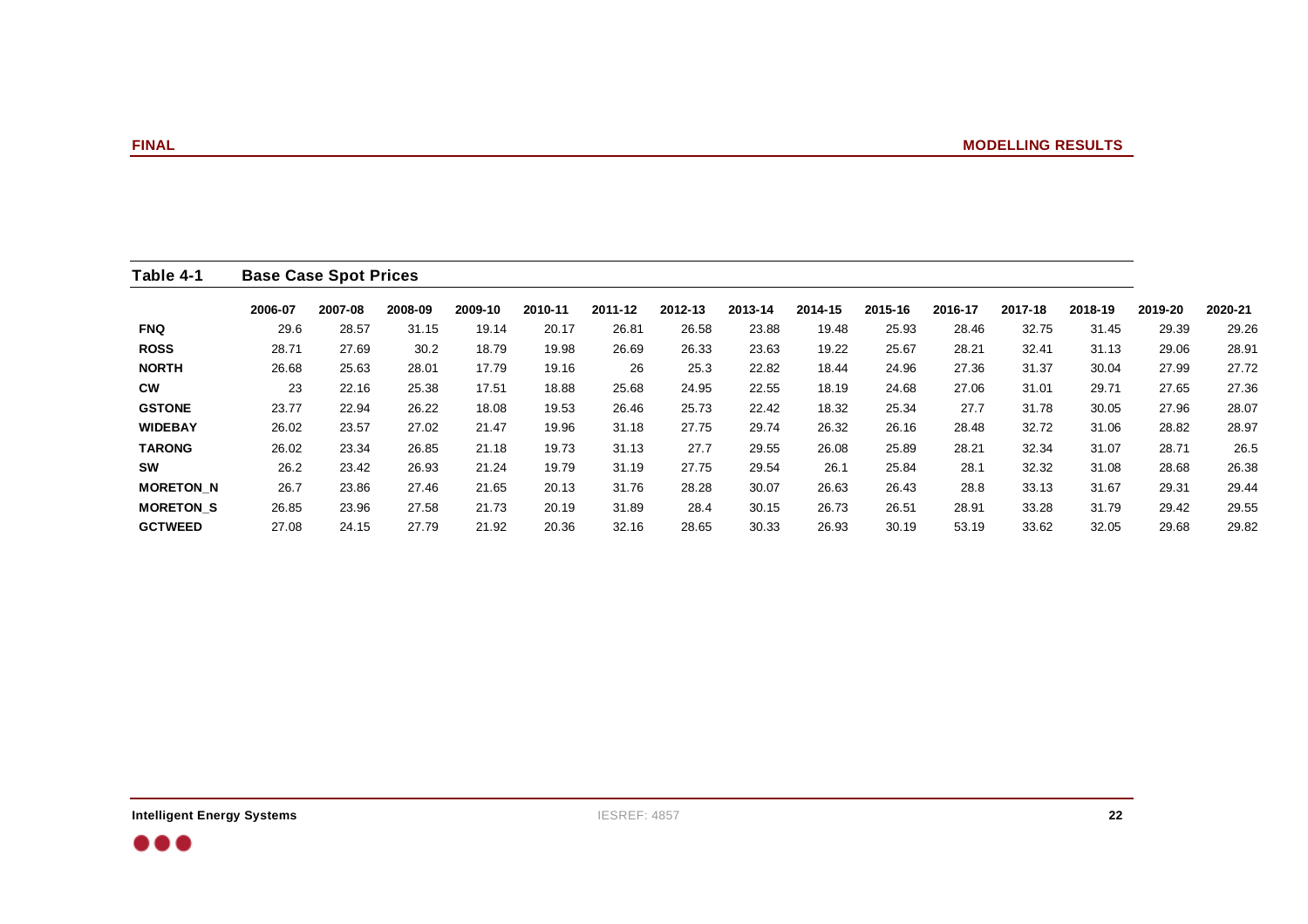The base case modelling undertaken has been done with all generators bidding to optimise their financial position against the QLD RRP – this is represented as the Moreton North price, the zone/node where south pine is located. The other prices in Table 4-1 are nodal "shadow" prices and are used by IES in order to assess and value transmission constraints in <sup>a</sup> regime where the opportunity-cost value of those constraints is masked. These shadow prices (marginal costs) currently exist in the NEM as calculated values for individual constraints, and can be extracted from the NEMDE dispatch calculations published by NEMMCO. The nodal prices in IES's modelling approximately represent the situation where all the network and security constraints that affect generation are incorporated into <sup>a</sup> CSP regime  $10<sub>10</sub> \times 10<sub>10</sub> \times 10<sub>10</sub> \times 10<sub>10</sub>$ into a CSP regime<sup>10</sup>.

> The divergence of the underlying nodal prices from the QLD RRP for the 15 years modelled is illustrated in Figure 4-2 below.



**Figure 4-2 Base Case RRP and (Nodal) Shadow Prices**

Transmission was upgraded to meet reliability criteria or where nodal prices consistently diverge in the modelling due to transmission constraints. The transmission upgrades undertaken on this basis (over and above those transmission upgrades outlined in Table 3-2), are generic as per the assumptions outlined in Section 2.3.1. The generic transmission upgrades in the base case are outlined in Table 4-2 as follows.



 $10$  $10$  IES' modelling is approximately equivalent to assuming system normal conditions.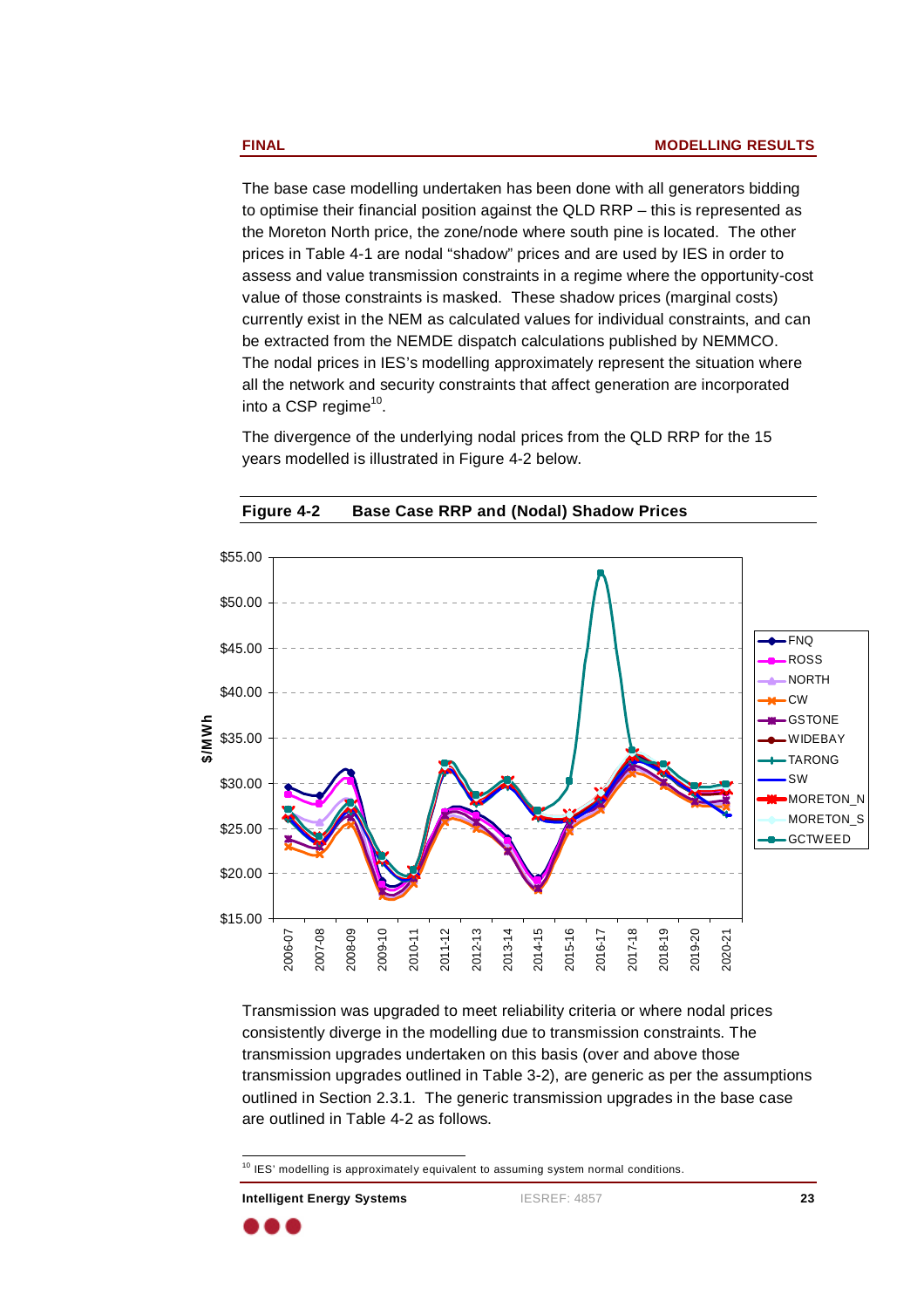| Table 4-2 Base Case Generic Transmission Upgrades |             |                |
|---------------------------------------------------|-------------|----------------|
| upgrad                                            |             | Cost (AEC \$M) |
| 500MW upgrade from Moreton_South to Gold Coast    |             | \$7.53         |
| 1000MW upgrade from South West to Moreton_South   |             | \$46.58        |
| 500MW upgrade from Central West to Moreton_North  | $2018 - 19$ | \$62.27        |

NB: AEC is annual equivalent cost.

The capital cost of 2,000MW of transmission upgrades required in this modelling case is \$1.252 billion in current 2006 dollars.

Following the decision to undertake each transmission upgrade, <sup>a</sup> new sequence of new entrants was created to reflect the impact of transmission upgrades on the investors' decision to build power stations. The final (generic) new entry required in the base case modelling is shown in Table 4-4 over the page.

The new entry generation schedule reflects the low cost of coal in south west Queensland. Post (NGAC) subsidy<sup>11</sup> the SRMC of coal-fired plant in this region is \$5.56. Of the 2,500MW of generic plant added into the SW node 1,500MW is coal-fired plant. In effect <sup>a</sup> Kogan Creek B in 2013-14 and Kogan Creek C in 2019-20.

> There is also 500MW of coal-fired plant scheduled for entry in Tarong in 2014-15, and in Gladstone in 2018-19. The remainder of the capacity in the region is gasfired GT or CCGT plant, primarily required to meet shoulder and peak requirements.

The estimated capital cost of the total construction required in the base case is \$5.028 billion over the 15 year period modelled as follows:

| <b>Base Case Total Cost of (Generic) New Entry</b><br>Table 4-3                     |                  |
|-------------------------------------------------------------------------------------|------------------|
|                                                                                     | <b>Brownfie.</b> |
| Total cost   New OCGT   Brownfield   New CCGT   Brownfield   New black   black coal |                  |
| $ $ coal \$M $ $ \$M<br><b>CCGT \$M</b><br>OCGT \$M                                 |                  |
| 2,031.25 1,875.00<br>5,028.00<br>608.00<br>405.00<br>$\cap$ $\cap$ $\cap$<br>0.00   |                  |

**Intelligent Energy Systems** IESREF: 4857 **24**

<sup>&</sup>lt;u>11</u>  $11$  IES has assumed that any new coal-fired generation will utilise technology that ensures it is below the NSW emissions benchmark, egg Kogan Creek. NSW emissions benchmark, egg Kogan Creek.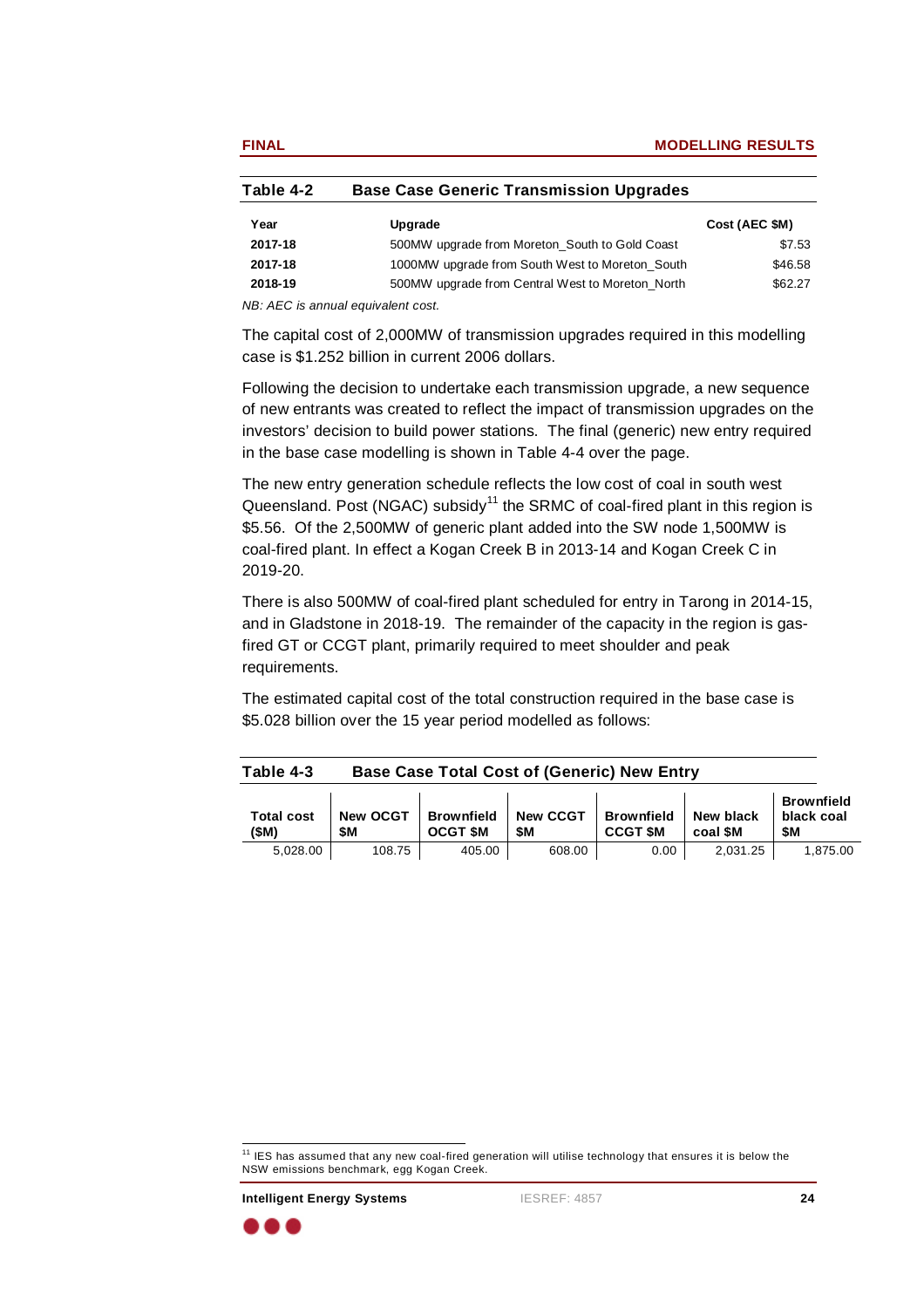|                      | Table 4-4 Base Case Generic New Entry                                                                                                                                           |          |  |  |              |  |  |  |
|----------------------|---------------------------------------------------------------------------------------------------------------------------------------------------------------------------------|----------|--|--|--------------|--|--|--|
|                      | _ <mark>  2006-07   2007-08   2008-09   2009-10   2010-11   2011-12   2012-13   2013-14   2014-15   2015-16   2016-17   2017-18   2018-19   2019-20   2020-21   Total __</mark> |          |  |  |              |  |  |  |
|                      |                                                                                                                                                                                 |          |  |  |              |  |  |  |
| <b>DOC</b>           |                                                                                                                                                                                 |          |  |  |              |  |  |  |
| <b>NORTH</b>         |                                                                                                                                                                                 |          |  |  |              |  |  |  |
|                      |                                                                                                                                                                                 |          |  |  |              |  |  |  |
| <b>GSTONE</b>        |                                                                                                                                                                                 |          |  |  |              |  |  |  |
| <b>WIDEBAY</b>       |                                                                                                                                                                                 |          |  |  |              |  |  |  |
| TARONG               |                                                                                                                                                                                 | $\sim$ 1 |  |  | $F^{\wedge}$ |  |  |  |
|                      |                                                                                                                                                                                 |          |  |  |              |  |  |  |
| MORETON_N            |                                                                                                                                                                                 |          |  |  |              |  |  |  |
| MORETON <sub>S</sub> |                                                                                                                                                                                 |          |  |  |              |  |  |  |
| <b>GCTWEED</b>       |                                                                                                                                                                                 |          |  |  |              |  |  |  |
| <b>Total QLD</b>     |                                                                                                                                                                                 | 640      |  |  | 500          |  |  |  |

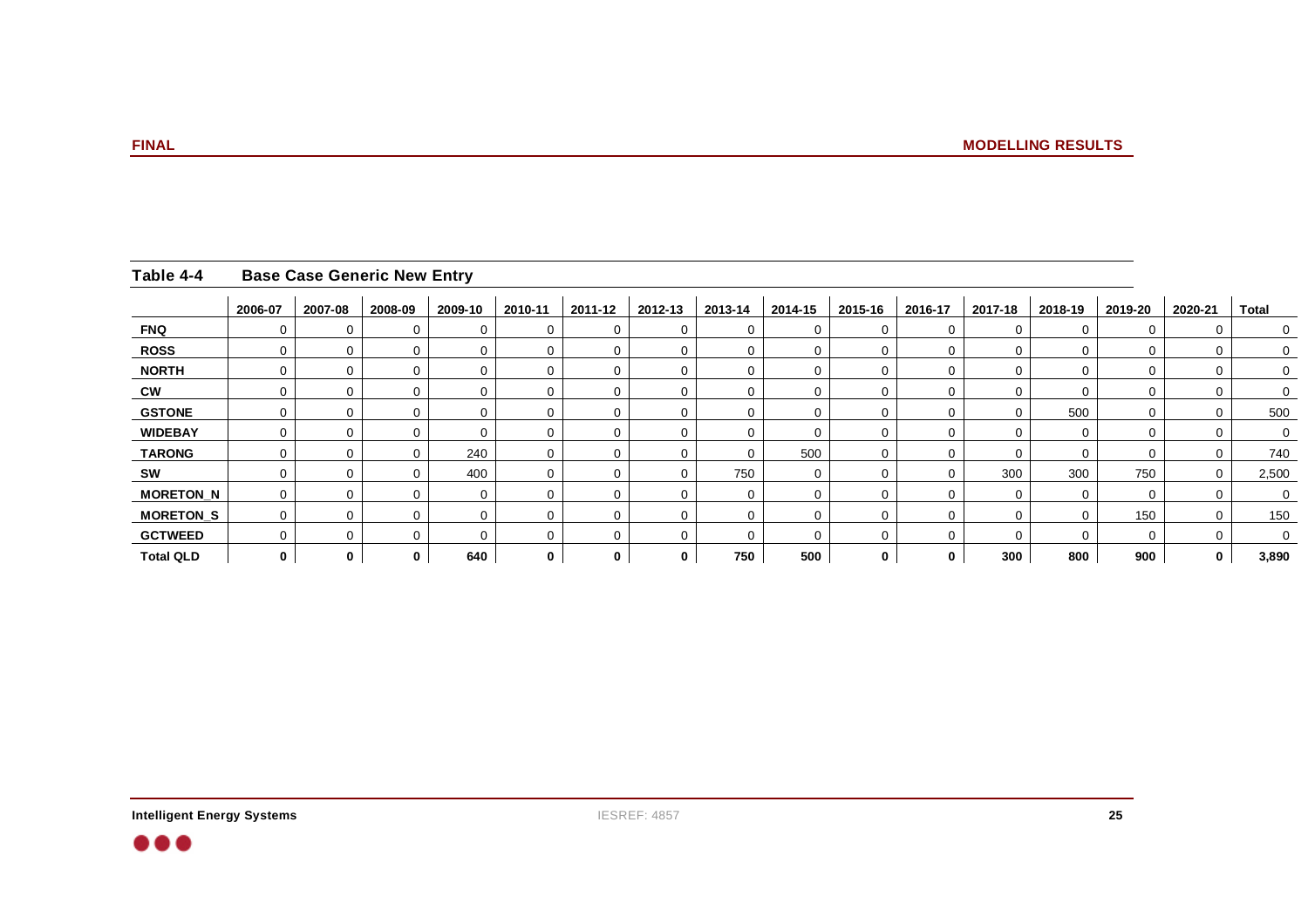## **4.2 Case 1 Results: Locational Pricing for Generators**

As outlined in Section 2.2 this case is designed to reflect the impact of Option 4 constraint formulation on the market, and <sup>a</sup> full regime of constraint support pricing. The contract of the contract of the pricing.

> The nodal/locational price results from this modelling show less divergence than the Base Case, with the exception of the Gold Coast region. This area of QLD is characterised by high demand growth forecasts and minimal capacity for new entry, i.e. limited numbers of locations/sites and <sup>a</sup> reliance on diesel fuel for any generation placed in the node.



**Figure 4-3 Case 1: Locational Queensland Spot prices (\$/MWh)**

The significant differences between Case 1 and the Base Case come in the transmission upgrades required and the timing and placement of generic new entry. Case 1 required only one additional transmission upgrade between Moreton South and the Gold Coast, due to the cost limitations on new entry in that node. The capital cost of this generic transmission upgrade is \$670 million.

The generic new entry schedule for Case 1 is shown at Table 4-5 over. The volume (and therefore cost) and type of generic new entry required when plant receives locational prices rather than regional prices is significant and is summarised in Table 4-6.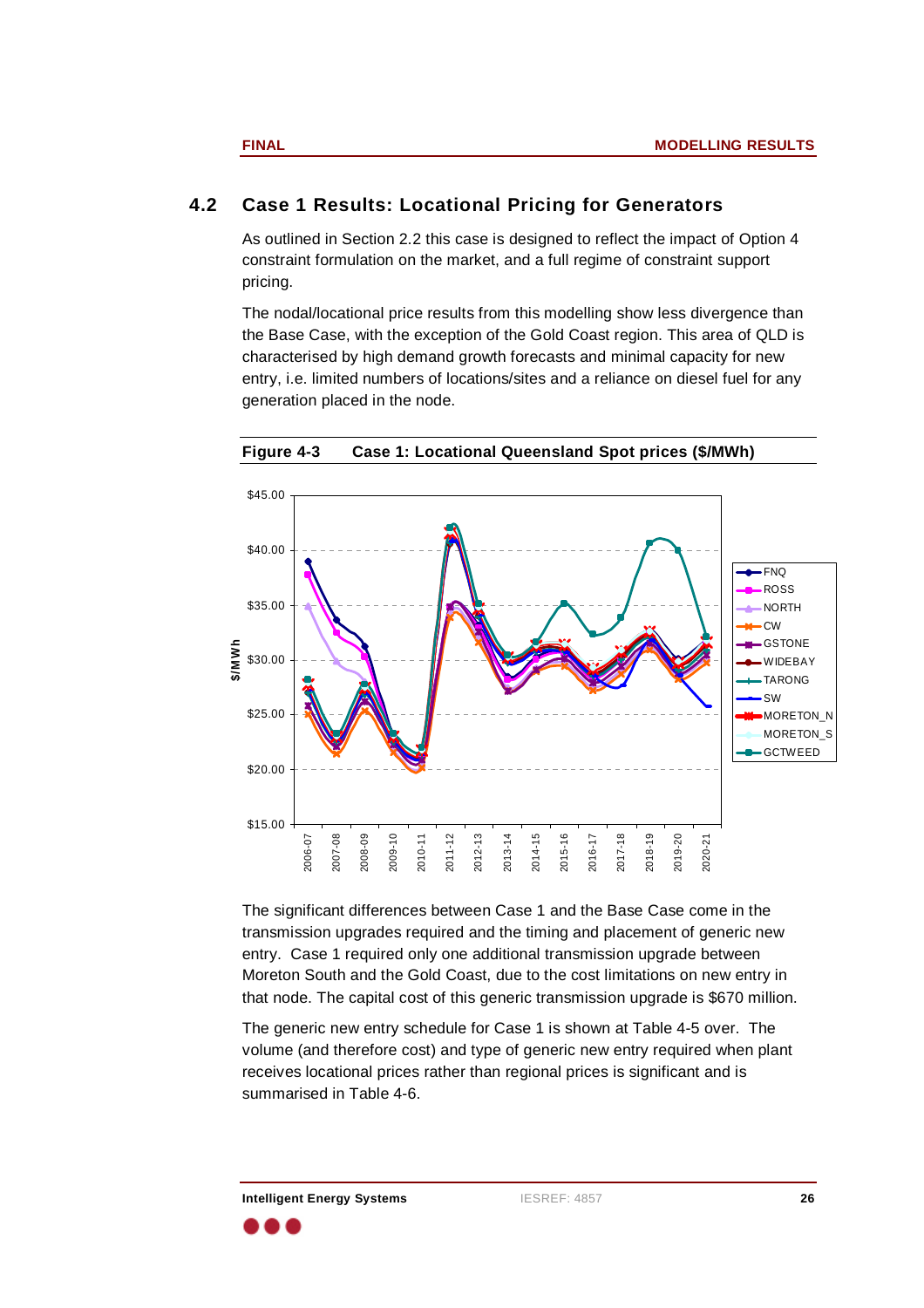|                                                                                                                                                                              | Table 4-5 Case 1 Generic New Entry |
|------------------------------------------------------------------------------------------------------------------------------------------------------------------------------|------------------------------------|
| _ <mark>_ 2006-07 _</mark> 2007-08 _ 2008-09 _ 2009-10 _ 2010-11 _ 2011-12 _ 2012-13 _ 2013-14 _ 2014-15 _ 2015-16 _ 2016-17 _ 2017-18 _ 2018-19 _ 2019-20 _ 2020-21 _ Total |                                    |
|                                                                                                                                                                              | <b>TNO</b>                         |
|                                                                                                                                                                              | ROSS                               |
|                                                                                                                                                                              | <b>NORTH</b>                       |
|                                                                                                                                                                              |                                    |
|                                                                                                                                                                              | GSTONE                             |
|                                                                                                                                                                              | <b>WIDEBAY</b>                     |
|                                                                                                                                                                              | <b>TARONG</b>                      |
|                                                                                                                                                                              |                                    |
|                                                                                                                                                                              | MORETON_N                          |
|                                                                                                                                                                              | MORETON <sub>S</sub>               |
|                                                                                                                                                                              | <b>GCTWEED</b>                     |
|                                                                                                                                                                              | <b>Total QLD</b>                   |

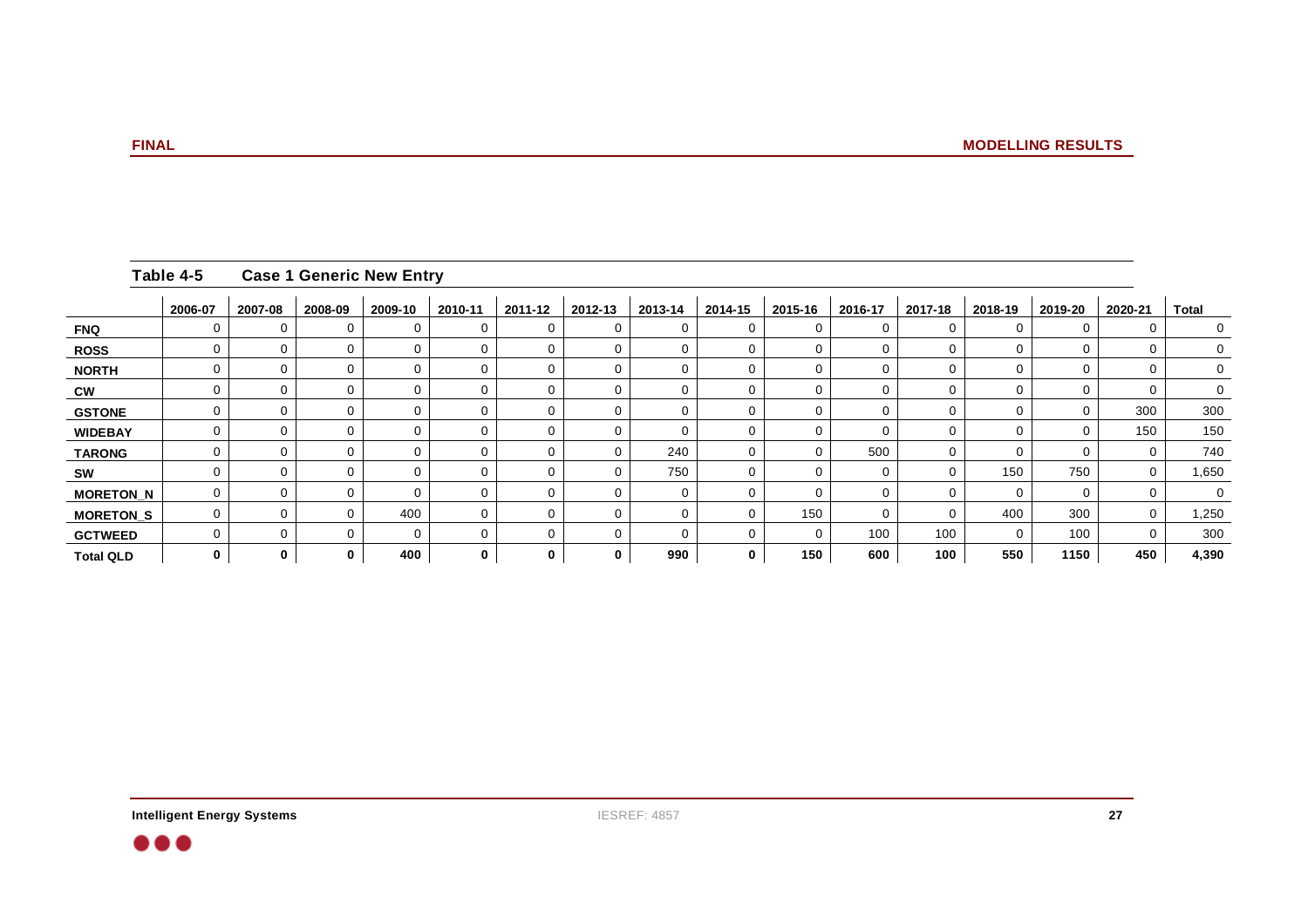| <b>Base Case</b><br>Case 1<br>$\sim$<br>1,050<br>1.210<br>40, ا<br>◡◡ | 2,000 |
|-----------------------------------------------------------------------|-------|
|                                                                       |       |
|                                                                       |       |
|                                                                       | 2.500 |

To some extent the change in the pricing regime has resulted in (cheaper) generation replacing transmission upgrades. This is because in <sup>a</sup> nodal or locational pricing regime smaller and more flexible generation configurations have greater significance.

**Table 4-6 Summary of Case 1 New Entry Differences by Plant Type**

The estimated capital cost of the total construction required in Case 1 is \$5.033 billion over the 15 year period modelled as follows:

| <b>Case 1 Total Cost of (Generic) New Entry</b>                                              |     | Table 4-7             |
|----------------------------------------------------------------------------------------------|-----|-----------------------|
| <b>Brownfield</b>                                                                            |     | $5 - 1$               |
| Brownfield CCGT<br>Brownfield   black coal   black coal                                      | New | cost                  |
| $\vert$ OCGT \$M $\vert$ OCGT \$M $\vert$ \$M<br>$CCGT$ \$M $\parallel$ \$M<br><b>1. 655</b> |     | (SM)                  |
| 360.00<br>1,218.75 1,875.00<br>10125<br>608.00<br>ן ט∠.ו טו                                  |     | 5,033.00<br>- 70.00 ه |

This compares favourably to the base case capital cost of \$5.028 billion for 3,890MW of capacity. On <sup>a</sup> per MW basis the cost of capital in Case 1 is \$1.15 million compared to the base case cost of \$1.29 million, due solely to the change in the new entry generation mix.

> The overall benefit of this case as measured by the NPV is shown in Table 4-8 below.

|                                                         | Table 4-8 Case 1 NPV Benefit |                                             |                                   |                                           |
|---------------------------------------------------------|------------------------------|---------------------------------------------|-----------------------------------|-------------------------------------------|
| Year<br>the control of the control of the control of    | Dispatch<br>Costs (\$M)      | <b>Capital Costs</b><br>$(\text{AEC} - $M)$ | Transmission<br>Costs (AEC - \$M) | <b>Total Costs</b><br>(M)                 |
| 2006-07                                                 | $-1.18$                      | 0.00                                        | 0.00                              | $-1.18$                                   |
| 2007-08                                                 | 0.12                         | 0.00                                        | 0.00                              | 0.12<br>the control of the control of the |
| 2008-09                                                 | 0.04                         | 0.00                                        | 0.00                              | 0.04                                      |
| 2009-10                                                 | $-10.10$                     | 22.19                                       | 0.00                              | 12.09                                     |
| 2010-11                                                 | 2.35                         | 22.19                                       | 0.00                              | 24.54                                     |
| 2011-12<br>the control of the control of the control of | $-4.73$                      | 22.19                                       | 0.00                              | 17.47                                     |
| 2012-13                                                 | $-4.66$                      | 22.19                                       | 0.00                              | 17.53                                     |
| 2013-14                                                 | 1.17                         | 0.00                                        | 0.00                              | 1.17                                      |
| 2014-15                                                 | $-47.90$                     | 73.00                                       | 0.00                              | 25.10                                     |
| 2015-16                                                 | $-40.12$                     | 61.93                                       | 0.00                              | 21.81                                     |
| 2016-17                                                 | 11.82                        | $-18.45$                                    | 0.00                              | $-6.64$                                   |
| 2017-18                                                 | 0.49                         | $-5.22$                                     | 54.11                             | 49.39                                     |
| 2018-19                                                 | $-22.75$                     | 49.14                                       | 116.38                            | 142.77                                    |
| 2019-20                                                 | $-14.74$                     | 30.68                                       | 116.38                            | 132.32                                    |

**Intelligent Energy Systems** IESREF: 4857 **28**

. . .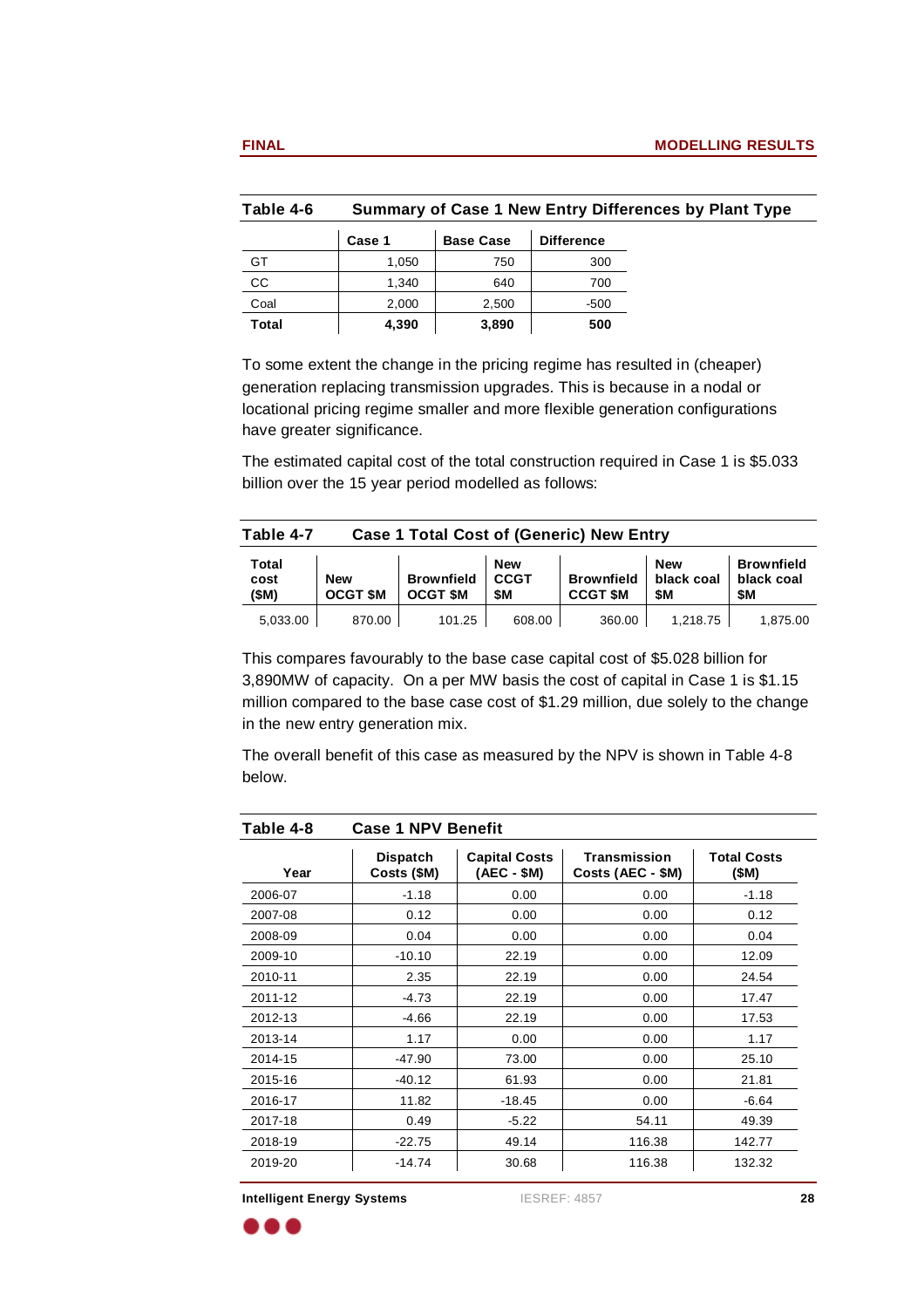| <b>Total Costs</b><br>(SM) | Capital Costs   Transmission  <br>(AEC - \$M)   Costs (AEC - \$M) | Dispatch   Capital Costs | $Costs$ (\$M) | Year               |
|----------------------------|-------------------------------------------------------------------|--------------------------|---------------|--------------------|
| 104.07                     | 108.85                                                            | בא כ                     | ے ۔           | 2020-21            |
| 540.6                      | 395.72                                                            | 277.31                   | $-132.44$     | <b>Total</b>       |
| 194.65                     | 121.91                                                            | 130.80                   | $-58.06$      | <b>NPV Benefit</b> |

The change in the mix of generation type has driven the NPV value in this case. There has been an increase in dispatch cost caused by increased generation from (relatively) more expensive plant; however this is more than offset by reductions in transmission and generation capital costs.

# **4.3 Case 2 Results: Locational Pricing with Transmission Levy**

As outlined in Section 2.3 this case is designed to reflect the combined impact of Option 4 constraint formulation and <sup>a</sup> full CSP regime (nodal pricing regime for generators) on the market and <sup>a</sup> congestion cost levied upon new entrant generators. The contract of the second series of  $\mathcal G$ 

> The levelised cost adders applied in Case 2 represent the costs of transmission upgrades relative to the distance from load centres. The calculation of locational costs applied to new entry in each node is outlined at Section 2.3.1, and the costs reproduced in Table 4-9 below.

|                                                              | Table 4-9<br>Case 2 Transmission Upgrade Cost Adders                                                                                                                                                                   |                         |
|--------------------------------------------------------------|------------------------------------------------------------------------------------------------------------------------------------------------------------------------------------------------------------------------|-------------------------|
| <b>Node</b>                                                  | km to Cost of Cost per Fixed Total Capacity Effective Effective Levelise<br>primary Upgrade km Costs Costs of Upgrade cost per cost in d Cost<br>load centre (\$000/km) (\$'000) (\$'000) (\$'000) (\$'000) (MW) Adder |                         |
| Far North (FNQ)                                              |                                                                                                                                                                                                                        |                         |
| Ross<br><b>Contract Contract Contract</b>                    | 700 227,500<br>60,000 287,500<br>325                                                                                                                                                                                   | 65.64<br>\$6.10         |
| North                                                        | 700 378,000<br>60,000 438,000                                                                                                                                                                                          | 100.00<br>\$9.30        |
| Central West<br>(CW)                                         | 700 609,875<br>60,000 669,875<br>871                                                                                                                                                                                   | 152.94 \$14.22<br>1.340 |
| Gladstone<br>the control of the control of                   | 700 378,000<br>60,000 438,000                                                                                                                                                                                          | \$9.30                  |
| WideBay                                                      | 700 203,000<br>60,000 263,000<br>290                                                                                                                                                                                   | \$5.58<br>60.05         |
| Moreton North<br>(MN)                                        |                                                                                                                                                                                                                        |                         |
| Moreton South<br>M <sub>S</sub>                              | 21,000<br>60,000<br>81,000<br><b>EOO</b>                                                                                                                                                                               | \$1.72<br>18.49         |
| $\sim$ $\sim$ $\sim$ $\sim$ $\sim$ $\sim$<br>Gold Coast (GC) |                                                                                                                                                                                                                        |                         |
| South West<br>(SW)                                           | 1400 401,100 100,000 501,100<br>1000                                                                                                                                                                                   | 57.20<br>\$5.53         |
| Tarong                                                       | 1400 372,400 100,000 472,400<br>266<br>1000                                                                                                                                                                            | 53.93 \$5.01<br>A72     |

In this case therefore the cost of building coal in south west Queensland would be <sup>a</sup> fixed cost reflecting the capital cost of the plant plus <sup>a</sup> transmission fixed cost reflecting the \$5.53 for future transmission expenditure Under this regime

. . .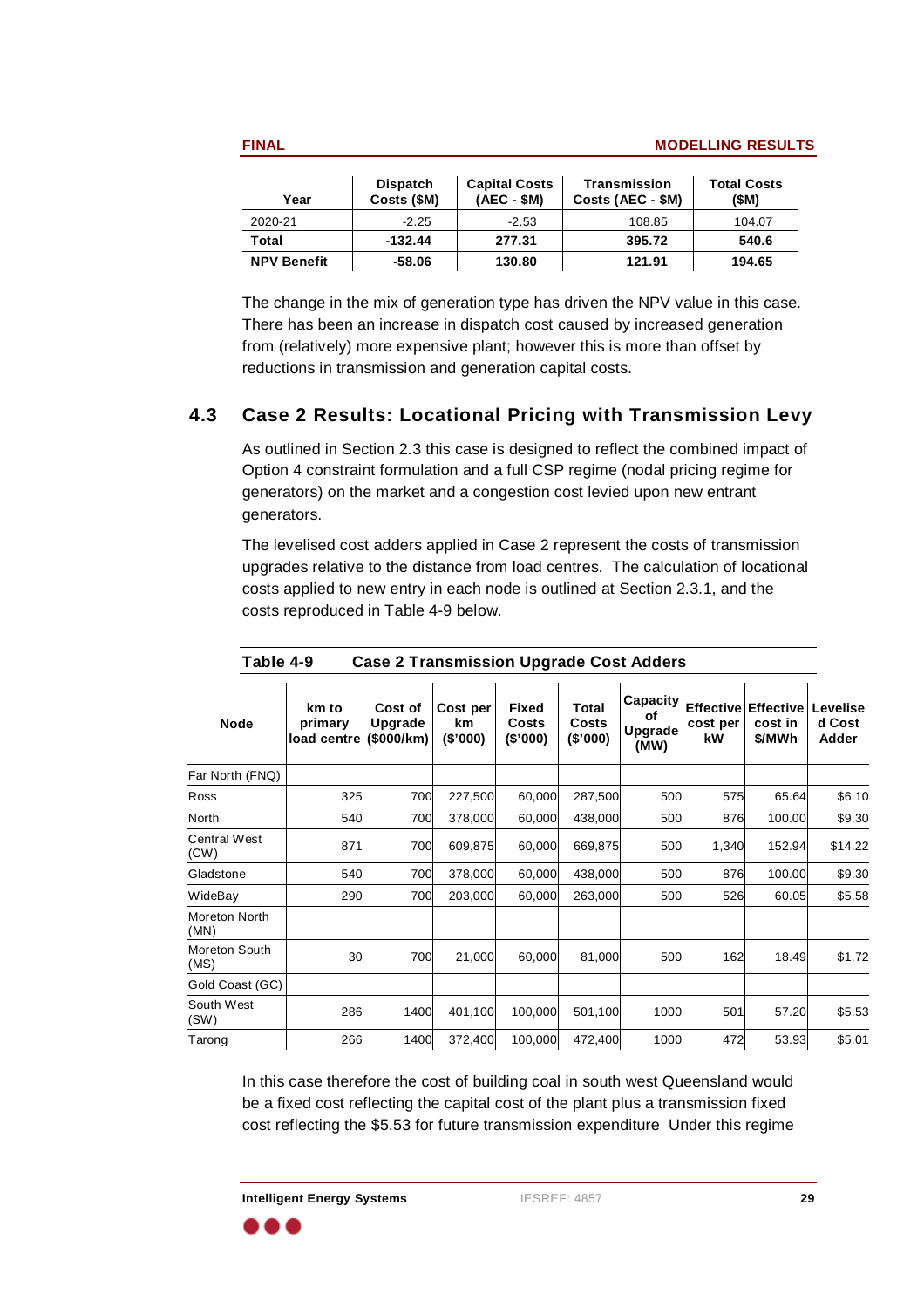

the locational prices are presented in Figure 4-4 below. These prices average \$4.47 more than the base case over the modelling period.

**Figure 4-4 Case 2 – Locational Queensland Spot prices (\$/MWh)**

Consistent with the results from Case 1, this pricing regime results in less divergence between regions than the Base Case, however unlike Case 1 the divergence of prices in the Gold Coast region is delayed until the final year of the modelling period. This is because small GT's were economic to install in the Gold Coast area under this pricing regime. Similarly to Case 1, the significant differences between Case 2 and the Base Case arise in the transmission upgrades required and the timing and placement of generic new entry. However unlike Case 1, Case 2 required no additional transmission upgrades during the modelling period.

> The generic new entry schedule for Case 2 is shown at Table 4-11 over. The volume (and therefore cost) and type of generic new entry required when plant receives locational prices rather than regional prices is significant and is summarised in Table 4-10.

| nary of Case 2 Nev<br>Table 4-1 <sup>o</sup><br>New Entry Differences by Plant Type<br>-------- |
|-------------------------------------------------------------------------------------------------|
|-------------------------------------------------------------------------------------------------|

|              | Case 2      | <b>Base Case</b>                             | <b>Difference</b> |
|--------------|-------------|----------------------------------------------|-------------------|
| $\sim$ $-$   | 1.25<br>uu  | 750                                          | 600               |
| $\sim$<br>◡◡ |             | 640                                          | 800               |
| uuu          | EOM<br>ັບບບ | 2,500                                        | $-2,000$          |
| <b>Total</b> | 3,290       | 3,890<br>the contract of the contract of the | -600              |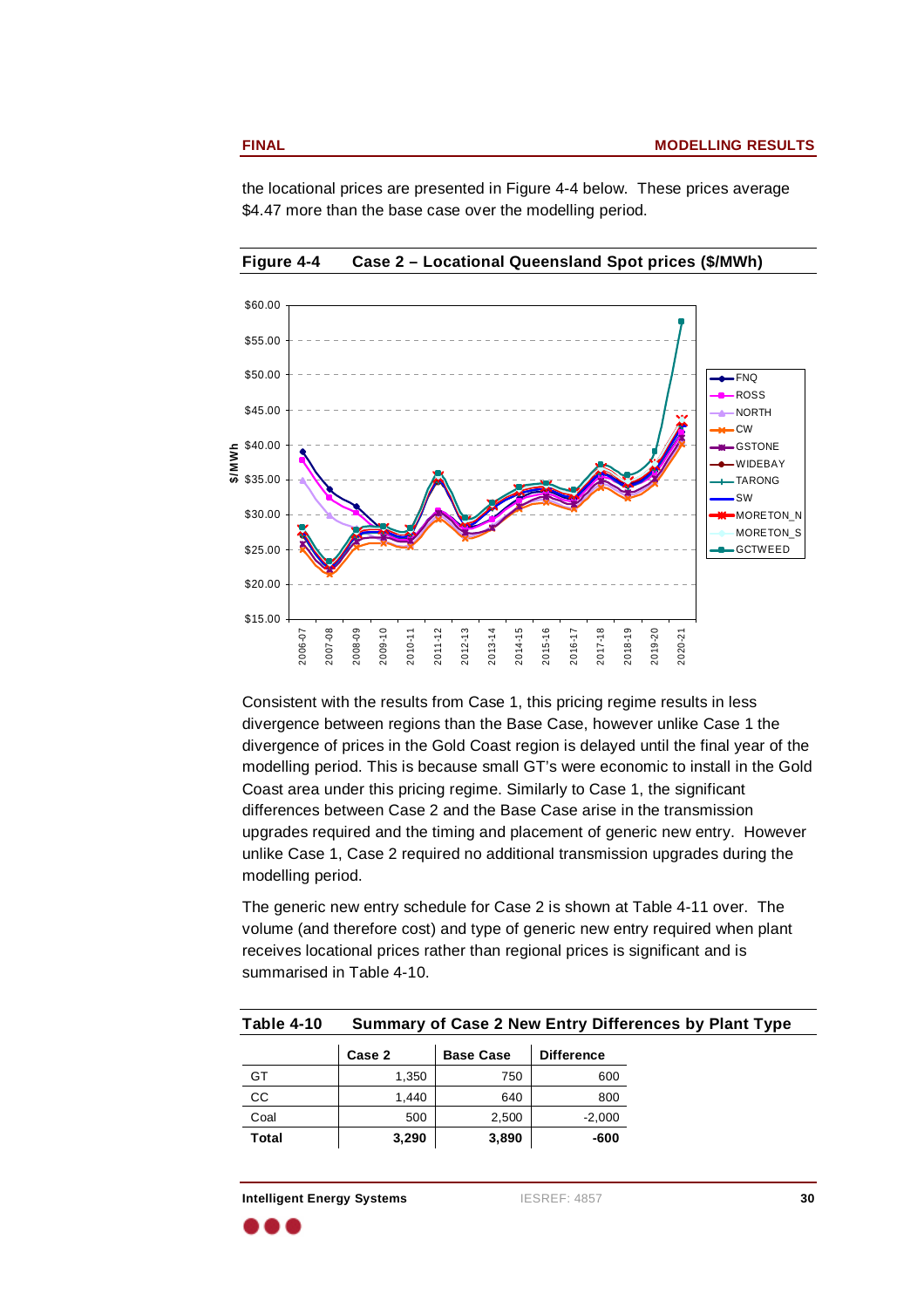| Table 4-11 Case 2 Generic New Entry                                                                                                                                    |                  |  |  |  |  |  |  |  |     |
|------------------------------------------------------------------------------------------------------------------------------------------------------------------------|------------------|--|--|--|--|--|--|--|-----|
| <u>  2006-07   2007-08   2008-09   2009-10   2010-11   2011-12   2012-13   2013-14   2014-15   2015-16   2016-17   2017-18   2018-19   2019-20   2020-21   Total  </u> |                  |  |  |  |  |  |  |  |     |
|                                                                                                                                                                        | FNQ              |  |  |  |  |  |  |  |     |
|                                                                                                                                                                        | ROSS             |  |  |  |  |  |  |  |     |
|                                                                                                                                                                        | <b>NORTH</b>     |  |  |  |  |  |  |  |     |
|                                                                                                                                                                        |                  |  |  |  |  |  |  |  |     |
|                                                                                                                                                                        | GSTONE           |  |  |  |  |  |  |  |     |
|                                                                                                                                                                        | <b>WIDEBAY</b>   |  |  |  |  |  |  |  |     |
|                                                                                                                                                                        | TARONG           |  |  |  |  |  |  |  |     |
|                                                                                                                                                                        |                  |  |  |  |  |  |  |  |     |
|                                                                                                                                                                        | MORETON_N        |  |  |  |  |  |  |  |     |
|                                                                                                                                                                        | MORETON_S        |  |  |  |  |  |  |  |     |
|                                                                                                                                                                        | <b>GCTWEED</b>   |  |  |  |  |  |  |  |     |
|                                                                                                                                                                        | <b>Total QLD</b> |  |  |  |  |  |  |  | 3.2 |

 $\bullet\bullet\bullet$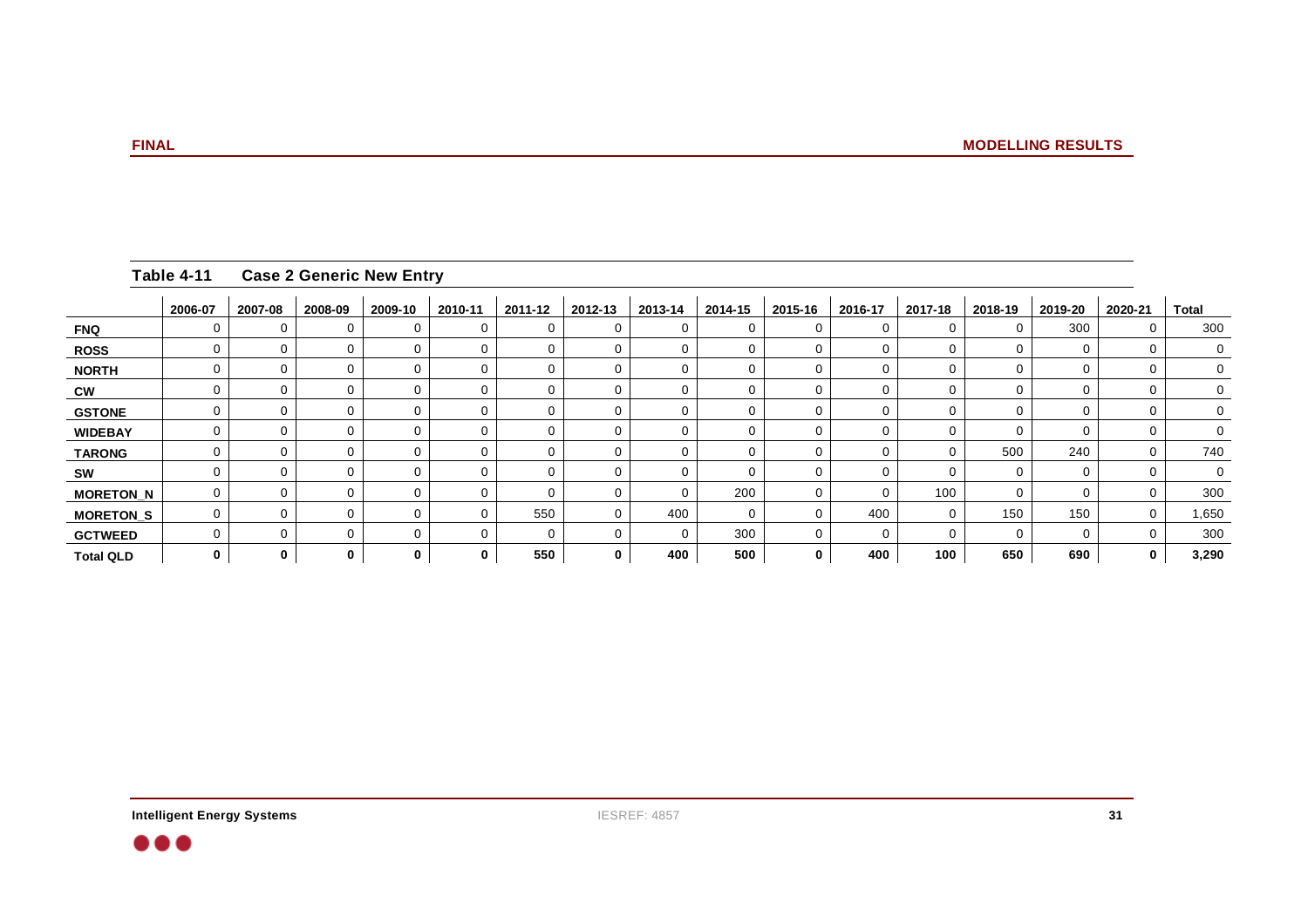In addition to <sup>a</sup> change in the type and location of the new entry when compared to the Base Case, there has also been <sup>a</sup> 600MW reduction in the overall volume of new entry required under this hypothetical arrangement. The estimated capital cost of the total construction required in Case 2 is \$3.057 billion over the 15 year period modelled as follows:

|                                      |                            | <b>Case 2 Total Cost of (Generic) New Entry</b> |            | <b>Table 4-12</b> |
|--------------------------------------|----------------------------|-------------------------------------------------|------------|-------------------|
| <b>Brownfield</b>                    |                            |                                                 |            | .                 |
| Brownfield   black coal   black coal |                            | <b>Brownfield CCGT</b>                          | <b>New</b> | cost              |
| $A = 1$                              | $CCGT$ \$M $\parallel$ \$M | $\vert$ OCGT \$M $\vert$ OCGT \$M $\vert$ \$M   |            | (0.8)             |
| 75000<br>1.90.01                     | 700y                       | 6080<br>$\sim$ 0.0 $\sim$                       | 978.7.     | 3,056.75          |

This compares favourably to the base case capital cost of \$5.028 billion for 3,890MW of capacity. On <sup>a</sup> per MW basis the cost of capital in Case 2 is \$0.93 million compared to the base case cost of \$1.29 million.

The overall benefit of this case as measured by the NPV is shown in Table 4-13 below.

| Table 4-13 Case 2 NPV Benefit   |           |                                                                           |                            |          |
|---------------------------------|-----------|---------------------------------------------------------------------------|----------------------------|----------|
| Dispatch<br>Costs (\$M)<br>Year |           | Capital Costs<br>(AEC - \$M)<br>Transmission<br>$\vert$ Costs (AEC - \$M) | <b>Total Costs</b><br>(SM) |          |
| 2006-07                         | $-1.18$   | 0.00                                                                      | 0.00                       | $-1.18$  |
| 2007-08                         | 0.12      | 0.00                                                                      | 0.00                       | 0.12     |
| 2008-09                         | 0.04      | 0.00                                                                      | 0.00                       | 0.04     |
| 2009-10                         | $-27.57$  | 59.18                                                                     | 0.00                       | 31.61    |
| 2010-11                         | 1.10      | 59.18                                                                     | 0.00                       | 60.28    |
| 2011-12                         | $-3.46$   | 13.07                                                                     | 0.00                       | 9.61     |
| 2012-13                         | $-3.96$   | 13.07                                                                     | 0.00                       | 9.11     |
| 2013-14                         | -71.39    | 87.53                                                                     | 0.00                       | 16.14    |
| 2014-15                         | $-104.59$ | 123.63                                                                    | 0.00                       | 19.04    |
| 2015-16                         | $-106.81$ | 123.63                                                                    | 0.00                       | 16.82    |
| 2016-17                         | $-100.12$ | 86.64                                                                     | 0.00                       | $-13.48$ |
| 2017-18                         | $-111.35$ | 99.87<br>54.11                                                            |                            | 42.64    |
| 2018-19                         | $-98.39$  | 116.38<br>115.50                                                          |                            | 133.50   |
| 2019-20                         | $-168.13$ | 116.38<br>189.80                                                          |                            | 138.04   |
| 2020-21                         | -188.08   | 116.38<br>189.80                                                          |                            | 118.10   |
| Total                           | $-983.77$ | 403.25<br>1160.9                                                          |                            | 580.39   |
| <b>NPV Benefit</b>              | $-365.52$ | 123.98<br>464.06                                                          |                            | 222.52   |

Consistent with the Case 1 results, the change in new entry generation mix and location has driven the NPV benefit in this case; however the optimisation of new entry generation to include <sup>a</sup> transmission cost has resulted in both <sup>a</sup> reduction in the total capacity of new plant required, and the delay of all base case transmission upgrades.

. . .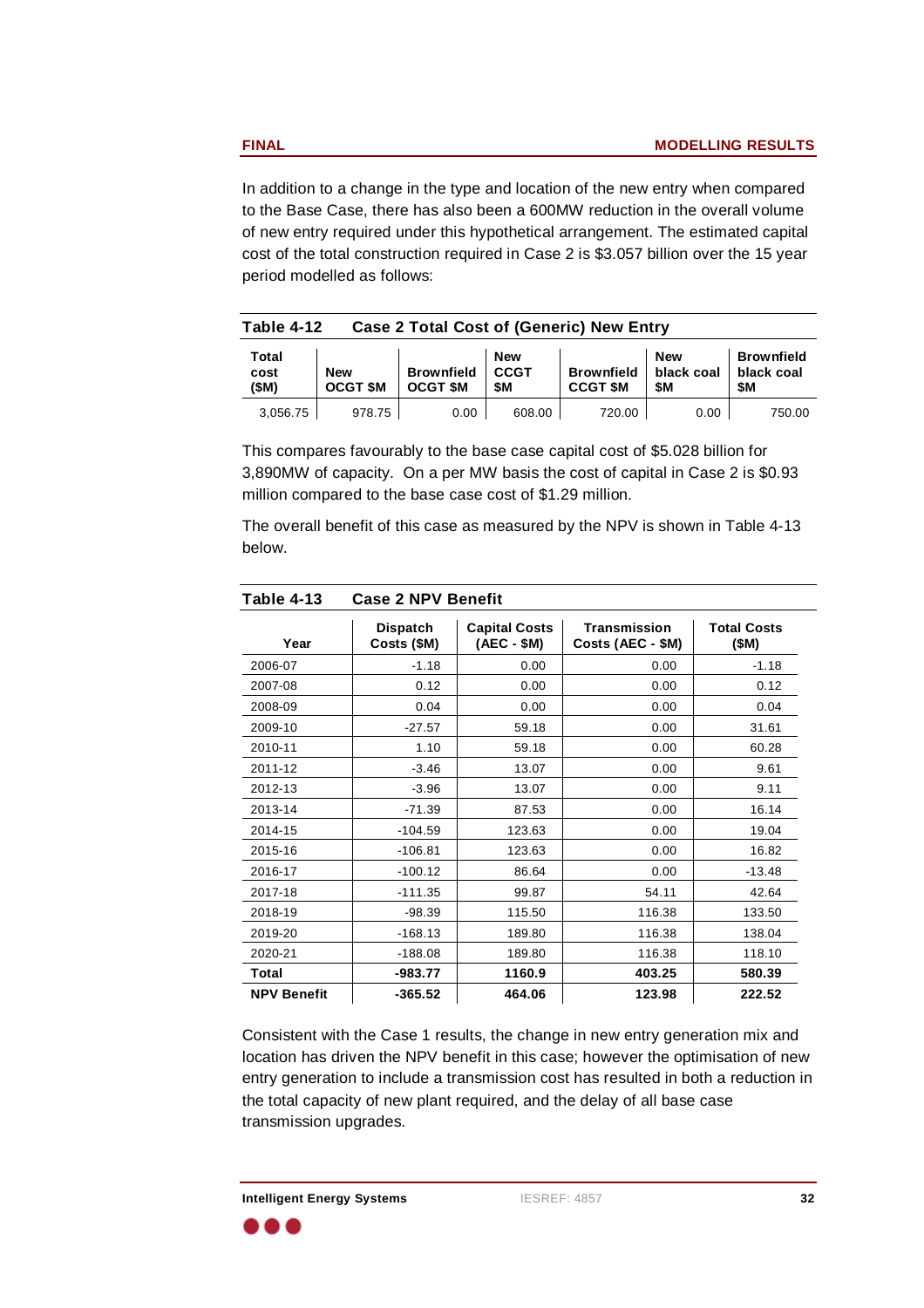IES acknowledges that the calculation of the levelised cost adder in the manner undertaken for this case does not address transmission issues currently existing within the Ross and North regions of Queensland. The methodology used in calculating the adder is <sup>a</sup> great simplification of what <sup>a</sup> transmission charging regime for new generation might realistically look like. However, despite its shortcomings the hypothetical regime still shows net benefits for the market.